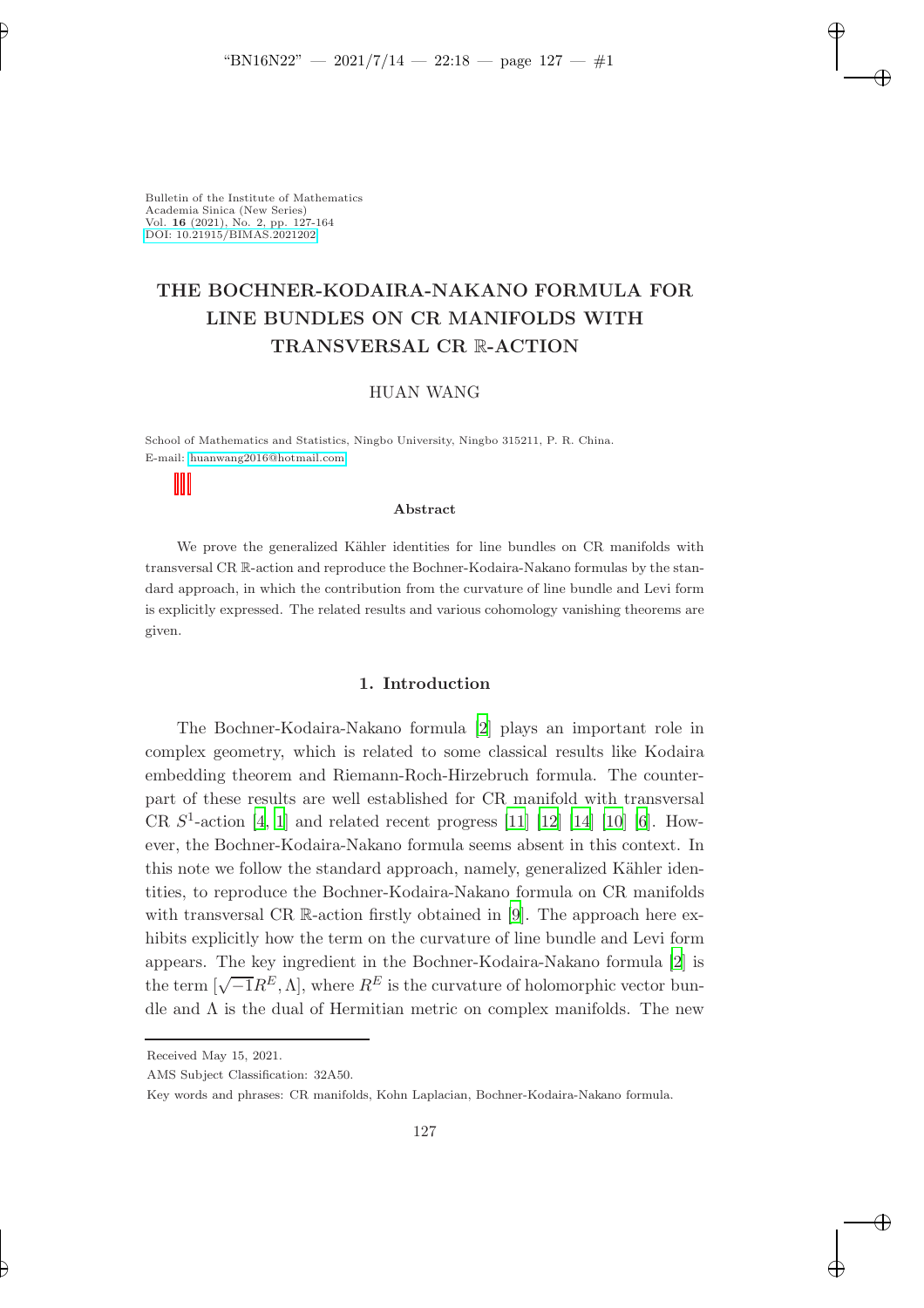✐

✐

✐

128 HUAN WANG [June

figure of our formula (Theorem [1.2\)](#page-2-0) is the term  $[2\mathscr{L}T + \sqrt{-1}R^L, \Lambda]$ , which depends on the curvature of CR line bundle  $\sqrt{-1}R^L$ , the Levi form  $\mathscr L$  and the uniquely determined global real vector field  $T$  on  $CR$  manifolds.

We will work in the following setting. Let  $X$  be an orientable CR manifold of dimension  $2n+1$ ,  $n \geq 1$ , J is the complex structure and  $\omega_0$  is a contact form, endowed with a smooth transversal CR R-action on X preserving  $\omega_0$ and J. Let  $\mathscr{L} = \frac{d\omega_0}{2i}$  $\frac{\omega_0}{2i}$  be the Levi form with respect to  $\omega_0$ . Let  $T^{1,0}X$  and  $T^{0,1}X$  be the bundles of tangent vectors of type  $(1,0)$  and  $(0,1)$ , respectively. Since there is a transversal CR R-action, we have a decomposition  $\mathbb{C}TX = T^{1,0}X \oplus T^{0,1}X \oplus \mathbb{C}T$ , where T is the infinitesimal generator of the R-action. We choose the R-invariant contact form  $\omega_0$  such that  $\omega_0(T) = 1$ . Suppose there exists an R-invariant Hermitian metric  $\langle \cdot | \cdot \rangle$  on  $\mathbb{C}TX$  such that

 $T^{1,0}X \perp T^{0,1}X$ ,  $T \perp (T^{1,0}X \oplus T^{0,1}X)$ ,  $\langle T | T \rangle = 1$ .

Moreover, we denote by  $\Theta_X$  its fundamental (1, 1)-form given by  $\Theta_X(u, \overline{v}) =$  $\sqrt{-1}\langle u | v \rangle$  for  $u, v \in T^{1,0}X$ . Let  $\Theta_X \wedge \cdot$  be the Lefschetz operator and  $\Lambda = i(\Theta_X)$  its adjoint with respect to the Hermitian metric  $\langle \cdot | \cdot \rangle$ . The Hermitian torsion of  $\Theta_X$  is defined by  $\mathcal{T} := [\Lambda, \partial_b \Theta_X]$ . Let  $K_X := \det(T^{1,0*}X)$ be the determinant of the dual bundle of  $T^{1,0}X$ . Let L be a R-equivariant CR line bundle over X with a R-invariant Hermitian metric  $h^L$  on L. Let  $R^L$  be the curvature of L induced by  $h^L$ . For  $p, q \in \mathbb{N}_0$ , let  $\Omega^{p,q}(X, L)$  be the space of smooth  $(p, q)$  forms of X with values in L and let  $\Omega^{\bullet,\bullet}(X, L) :=$  $\oplus_{p,q\in\mathbb{N}_0}\Omega^{p,q}(X,L)$ . Let  $\Omega^{p,q}_c(X,L)$  be the subspace of  $\Omega^{p,q}(X,L)$  whose elements have compact support in X and let  $\Omega_c^{\bullet,\bullet}(X,L) := \bigoplus_{p,q \in \mathbb{N}_0} \Omega_c^{p,q}(X,L)$ . For  $p, q \in \mathbb{N}_0$ , let  $\overline{\partial}_b^L$  $b^L$ :  $\Omega^{p,q}(X, L) \to \Omega^{p,q+1}(X, L)$  be the tangential Cauchy-Riemann operator with values in L. Let  $(\cdot | \cdot)_L$  be the  $L^2$  inner product on  $\Omega_c^{\bullet,\bullet}(X,L)$  induced by  $\langle \cdot | \cdot \rangle$  and  $h^L$ . Let  $\overline{\partial}_b^{L*} : \Omega^{p,q+1}(X,L) \to \Omega^{p,q}(X,L)$ be the formal adjoint of  $\overline{\partial}_b^L$  with respect to  $(\cdot | \cdot)_L$ . The Kohn Laplacian with respect to  $L$  is given by

$$
\Box_b^L:=\overline\partial_b^L\,\overline\partial_b^{L*}+\overline\partial_b^{L*}\,\overline\partial_b^L
$$

Let  $\nabla_b^L : \Omega^{\bullet,\bullet}(X,L) \to \Omega^{\bullet,\bullet}(X,L)$  be the connection on L induced by  $h^L$ , which splits into  $\nabla_b^L = (\nabla_b^L)^{1,0} + \overline{\partial}_b^L$ <sup>L</sup><sub>b</sub>. Let  $(\nabla_b^L)^{1,0*}$  be the adjoint of  $(\nabla_b^L)^{1,0}$ 

✐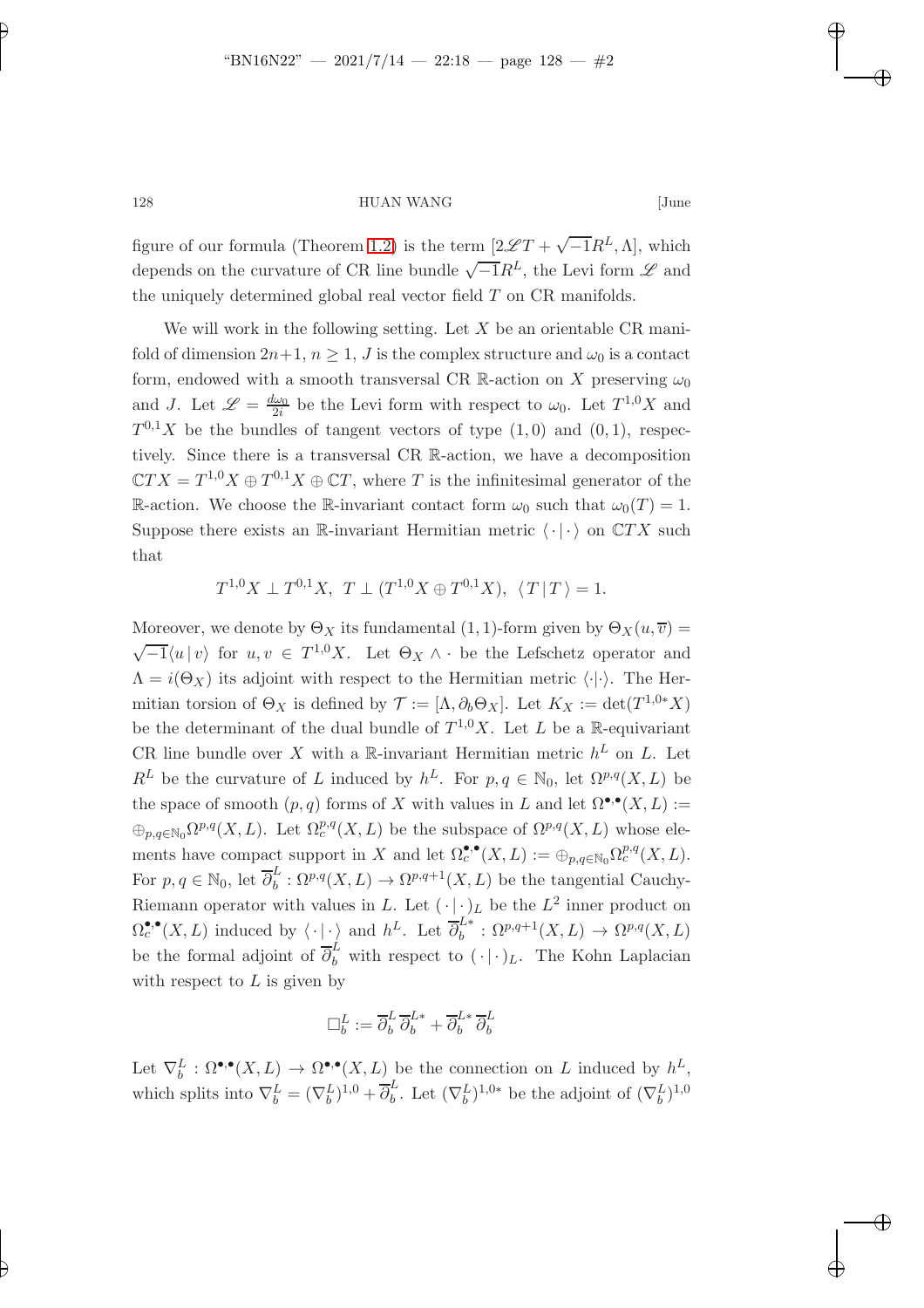✐

✐

✐

### 2021] THE BOCHNER-KODAIRA-NAKANO FORMULA 129

with respect to  $(\cdot | \cdot)_L$ . The anti-Kohn Laplacian with respect to L is given by

$$
\overline{\Box}^L_b:=(\nabla_b^L)^{1,0}(\nabla_b^L)^{1,0*}+(\nabla_b^L)^{1,0*}(\nabla_b^L)^{1,0}.
$$

<span id="page-2-2"></span>Now we formulate the main result.

✐

✐

**Proposition 1.1** (Generalized Kähler identities for CR line bundle). Let  $X$ be a CR manifold with a transversal CR  $\mathbb{R}$ -action. Let  $\Theta_X$  be an  $\mathbb{R}$ -invariant Hermitian metric on  $X$ . Let  $L$  be a  $\mathbb R$ -equivariant CR line bundle over  $X$ with a  $\mathbb R$ -invariant Hermitian metric  $h^L$ . With the notations used above, we have on  $\Omega^{\bullet,\bullet}(X,L)$ ,

$$
[\overline{\partial}_b^{L*}, \Theta_X \wedge] = \sqrt{-1} ((\nabla_b^L)^{1,0} + \mathcal{T}),
$$
  
\n
$$
[(\nabla_b^L)^{1,0*}, \Theta_X \wedge] = -\sqrt{-1} (\overline{\partial}_b^L + \overline{\mathcal{T}}),
$$
  
\n
$$
[\Lambda, \overline{\partial}_b^L] = -\sqrt{-1} ((\nabla_b^L)^{1,0*} + \mathcal{T}^*),
$$
  
\n
$$
[\Lambda, (\nabla_b^L)^{1,0}] = \sqrt{-1} (\overline{\partial}_b^{L*} + \overline{\mathcal{T}}^*).
$$
\n(1.1)

<span id="page-2-0"></span>We obtain the following Bochner-Kodaira-Nakano formula on CR manifolds with  $\mathbb{R}\text{-action}$  [\[9,](#page-36-4) Theorem 3.5] via the generalized Kähler identities.

**Theorem 1.2.** Let X be a CR manifold with a transversal CR R-action. Let  $\Theta_X$  be an  $\mathbb R$ -invariant Hermitian metric on X. Let L be a  $\mathbb R$ -equivariant CR line bundle over X with a  $\mathbb{R}$ -invariant Hermitian metric  $h^L$ . With the notations used above, we have on  $\Omega^{\bullet,\bullet}(X,L)$ ,

$$
\Box_b^L = \overline{\Box}_b^L + [2\mathscr{L}T + \sqrt{-1}R^L, \Lambda] + [(\nabla_b^L)^{1,0}, \mathcal{T}^*] - [\overline{\partial}_b^L, \overline{\mathcal{T}}^*]. \tag{1.2}
$$

If X is Kähler, i.e.,  $d\Theta_X = 0$ , then

<span id="page-2-1"></span>
$$
\Box_b^L = \overline{\Box}_b^L + [2\mathcal{L}T + \sqrt{-1}R^L, \Lambda]. \tag{1.3}
$$

If X is Levi flat, i.e.,  $\mathscr{L}=0$ , then

$$
\Box_b^L = \overline{\Box}_b^L + [\sqrt{-1}R^L, \Lambda] + [(\nabla_b^L)^{1,0}, \mathcal{T}^*] - [\overline{\partial}_b^L, \overline{\mathcal{T}}^*]. \tag{1.4}
$$

If  $(L, h^L)$  is flat, i.e.,  $R^L = 0$ , then

$$
\Box_b^L = \overline{\Box}_b^L + [2\mathcal{L}T, \Lambda] + [(\nabla_b^L)^{1,0}, \mathcal{T}^*] - [\overline{\partial}_b^L, \overline{\mathcal{T}}^*]. \tag{1.5}
$$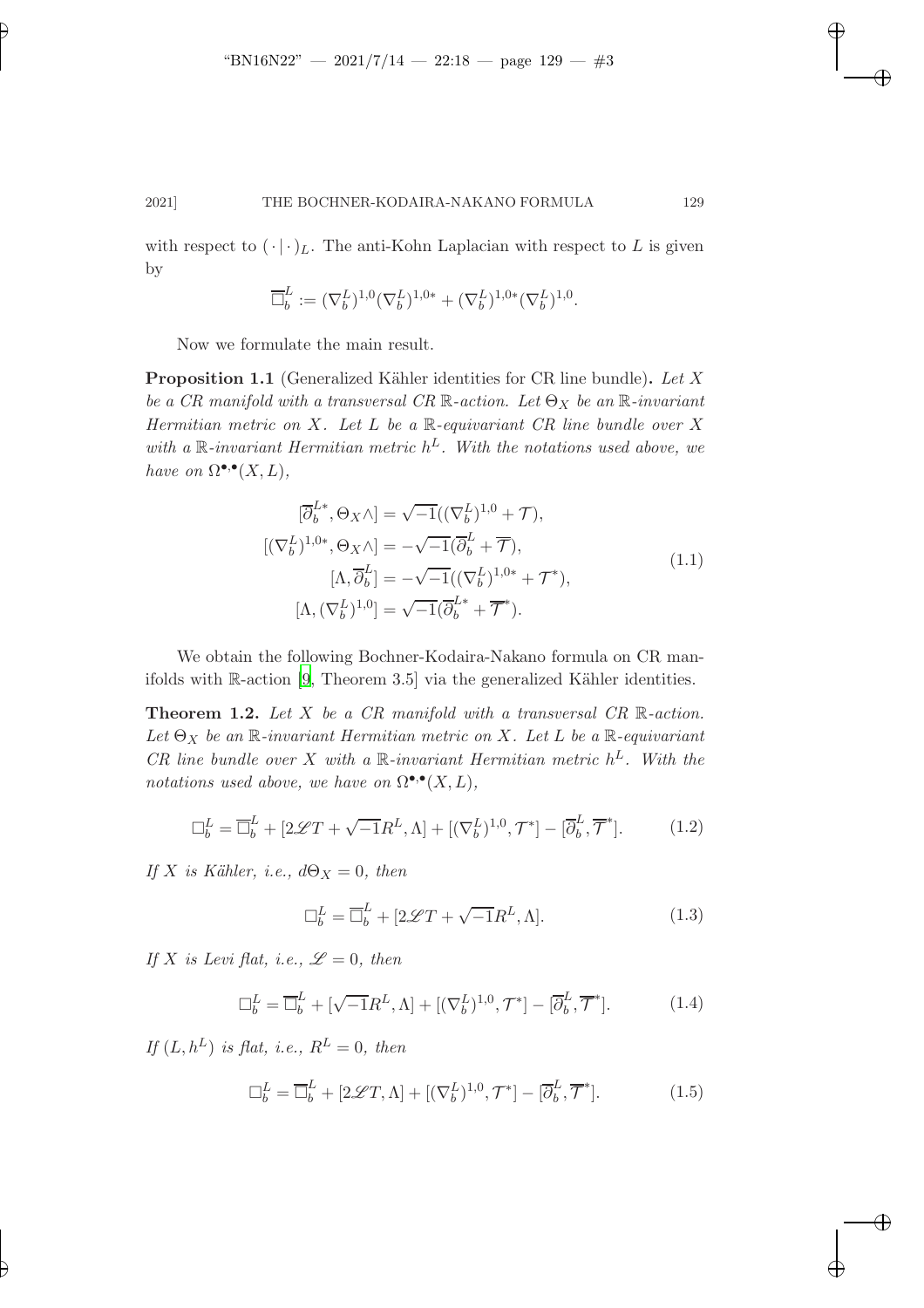✐

### 130 HUAN WANG [June

✐

✐

✐

✐

If  $(L, h^L)$  is trivial, i.e.,  $L = X \times \mathbb{C}$  and  $|(x, 1)|_{h^L} = 1$ , then

$$
\Box_b = \overline{\Box}_b + [2\mathscr{L}T, \Lambda] + [\partial_b, \mathcal{T}^*] - [\overline{\partial}_b, \overline{\mathcal{T}}^*]. \tag{1.6}
$$

<span id="page-3-0"></span>In order to eliminate the first order error term  $[(\nabla_b^L)^{1,0}, \mathcal{T}^*] - [\overline{\partial}_b^L$  $\frac{\iota}{b}, \overline{\mathcal{T}}^*$ ] in  $(1.2)$ , we can also reformulate  $(1.2)$  as in  $[3, VIII.1]$ :

**Theorem 1.3.** Under the hypothesis of Theorem [1.2](#page-2-0), on  $\Omega^{\bullet,\bullet}(X,L)$ , we have

<span id="page-3-2"></span>
$$
\Box_b^L = \overline{\Box}_{b,\mathcal{T}}^L + [2\mathcal{L}T + \sqrt{-1}R^L, \Lambda] + \mathcal{T}_{\Theta},\tag{1.7}
$$

where  $\overline{\square}_{h}^{L}$  $\mathcal{L}_{b,\mathcal{T}}^L := [(\nabla_b^L)^{1,0} + \mathcal{T}, (\nabla_b^L)^{1,0*} + \mathcal{T}^*]$  is a positive formally self-adjoint operator, and

$$
\mathcal{T}_{\Theta} := [\Lambda, [\Lambda, \frac{\sqrt{-1}}{2} \partial_b \overline{\partial}_b \Theta_X]] - [\overline{\partial}_b \Theta_X, (\overline{\partial}_b \Theta_X)^*]
$$
(1.8)

is an operator of order zero depending only on the torsion of Hermitian metric  $\Theta_X$ .

Remark 1.4. The above results hold both for transversal CR R-action and  $S^1$ -action.

From now on we consider transversal CR  $S^1$ -action. For  $r, q \in \mathbb{N}_0$  and  $m \in \mathbb{Z}$ , we set

$$
\Omega_m^{r,q}(X,L) := \{ s \in \Omega_m^{r,q}(X,L) : -\sqrt{-1}Ts = ms \}
$$
\n(1.9)

and define the m-th Fourier component of Kohn-Rossi cohomology group with respect to  $L$  by

$$
H_m^{r,q}(X,L) := \frac{\text{Ker }\overline{\partial}_b^L \cap \Omega_m^{r,q}(X,L)}{\text{Im}\overline{\partial}_b^L \cap \Omega_m^{r,q}(X,L)}.
$$

For simplicity, we set  $H_m^q(X, L) := H_m^{0,q}(X, L)$ . As corollaries of Theorem [1.2,](#page-2-0) we provide two basic vanishing theorems. It is clear that, from Theorem [1.2](#page-2-0) one can obtain various generalization of them along Bochner techniques.

<span id="page-3-1"></span>**Corollary 1.5** (Nakano type vanishing theorem). Let  $X$  be a compact  $CR$ manifold of dimension  $2n+1$  with a transversal CR  $S<sup>1</sup>$ -action and let L be a  $S^1$ -equivariant CR line bundle over X with a  $S^1$ -invariant Hermitian metric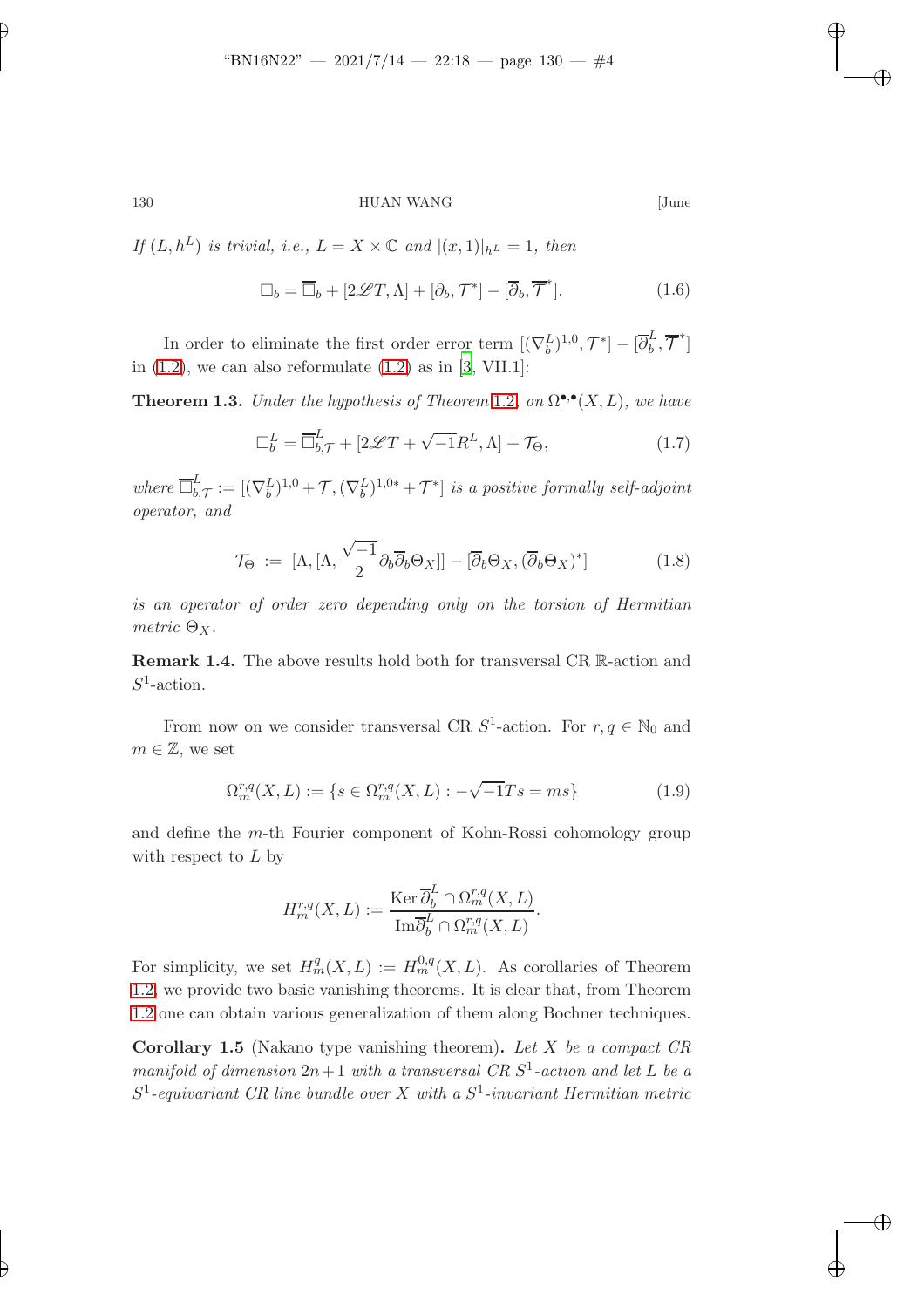$h^L$  on L. Let  $m_0 \in \mathbb{Z}$  such that  $2m_0\sqrt{-1}\mathscr{L} + \sqrt{-1}R^L > 0$  on X. Then, for any  $r, q \in \mathbb{N} \cup \{0\}$  satisfying  $r + q > n$ , we have

$$
H_{b,m_0}^{r,q}(X,L) = 0.
$$
\n(1.10)

✐

✐

✐

.

✐

<span id="page-4-0"></span>In particular,  $H_h^q$  $b_{m_0}^q(X, K_X \otimes L) = 0$  for all  $q > 0$ .

✐

✐

Corollary 1.6 (Kodaira-Serre type vanishing theorem). Let X be a compact CR manifold of dimension  $2n+1$  with a transversal CR  $S^1$ -action and let L be a  $S^1$ -equivariant CR line bundle over X with a  $S^1$ -invariant Hermitian metric  $h^L$  on L. Let  $2\sqrt{-1}\mathscr{L} + \sqrt{-1}R^L > 0$  on X. Then, there exists  $m_0 > 0$  such that for each  $m > m_0$  and  $q > 0$ ,

$$
H_{b,m}^q(X, L^m) = 0.
$$
\n(1.11)

This paper is organized in the following way. In Sec. 2, we introduce the notations and the necessary facts. In Sec. 3, we prove Proposition [1.1,](#page-2-2) Theorem [1.2,](#page-2-0) [1.3](#page-3-0) and the twisted version of CR Bochner-Kodaira-Nakano formula. In Sec. 4, we prove CR Nakano inequalities and Corollary [1.5,](#page-3-1) [1.6.](#page-4-0) In Sec. 5, further results and application are given.

# 2. Preliminaries and Notations

We use the following notations through this article: let  $\mathbb{N} = \{1, 2, \ldots\}$ be the set of natural numbers,  $\mathbb{N}_0 = \mathbb{N} \cup \{0\}$ ,  $\mathbb{R}$  the set of real numbers. For  $m \in \mathbb{N}$ , let  $x = (x_1, \ldots, x_m)$  be coordinates of  $\mathbb{R}^m$ . For  $n \in \mathbb{N}$ , let  $z = (z_1, \ldots, z_n), z_j = x_{2j-1} + \sqrt{-1}x_{2j}, j = 1, \ldots, n$ , be coordinates of  $\mathbb{C}^n$ . We write

$$
dz_j = dx_{2j-1} + \sqrt{-1}dx_{2j}, \qquad d\overline{z}_j = dx_{2j-1} - \sqrt{-1}dx_{2j},
$$
  

$$
\frac{\partial}{\partial z_j} := \frac{1}{2} \left( \frac{\partial}{\partial x_{2j-1}} - \sqrt{-1} \frac{\partial}{\partial x_{2j}} \right), \qquad \frac{\partial}{\partial \overline{z}_j} := \frac{1}{2} \left( \frac{\partial}{\partial x_{2j-1}} + \sqrt{-1} \frac{\partial}{\partial x_{2j}} \right)
$$

For arbitrary  $\mathbb{Z}_2$ -graded vector space  $V = V^+ \oplus V^-$ , the natural  $\mathbb{Z}_2$ -grading on End (V) is defined by End (V)<sup>+</sup> = End (V<sup>+</sup>)  $\oplus$  End (V<sup>-</sup>), End (V)<sup>-</sup> =  $\text{Hom}(V^+, V^-)\oplus \text{Hom}(V^-, V^+),$  and we set  $\text{deg } A = 0$  for  $A \in \text{End}(V)^+$  and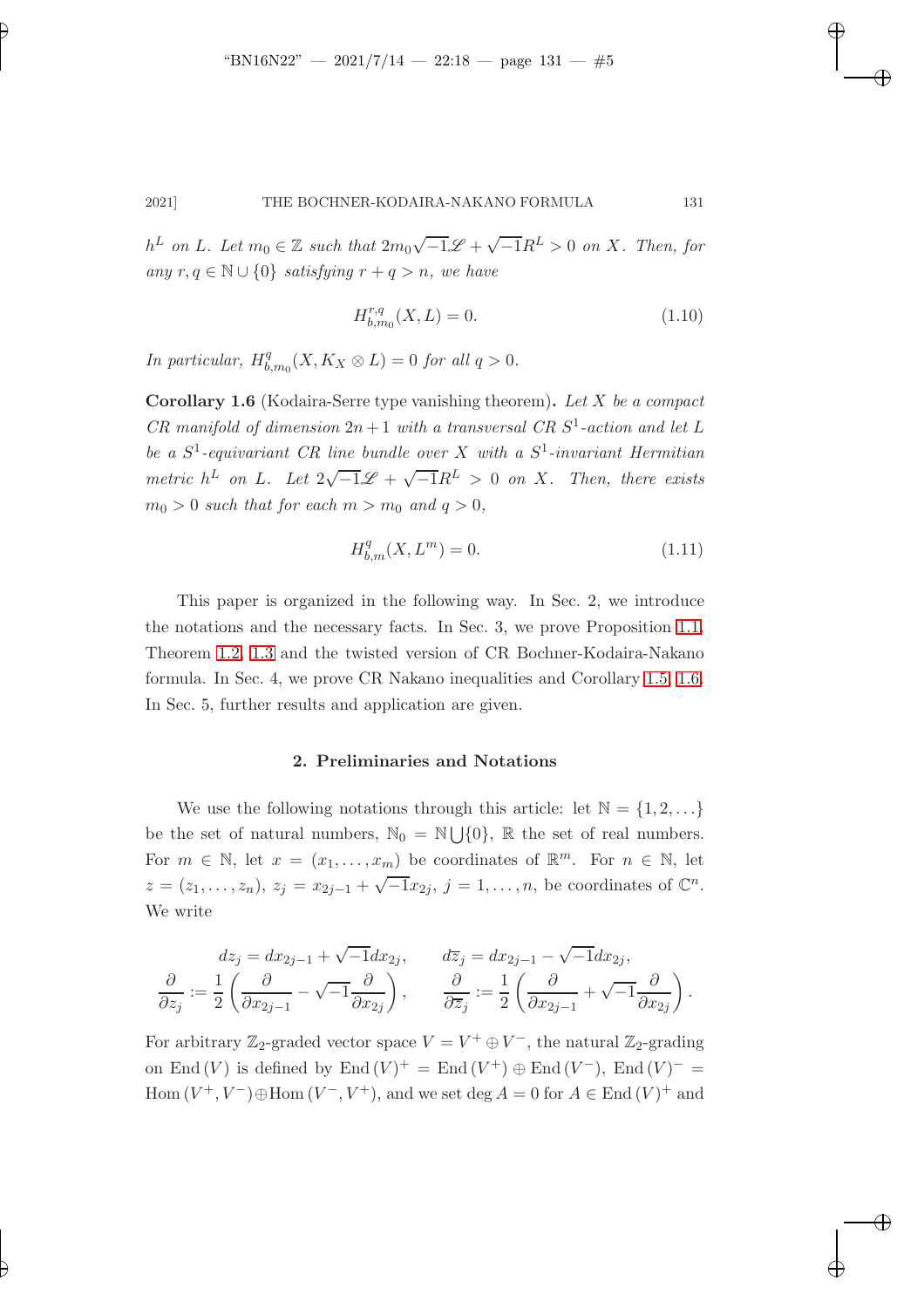✐

132 HUAN WANG [June

 $\deg A = 1$  for  $A \in \text{End}(V)^-$ . For  $A, B \in \text{End}(V)$ , their supercommutator (or graded Lie bracket) is defined by

$$
[A, B] = AB - (-1)^{\deg A \cdot \deg B} BA.
$$

For  $A, B, C \in \text{End}(V)$ , the Jacobi identity holds:

$$
(-1)^{\deg A \cdot \deg C} [A, [B, C]] + (-1)^{\deg B \cdot \deg A} [B, [C, A]] + (-1)^{\deg C \cdot \deg B} [C, [A, B]] = 0.
$$

### 2.1. CR manifolds and Kohn Laplacian

Let X be a smooth paracompact manifold. Let  $TX$  and  $T^*X$  be the tangent bundle of  $X$  and the cotangent bundle of  $X$ , respectively. The complexified tangent bundle of  $X$  and the complexified cotangent bundle of  $X$  are denoted by  $\mathbb C TX$  and  $\mathbb C T^*X,$  respectively. We write  $\langle\,\cdot\,,\cdot\,\rangle$  to denote the pointwise duality between  $TX$  and  $T^*X$  and extend  $\langle \cdot, \cdot \rangle$  bilinearly to  $\mathbb{C}TX \times \mathbb{C}T^*X$ .

Let X be an orientable paracompact smooth manifold of dimension  $2n+$ 1 with  $n \geq 1$ . Let  $T^{1,0}X$  be a subbundle of rank n of the complexified tangent bundle CTX. Let  $T^{0,1}X := \overline{T^{1,0}X}$ . Let  $\mathscr{C}^{\infty}(X,T^{1,0}X)$  be the space of smooth sections of  $T^{1,0}X$  on X.  $T^{1,0}X$  is called a CR structure of X, if

 $T^{1,0}X \cap T^{0,1}X = \{0\}, \quad [\mathscr{C}^{\infty}(X,T^{1,0}X), \mathscr{C}^{\infty}(X,T^{1,0}X)] \subset \mathscr{C}^{\infty}(X,T^{1,0}X).$ 

 $(X, T^{1,0}X)$  is called a CR manifold of dimension  $2n + 1$ , if  $T^{1,0}X$  is a CR structure of X.

Now, let  $(X, T^{1,0}X)$  be an orientable CR manifold of dimension  $2n + 1$ with  $n \geq 1$ . Let  $\langle \cdot | \cdot \rangle : \mathbb{C}TX \times \mathbb{C}TX \to \mathbb{C}$  be a smooth Hermitian inner product on  $\mathbb{C}TX$  such that

$$
\langle u|v\rangle \in \mathbb{R}
$$
 for  $u, v \in TX$ ,  $\langle \alpha | \beta \rangle = 0$  for  $\alpha \in T^{1,0}X$ ,  $\beta \in T^{0,1}X$ .

We call  $\langle \cdot | \cdot \rangle$  a Hermitian metric on X. Moreover, let  $\Theta_X$  be the fundamental (1, 1)-form given by  $\Theta_X(u, \overline{v}) = \sqrt{-1} \langle u | v \rangle$  for  $u, v \in T^{1,0}X$ . The Hermitian norm is given by  $|\cdot| := \sqrt{\langle \cdot | \cdot \rangle}$ . Until further notice, we fix a Hermitian metric  $\langle \cdot | \cdot \rangle$  on X.

✐

✐

✐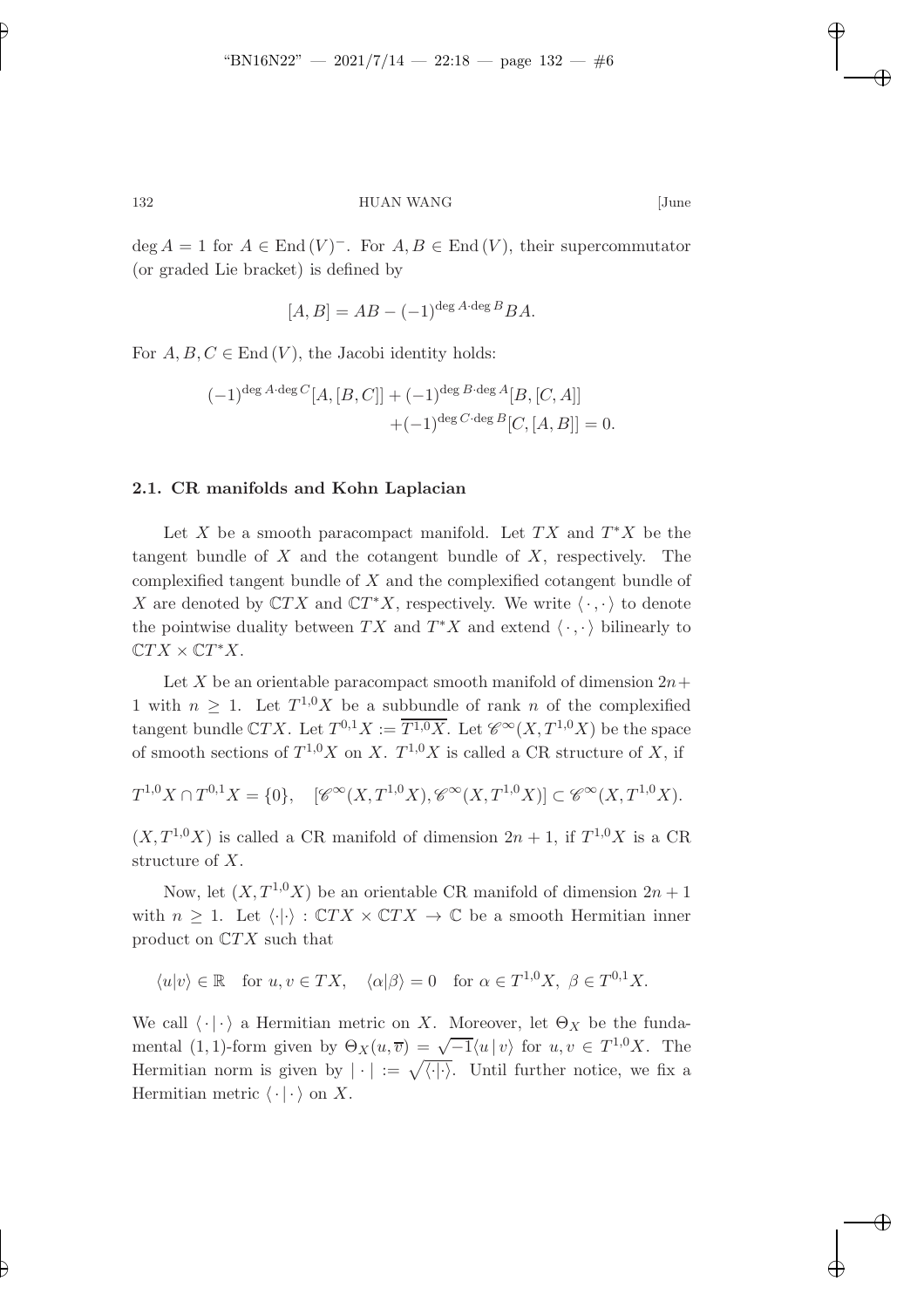✐

✐

✐

✐

✐

# 2021] THE BOCHNER-KODAIRA-NAKANO FORMULA 133

For  $p, q \in \mathbb{N}_0$ , define  $T^{p,q}X := (\Lambda^p T^{1,0} X) \wedge (\Lambda^q T^{0,1} X)$  and let  $T^{\bullet,\bullet} X =$  $\bigoplus_{p,q\in\mathbb{N}_0}T^{p,q}X$ . For  $u \in \mathbb{C}TX$  and  $\phi \in \mathbb{C}T^*X$ , the pointwise duality is defined by  $\langle u, \phi \rangle := \phi(u)$ . Let  $T^{*1,0}X \subset \mathbb{C}T^{*}X$  be the dual bundle of  $T^{1,0}X$ and  $T^{*0,1}X \subset \mathbb{C}T^{*}X$  be the dual bundle of  $T^{0,1}X$ . For  $p, q \in \mathbb{N}_0$ , the bundle of  $(p,q)$  forms is denoted by  $T^{*p,q}X := (\Lambda^pT^{*1,0}X) \wedge (\Lambda^qT^{*0,1}X)$  and let  $T^{* \bullet,\bullet} X := \bigoplus_{p,q \in \mathbb{N}_0} T^{*p,q} X$ . The induced Hermitian inner product on  $T^{\bullet,\bullet} X$ and  $T^{* \bullet, \bullet} X$  are still denoted by  $\langle \cdot | \cdot \rangle$ . The Hermitian norms are still denoted by | $\cdot$ ]. Let  $\Omega^{p,q}(X) := \mathscr{C}^{\infty}(X, T^{*p,q}X)$  be the space of smooth  $(p, q)$ -forms on X and  $\Omega^{\bullet,\bullet}(X) := \bigoplus_{p,q \in \mathbb{N}_0} \Omega^{p,q}(X)$ . Let  $\mathscr{C}^{\infty}(X) := \Omega^{0,0}(X)$ . Let  $\Omega_c^{p,q}(X)$ be the space of smooth  $(p, q)$ -forms on X with compact support in X.

Since X is orientable, there exists a nowhere vanishing  $(2n + 1)$ -form  $dv_X$  on X such that  $|dv_X| = 1$ . Let  $Y \subset X$  be an open subset. We denote by  $T^{1,0}Y := T^{1,0}X|_Y$  and  $T^{0,1}Y := T^{0,1}X|_Y$  the induced bundles over Y. Suppose  ${\{\overline{L}_j\}_{j=1}^n}$  is an orthonormal frame of  $T^{1,0}Y$  with the dual (orthonormal) frame  $\{\overline{e}_j\}_{j=1}^n$  of  $T^{*1,0}Y$  and  $\{L_j\}_{j=1}^n$  is an orthonormal frame of  $T^{0,1}Y$  with the dual (orthonormal) frame  $\{e_j\}_{j=1}^n$  of  $T^{*0,1}Y$ . We note that the real 2n-form  $i^n \overline{e}_1 \wedge e_1 \wedge \ldots \wedge \overline{e}_n \wedge e_n$  on Y is independent of the choice of orthonormal frame  $\{\overline{e}_j\}_{j=1}^n$  and hence it is globally defined. There exists a real 1-form  $\omega_0 \in \mathscr{C}^{\infty}(X,T^*X)$  such that  $|\omega_0| = 1$ ,  $\omega_0$  is orthogonal to  $T^{*1,0}X \oplus T^{*1,0}X$ , and

$$
dv_X = (i^n \overline{e}_1 \wedge e_1 \wedge \ldots \wedge \overline{e}_n \wedge e_n) \wedge \omega_0.
$$
 (2.1)

There exists a real vector field  $T \in \mathscr{C}^{\infty}(X,TX)$  such that  $|T| = 1$  and

$$
\langle T, \omega_0 \rangle = 1, \quad \langle T, e_j \rangle = \langle T, \overline{e}_j \rangle = 0, \quad j = 1, \dots, n. \tag{2.2}
$$

Thus,  $\omega_0$  and T are uniquely determined.  $\omega_0$  is called the uniquely determined global real 1-form. T is called the uniquely determined global real vector field. We have the orthogonal decompositions with respect to the Hermitian metric  $\Theta_X$ :

$$
\mathbb{C}TX = T^{1,0}X \oplus T^{0,1}X \oplus \mathbb{C}\lbrace T \rbrace,
$$
\n
$$
(2.3)
$$

$$
\mathbb{C}T^*X = T^{*1,0}X \oplus T^{*0,1}X \oplus \mathbb{C}\{\omega_0\}.
$$
 (2.4)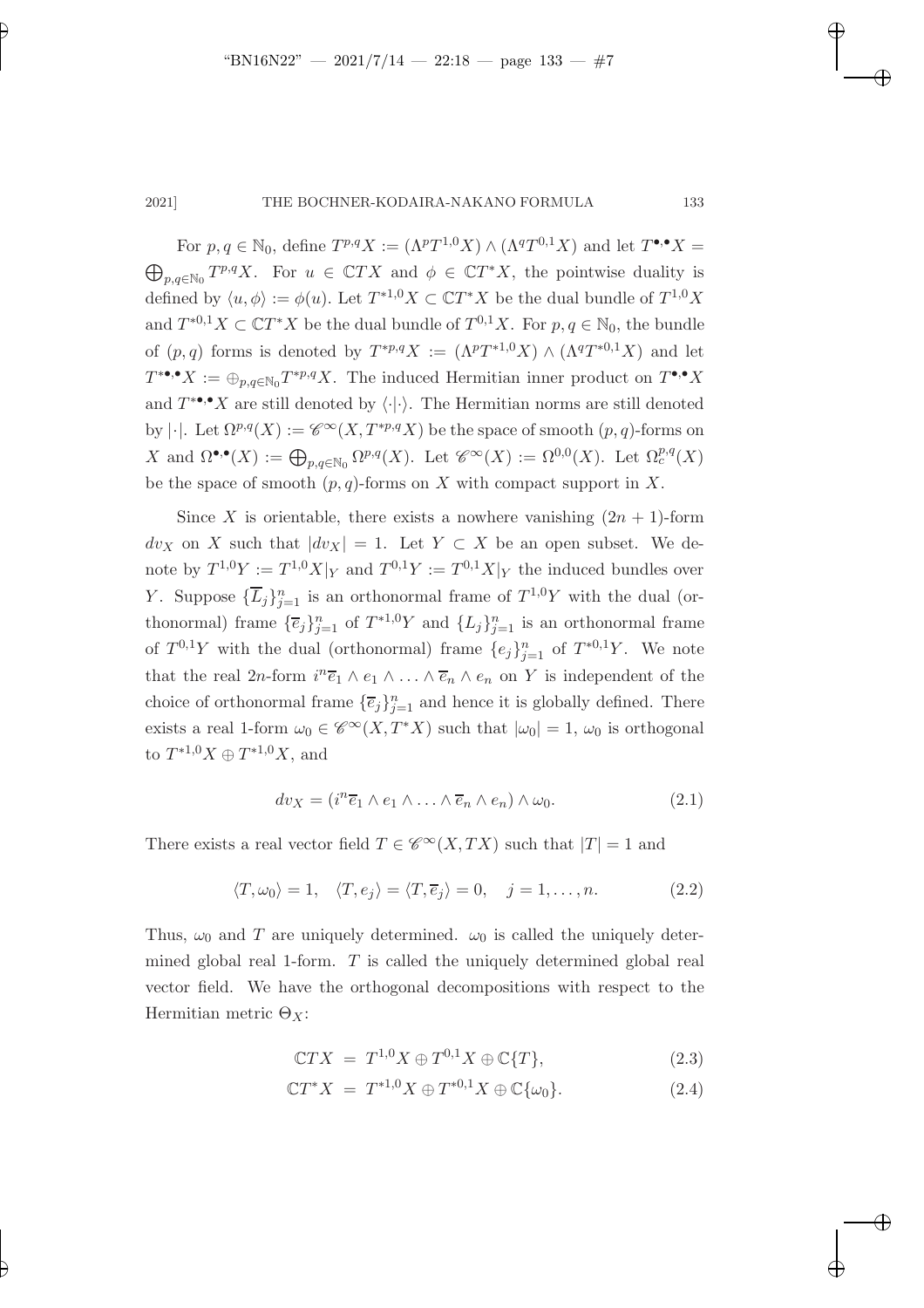134 HUAN WANG [June

**Definition 2.7.** For  $x \in X$ , the Levi form on  $T_x^{1,0}X$  is given by, for  $u, v \in$  $T_x^{1,0}X$ , we have

$$
\mathcal{L}_x(u,\overline{v}) := \frac{-1}{2i} \langle [U,\overline{V}](x), \omega_0(x) \rangle, \qquad (2.5)
$$

where  $U, V \in \mathscr{C}^{\infty}(X, T^{1,0}X)$  with  $U(x) = u, V(x) = v$ .

Note that  $\mathscr{L}_x$  is independent of the choice of U and V, and for  $x \in X$ ,

$$
\mathscr{L}_x(u,\overline{v}) = \frac{1}{2i} \langle U(x) \wedge \overline{V}(x), d\omega_0(x) \rangle.
$$

**Definition 2.8.** Let  $\pi^{p,q}: \Lambda^{p+q}\mathbb{C}T^*X \longrightarrow T^{*p,q}X$  be the natural projection for  $p, q \in \mathbb{N}_0$ ,  $p + q \geq 1$ . The tangential (resp. anti-tangential) Cauchy-Riemann operator is given by

$$
\overline{\partial}_b := \pi^{p,q+1} \circ d : \Omega^{p,q}(X) \longrightarrow \Omega^{p,q+1}(X), \tag{2.6}
$$

$$
\partial_b := \pi^{p+1,q} \circ d : \Omega^{p,q}(X) \longrightarrow \Omega^{p+1,q}(X). \tag{2.7}
$$

A function  $f \in \mathscr{C}^{\infty}(X)$  is called CR if  $\overline{\partial}_b f = 0$ . Let  $(\cdot | \cdot)$  be the  $L^2$ inner product on  $\Omega_c^{\bullet,\bullet}(X)$  induced by  $\langle \cdot | \cdot \rangle$ . Note that

$$
(u|v) := \int_X \langle u(x)|v(x)\rangle dv_X(x), \quad u, v \in \Omega_c^{\bullet,\bullet}(X),\tag{2.8}
$$

where  $dv_X = (\Theta_X^n/n!) \wedge \omega_0$ . Let  $L^2_{p,q}(X)$  be the completion of  $\Omega_c^{p,q}(X)$  with respect to  $(\cdot | \cdot)$ . Let  $L^2_{\bullet,\bullet}(X) := \bigoplus_{p,q \in \mathbb{N}_0} L^2_{p,q}(X)$ . We write  $L^2(X) :=$  $L^2_{0,0}(X)$ . We denote by  $||u||^2 := (u|u)$  the  $L^2$ -norm on X. Let  $\overline{\partial}_b^*$  and  $\partial_b^*$  be the formal adjoints of  $\overline{\partial}_b$  and  $\partial_b$  with respect to  $(\cdot | \cdot)$  respectively. We denote the Kohn Laplacian and the anti-Kohn Laplacian on  $\Omega^{\bullet,\bullet}(X)$  respectively by

$$
\Box_b := \overline{\partial}_b \overline{\partial}_b^* + \overline{\partial}_b^* \overline{\partial}_b, \quad \overline{\Box}_b := \partial_b \partial_b^* + \partial_b^* \partial_b. \tag{2.9}
$$

# 2.2. R-action

✐

Let  $(X, T^{1,0}X)$  be a CR manifold of dim  $X = 2n + 1$ . Let  $r : X \to X$ ,  $r(x) = r \circ x$  for  $r \in \mathbb{R}$ , be a group action on X (see [\[5\]](#page-36-6)). Let  $\widehat{T}$  be the global

✐

✐

✐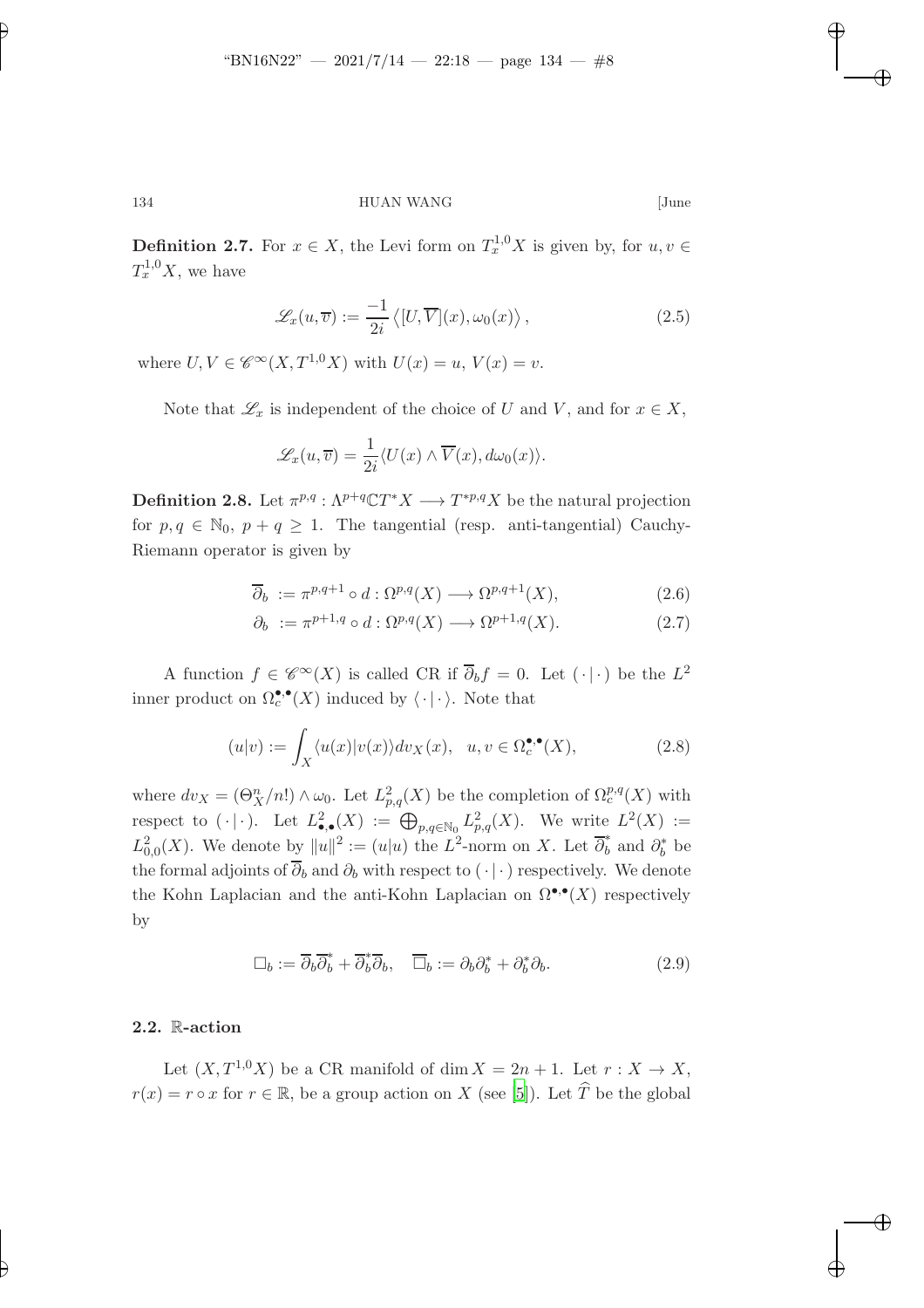real vector field on X given by

✐

✐

$$
(\widehat{T}u)(x) := \frac{\partial}{\partial r}(u(r \circ x))|_{r=0}, \quad u \in \mathscr{C}^{\infty}(X). \tag{2.10}
$$

**Definition 2.9.** The R-action is called CR if  $[\widehat{T}, \mathscr{C}^{\infty}(X, T^{1,0}X)] \subset \mathscr{C}^{\infty}(X,$  $T^{1,0}_{\alpha}X$ ). The R-action is called transversal, if  $\mathbb{C}T_xX = T^{1,0}_xX \oplus T^{0,1}_xX \oplus$  $\mathbb{C}\widehat{T}(x)$  at every  $x \in X$ .

From now on, assume that  $X$  admits a transversal and CR R-action. We take the Hermitian metric  $\langle \cdot | \cdot \rangle$  so that  $\hat{T} = T$ . We will use the local coordinates of Baouendi-Rothschild-Trevers (BRT charts) [\[7](#page-36-7), theorem 6.5] as follows.

**Theorem 2.10** (BRT charts). For each point  $x \in X$ , there exists a coordinate neighbourhood  $D = U \times I$  with coordinates  $x = (x_1, \ldots, x_{2n+1})$  centered at 0, where  $U = \{z = (z_1, \ldots, z_n) \in \mathbb{C}^n : |z| < \epsilon\}$  and  $I = \{x_{2n+1} \in \mathbb{R} : |z| < \epsilon\}$  $|x_{2n+1}| < \epsilon_0$ ,  $\epsilon, \epsilon_0 > 0$ ,  $z = (z_1, \ldots, z_n)$  and  $z_j = x_{2j-1} + \sqrt{-1}x_{2j}$ ,  $j =$  $1, \ldots, n$ , such that

$$
T = \frac{\partial}{\partial x_{2n+1}} \quad on \quad D,\tag{2.11}
$$

and there exists  $\phi \in \mathscr{C}^{\infty}(U,\mathbb{R})$  independent of  $x_{2n+1}$  satisfying that

$$
\left\{ Z_j := \frac{\partial}{\partial z_j} + i \frac{\partial \phi}{\partial z_j}(z) \frac{\partial}{\partial x_{2n+1}} \right\}_{j=1}^n \tag{2.12}
$$

is a frame of  $T^{1,0}D$ , and  ${dz_j}_{j=1}^n \subset T^{*1,0}D$  is the dual frame.

Let  $D = U \times I$  be a BRT chart. Let  $\Omega^{p,q}(D)$  be the space of smooth  $(p, q)$ forms on D. Let  $f \in \mathscr{C}^{\infty}(D)$  and  $u \in \Omega^{p,q}(D)$  with  $u = \sum_{I,J} u_{IJ} dz_I \wedge d\overline{z}_J$ with ordered sets I, J and  $u_{IJ} \in \mathscr{C}^{\infty}(D)$ , for all I, J. We have

$$
df = \sum_{j=1}^{n} Z_j(f) dz_j + \sum_{j=1}^{n} \overline{Z}_j(f) d\overline{z}_j + T(f)\omega_0,
$$
  
\n
$$
\partial_b f = \sum_{j=1}^{n} Z_j(f) dz_j, \quad \overline{\partial}_b f = \sum_{j=1}^{n} \overline{Z}_j(f) d\overline{z}_j,
$$
  
\n
$$
\partial_b u = \sum_{I,J} (\partial_b u_{IJ}) \wedge dz_I \wedge d\overline{z}_J, \quad \overline{\partial}_b u = \sum_{I,J} (\overline{\partial}_b u_{IJ}) \wedge dz_I \wedge d\overline{z}_J.
$$
\n(2.13)

✐

✐

✐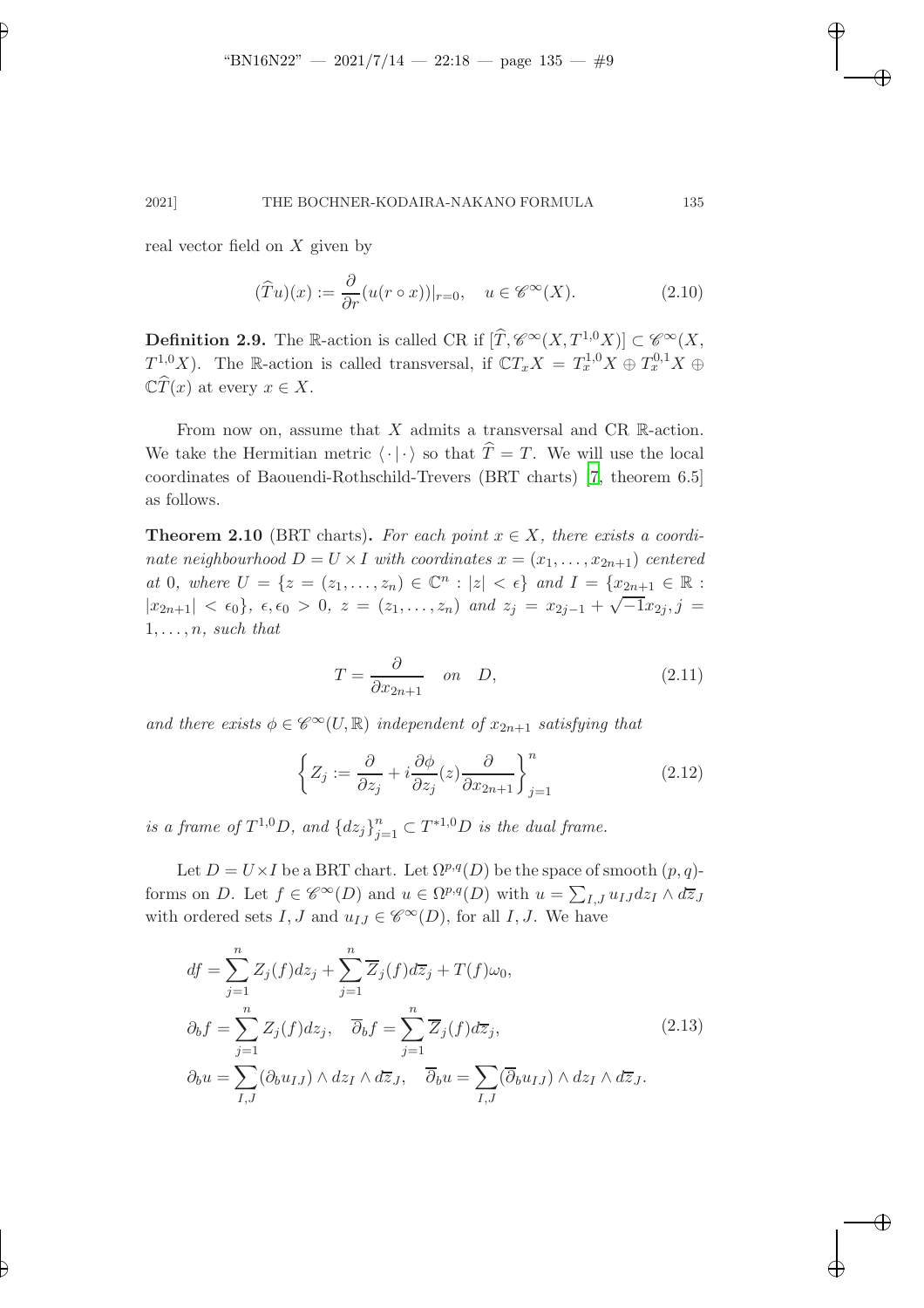✐

# 136 HUAN WANG [June

For  $u \in \Omega^{p,q}(X)$ , let  $\mathcal{L}_T u$  be the Lie derivative of u in the direction of T. For simplicity, we write Tu to denote  $\mathcal{L}_T u$ . Since the R-action is CR, Tu  $\in$  $\Omega^{p,q}(X)$ . On a BRT chart D, for  $u \in \Omega^{p,q}(D)$  with  $u = \sum_{I,J} u_{IJ} dz_I \wedge d\overline{z}_J$ , we have  $Tu = \sum_{I,J}(Tu_{IJ}) \wedge dz_I \wedge d\overline{z}_J$  on  $D$ .

The Levi form  $\mathscr L$  in a BRT chart  $D \subset X$  has the form

$$
\mathscr{L} = \partial \overline{\partial} \phi|_{T^{1,0}X}.\tag{2.14}
$$

✐

✐

✐

✐

Indeed, the global real 1-form is  $\omega_0 = dx_{2n+1} - \sum_{j=1}^n (i \frac{\partial \phi_j}{\partial z_j} + j \frac{\partial \phi_j}{\partial z_j})$  $\frac{\partial \phi}{\partial z_j} dz_j - i \frac{\partial \phi}{\partial \overline{z}_j}$  $\frac{\partial \varphi}{\partial \overline{z}_j} d\overline{z}_j$ ) on  $D$ .

From now on, we assume that  $\Theta_X$  is R-invariant. Let  $D = U \times I$ be a BRT chart. The real  $(1,1)$  form  $\Theta = \Theta_U$  on U is defined by, for  $x = (z, x_{2n+1}) \in D$ ,

$$
\Theta(z) := \Theta_X(x). \tag{2.15}
$$

Note that it is independent of  $x_{2n+1}$ . More precisely,

$$
\Theta(z) = \sqrt{-1} \sum_{j,k=1}^{n} \langle Z_j | Z_k \rangle (x) dz_j \wedge d\overline{z}_k.
$$
 (2.16)

Note that for another BRT coordinates  $D = \tilde{U} \times \tilde{I}$ ,  $y = (w, y_{2n+1})$ , there exist biholomorphic map  $H \in \mathscr{C}^{\infty}(U, \tilde{U})$  and  $G \in \mathscr{C}^{\infty}(U, \mathbb{R})$  such that  $H(z) = w$ , for all  $z \in U$ ,  $y_{2n+1} = x_{2n+1}+G(z)$ , for all  $(z, x_{2n+1}) \in U \times I$  and  $\tilde{U} = H(U)$ ,  $\tilde{I} = I + G(U)$ . We deduce that  $\Theta$  is independent of the choice of BRT coordinates, i.e.,  $\Theta = \Theta_U = \Theta_{\tilde{U}}$ .

Until further notice, we work on a BRT chart  $D = U \times I$ . For  $p, q \in \mathbb{N}_0$ , let  $T^{*p,q}U$  be the bundle of  $(p,q)$  forms on U and let  $T^{*\bullet,\bullet}U := \bigoplus_{p,q\in\mathbb{N}_0} T^{*p,q}U$ . For  $p, q \in \mathbb{N}_0$ , let  $T^{p,q}U$  be the bundle of  $(p, q)$  vector fields on U and let  $T^{\bullet,\bullet}U := \bigoplus_{p,q \in \mathbb{N}_0} T^{p,q}U$ . The  $(1,1)$  form  $\Theta$  induces Hermitian metrics on  $T^{\bullet,\bullet}U$  and  $T^{*\bullet,\bullet}U$ . We shall use  $\langle \cdot, \cdot \rangle_h$  to denote all the induced Hermitian metrics. The volume form on U induced by  $\Theta$  is given by  $d\lambda(z) := \Theta^n/n!$ . Thus, the volume form  $dv_X$  can be represented by

$$
dv_X(x) = d\lambda(z) \wedge dx_{2n+1} \text{ on } D. \tag{2.17}
$$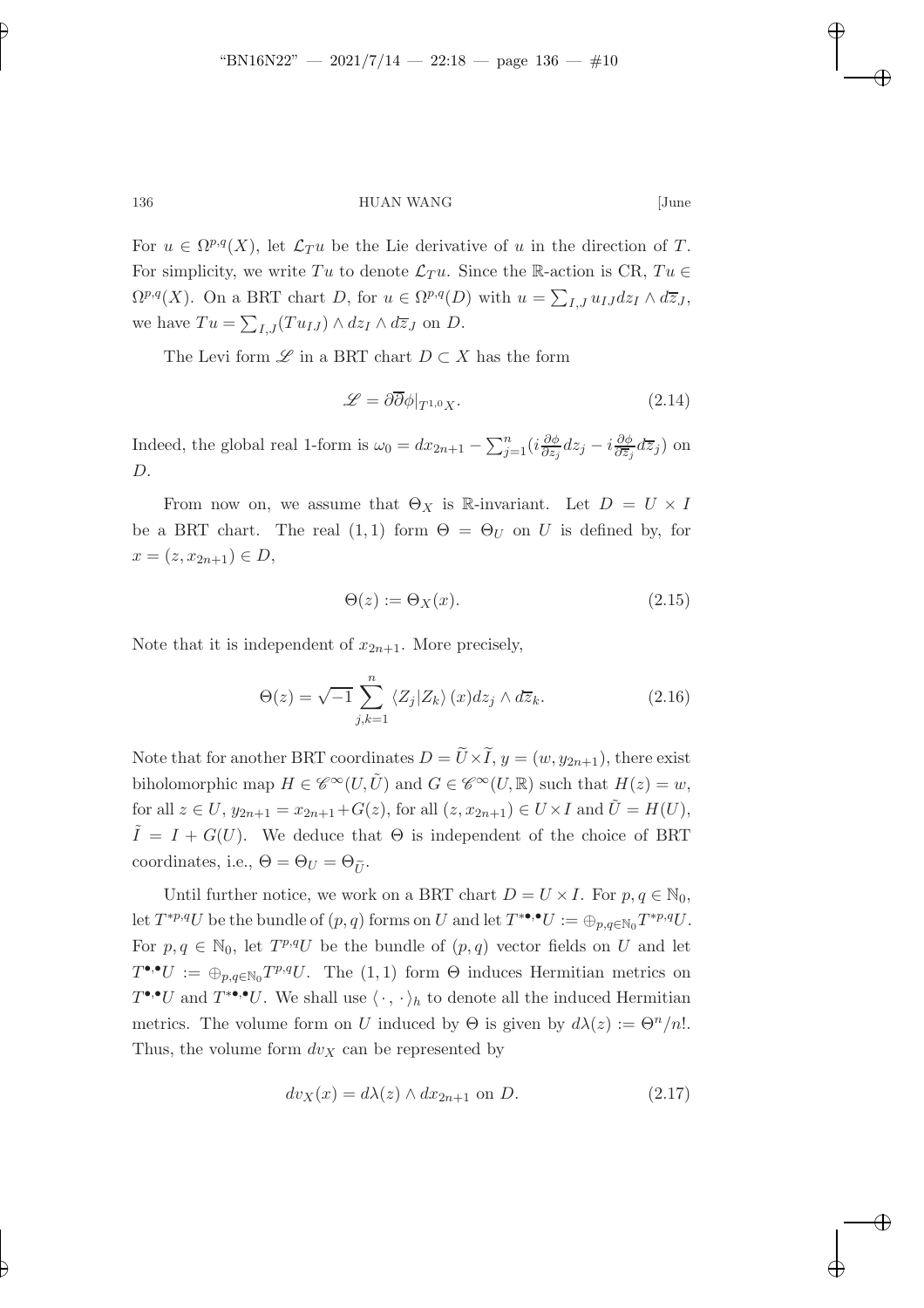✐

✐

✐

### 2021] THE BOCHNER-KODAIRA-NAKANO FORMULA 137

The  $L^2$ -inner product on  $\Omega_c^{\bullet,\bullet}(U)$  with respect to  $\Theta$  is given by

✐

✐

$$
\langle s_1, s_2 \rangle_{L^2(U)} := \int_U \langle s_1(z), s_2(z) \rangle_h d\lambda(z), \quad s_1, s_2 \in \Omega_c^{\bullet, \bullet}(U). \tag{2.18}
$$

Let  $t \in \mathbb{R}$  be fixed. The  $L^2$ -inner product on  $\Omega_c^{\bullet,\bullet}(U)$  with respect to  $\Theta$  and  $e^{-2t\phi(z)}$  is given by

$$
\langle s_1, s_2 \rangle_{L^2(U, e^{-2t\phi})} := \int_U \langle s_1(z), s_2(z) \rangle_h e^{-2t\phi(z)} d\lambda(z), \ s_1, s_2 \in \Omega_c^{\bullet, \bullet}(U). \tag{2.19}
$$

Let  $\{L_j\}_{j=1}^n$  be an orthonormal frame of  $T^{0,1}D$  with the dual (orthonormal) frame  $\{e_j\}_{j=1}^n$ . Then  $\{\overline{L}_j\}_{j=1}^n$  is an orthonormal frame of  $T^{1,0}D$  with the dual (orthonormal) frame  $\{\overline{e}_j\}_{j=1}^n$ . Since  $\Theta_X$  is R-invariant, there exist  $c_j^k = c_j^k(z), w_j^k = w_j^k(z) \in \mathscr{C}^\infty(U)$ ,  $j, k = 1, \ldots, n$ , satisfying  $\sum_{k=1}^n c_j^k w_k^l =$  $\delta_j^l$ , for all  $j, l = 1, \ldots, n$ , such that for  $j = 1, \ldots, n$ ,

<span id="page-10-0"></span>
$$
\overline{L}_j = \sum_{k=1}^n \overline{c}_j^k Z_k, \ \overline{e}_j = \sum_{k=1}^n \overline{w}_k^j dz_k, \ L_j = \sum_{k=1}^n c_j^k \overline{Z}_k, \ e_j = \sum_{k=1}^n w_k^j d\overline{z}_k. \tag{2.20}
$$

We can check that  $\{w_j := \sum_{k=1}^n \overline{c}_j^k \frac{\partial}{\partial z}$  $\frac{\partial}{\partial z_k}\}_{j=1}^n$  and  $\{\overline{w}_j := \sum_{k=1}^n c_j^k \frac{\partial}{\partial \overline{z}_k}$  $\frac{\partial}{\partial \overline{z}_k}$ }<sup>n</sup><sub>j=1</sub> are orthonormal frames for  $T^{1,0}U$  and  $T^{0,1}U$  with respect to  $\Theta$  respectively, and  $\{\overline{e}_j\}_{j=1}^n$  and  $\{e_j\}_{j=1}^n$  are dual frames for  $\{w_j\}_{j=1}^n$  and  $\{\overline{w}_j\}_{j=1}^n$  respectively. We also write  $w^j$  and  $\overline{w}^j$  to denote  $\overline{e}_j$  and  $e_j$  respectively,  $j = 1, \ldots, n$ .

#### 2.3. R-equivariant CR line bundle

Let L be a complex line bundle over a CR manifold X. For  $p, q \in \mathbb{N}_0$ , let  $\Omega^{p,q}(X,L)$  be the space of smooth  $(p,q)$  forms of X with values in L and let  $\Omega^{\bullet,\bullet}(X,L) := \bigoplus_{p,q \in \mathbb{N}_0} \Omega^{p,q}(X,L)$ . Let  $\Omega_c^{p,q}(X,L)$  be the subspace of  $\Omega^{p,q}(X,L)$  whose elements have compact support in X and let  $\Omega_c^{\bullet,\bullet}(X,L) :=$  $\bigoplus_{p,q\in\mathbb{N}_0}\Omega_c^{p,q}(X,L)$ . Let  $h^L$  be a Hermitian fiber metric on L. We denote by Ψ the local weights of the Hermitian metric: if  $e<sub>L</sub>$  is a local trivializing section of L on an open subset  $Y \subset X$ , then the local weight of  $h^L$  with respect to  $e_L$  is the function  $\Phi \in \mathscr{C}^{\infty}(Y,\mathbb{R})$  for  $|e_L|^2_{h^L} = e^{-2\Phi}$  on Y.

Let  $X$  be a CR manifold with a transversal CR  $\mathbb{R}$ -action. We say that a complex line bundle  $L$  is  $\mathbb{R}$ -equivariant and CR, if there exists an open cover  $X = \bigcup_{i} D_i$  and the associated local trivialization frame  $\{s_i\}$  such that the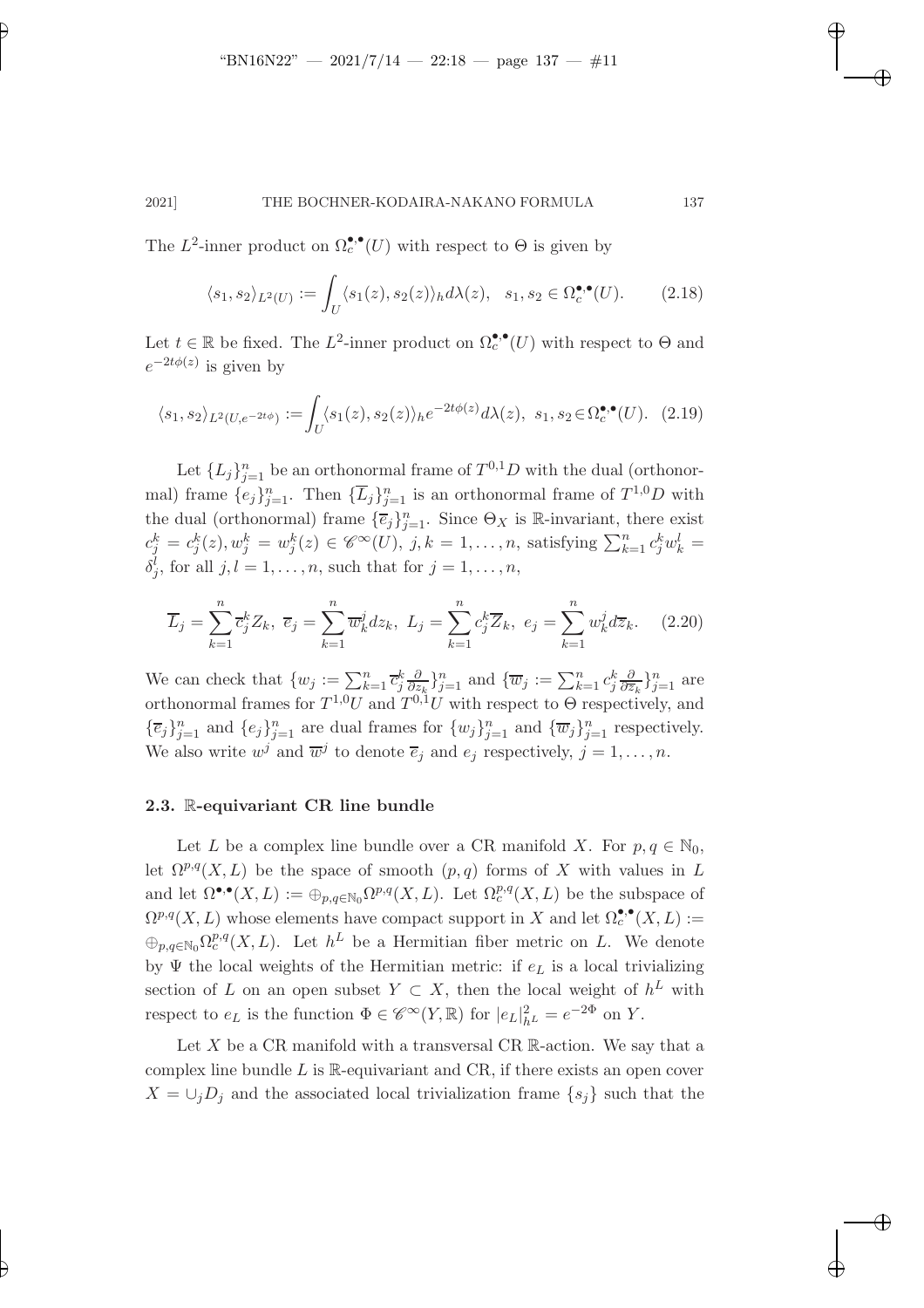✐

✐

✐

138 HUAN WANG [June

transition functions are CR and annihilated by  $T$ , where  $T$  is induced by a transversal CR R-action on X. In this case, we say  $\{s_i\}$  a R-equivariant CR frame of L with respect to the cover  $X = \bigcup_j D_j$ . Furthermore, we can define

$$
T: \Omega^{\bullet,\bullet}(X,L) \to \Omega^{\bullet,\bullet}(X,L), \quad Ts := (Tu_j) \otimes s_j
$$

with  $u_j \in \Omega^{\bullet,\bullet}(D_j)$ . Since  $\{s_j\}$  is a R-equivariant CR frame, T is welldefined.

For a  $\mathbb{R}$ -equivariant and CR line bundle  $L$  over a CR manifold  $X$  with a transversal CR R-action, we say a Hermitian metric  $h^L$  on L is R-invariant, if for every element  $e_L$  in the R-equivariant CR frame of L with  $|e_L|^2_{h^L} = e^{-2\Phi}$ we have  $T\Phi = 0$ .

These notions can be extended to the R-equivariant CR vector bundles E with R-invariant Hermtian metric  $h^E$ , refer to [\[8,](#page-36-8) [5\]](#page-36-6). For example,  $T^{1,0}X$ and  $h^{T^{1,0}}$  over a CR manifold X with a transversal CR R-action are fulfilled, and in this case, we say the Hermitian metric  $\Theta_X$  is R-invariant.

For a CR manifold  $X$  with a transversal CR R-action endowed with an R-invariant Hermitian metric  $\Theta_X$  on X, let  $K_X^* := \det(T^{1,0}X)$  be the determinant of  $T^{1,0}X$  and let  $h^{K_X^*}$  be Hermitian metric on  $K_X^*$  induced by  $\Theta_X$ . Then,  $K_X^*$  is a R-equivariant CR line bundle over X and  $h^{K_X^*}$  is a R-invariant Hermitian metric on  $K_X^*$ .

#### 3. CR Bochner-Kodaira-Nakano Formula

We firstly provide generalized Kähler identities on CR manifolds with transversal CR R-action by the Fourier transform. Consequently we give a proof of Bochner-Kodaira-Nakano formula in this setting, which is standard in the case of complex manifolds. Moreover we show Bochner-Kodaira-Nakano formula for R-equivariant CR line bundle. In this section, we assume that  $X$  admits a transversal CR  $\mathbb R$ -action.

### 3.1. The Fourier transform

Let  $D = U \times I$  be a BRT chart. Let  $\Omega_c^{p,q}(D)$  be the space of smooth  $(p, q)$ forms on D with compact support in D. Let  $\Omega_c^{\bullet,\bullet}(D) := \bigoplus_{p,q \in \mathbb{N}_0} \Omega_c^{p,q}(D)$ .

✐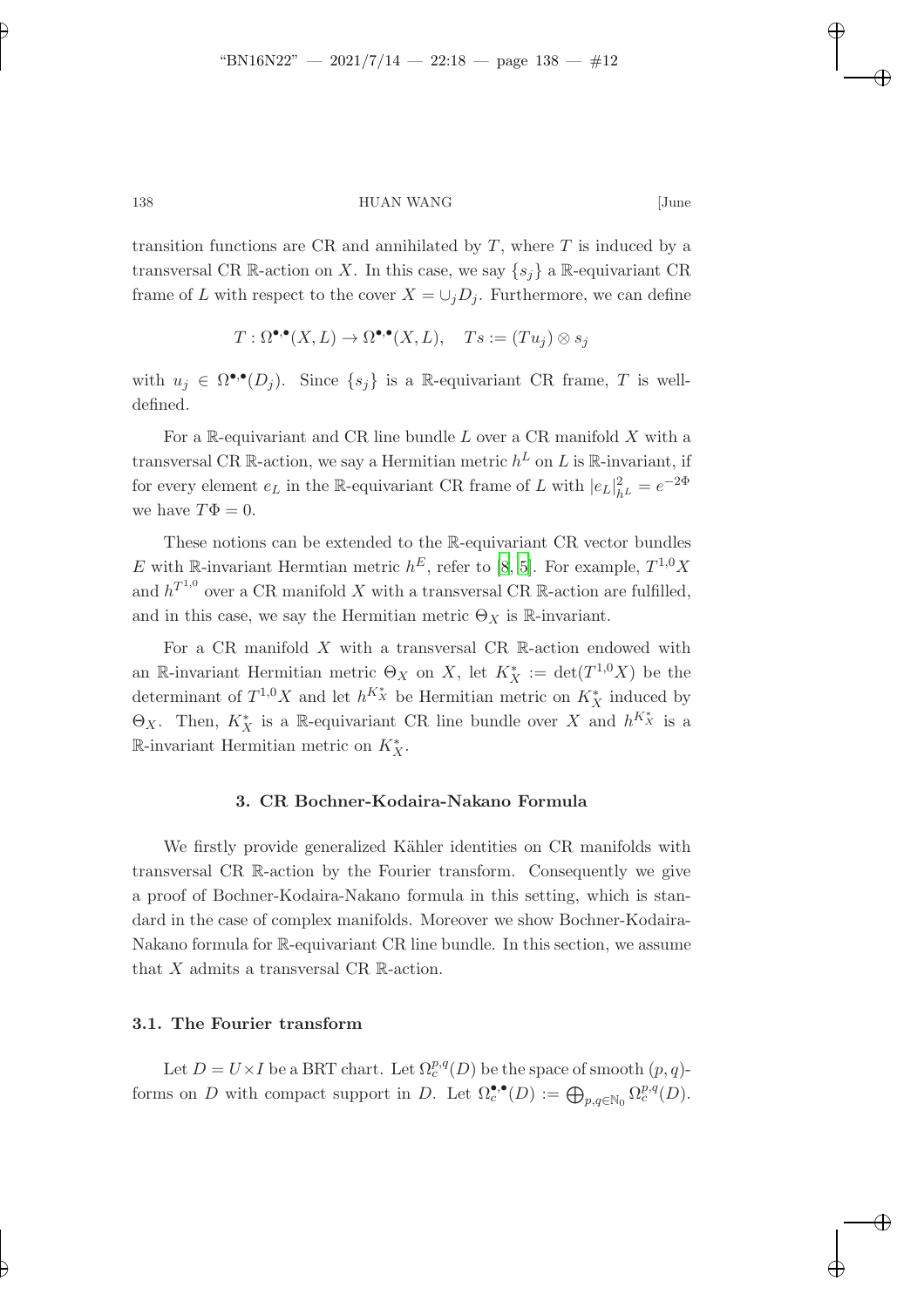We write  $\mathcal{C}_c^{\infty}(D) := \Omega_c^{0,0}(D)$ . Let  $f \in \mathcal{C}_c^{\infty}(D)$ . We write

✐

✐

$$
f = f(x) = f(z, x_{2n+1}).
$$

For each fixed  $x_{2n+1} \in I$ ,  $f(\cdot, x_{2n+1}) \in \mathscr{C}_c^{\infty}(U)$ . For each fixed  $z \in U$ ,  $f(z, \cdot) \in \mathscr{C}_c^{\infty}(I)$ . Let  $p, q \in \mathbb{N}_0$ ,  $u \in \Omega_c^{p,q}(D)$ . We write

$$
u = \sum_{I,J} u_{IJ} dz_I \wedge d\overline{z}_J \in \Omega_c^{p,q}(D)
$$

and we always assume that the summation is performed only over increasingly ordered indices  $I = i_1 < i_2 < \ldots < i_p, J = j_1 < j_2 < \ldots < j_q$ , and  $u_{IJ} \in \mathscr{C}_c^{\infty}(D)$ , for all  $I, J$ . For each fixed  $z \in U$ ,  $u_{IJ}(z, \cdot) \in \mathscr{C}_c^{\infty}(I)$ .

**Definition 3.1.** The Fourier transform of the function  $f \in \mathcal{C}_c^{\infty}(D)$  with respect to  $x_{2n+1}$ , denoted by  $\widehat{f}$ , is defined by

$$
\widehat{f}(z,t) := \int_{-\infty}^{\infty} e^{-itx_{2n+1}} f(z, x_{2n+1}) dx_{2n+1} \in \mathscr{C}^{\infty}(U \times \mathbb{R}). \tag{3.1}
$$

The Fourier transform of the form  $u = \sum_{I,J} u_{IJ} dz_I \wedge d\overline{z}_J \in \Omega_c^{p,q}(D)$  with respect to  $x_{2n+1}$ , denoted by  $\widehat{u}$ , is defined by

$$
\widehat{u}(z,t) = \sum_{I,J} \widehat{u}_{IJ}(z,t) dz_I \wedge d\overline{z}_J \in \Omega^{p,q}(U \times \mathbb{R}) := \mathscr{C}^{\infty}(U \times \mathbb{R}, T^{*p,q}U). \tag{3.2}
$$

Note that  $\widehat{f} \in \mathscr{C}^{\infty}(U \times \mathbb{R})$  and  $\widehat{f}(\cdot, t) \in \mathscr{C}_c^{\infty}(U)$  for every  $t \in \mathbb{R}$ . Similarly,  $\widehat{u} \in \Omega^{p,q}(U \times \mathbb{R})$  and  $\widehat{u}(\cdot,t) \in \Omega_c^{p,q}(U)$  for every  $t \in \mathbb{R}$ . From Parserval formula, we have for  $u, v \in \Omega_c^{p,q}(D)$ ,

$$
\int_{-\infty}^{\infty} \langle u(z, x_{2n+1}) | v(z, x_{2n+1}) \rangle dx_{2n+1} = (1/2\pi) \int_{-\infty}^{\infty} \langle \widehat{u}(z, t), \widehat{v}(z, t) \rangle_h dt, (3.3)
$$

for every  $z \in U$ . By using integration by parts, we have for  $u \in \Omega_c^{p,q}(D)$ ,

$$
-\sqrt{-1}\widehat{T}u} = t\widehat{u}, \quad \text{i.e.,} \quad -\sqrt{-1}\widehat{\frac{\partial u}{\partial x_{2n+1}}}(z,t) = t\widehat{u}(z,t). \tag{3.4}
$$

Let  $t \in \mathbb{R}$  be fixed. Let  $|(z, 1)|_h^2 := e^{-2t\phi(z)}$  be the Hermitian metric on the trivial line bundle  $U \times \mathbb{C}$  over U. The Chern connection of  $(U \times \mathbb{C}, e^{-2t\phi})$ 

✐

✐

✐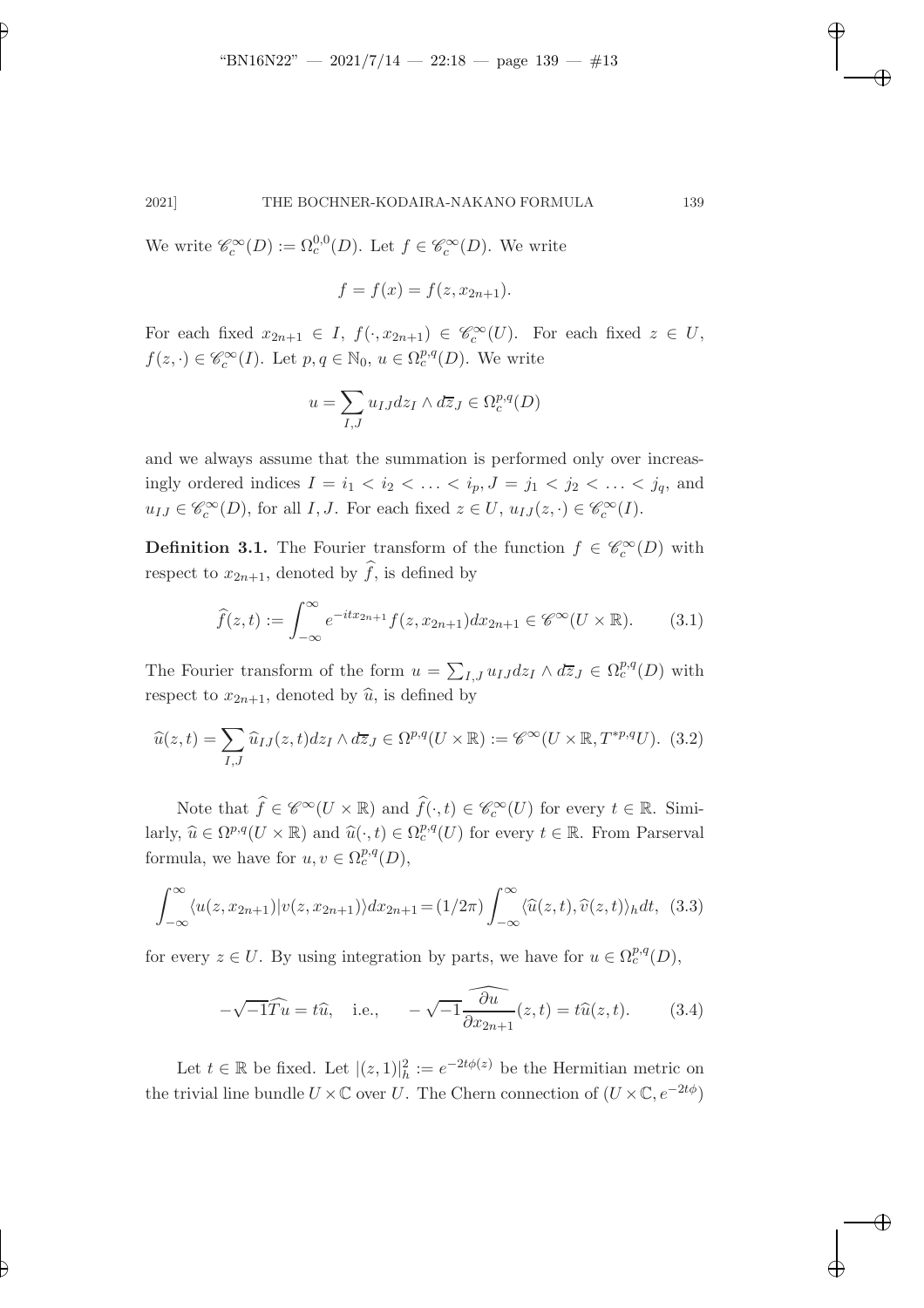✐

140 HUAN WANG [June

✐

✐

✐

✐

is given by

 $\nabla^{(U \times \mathbb{C}, e^{-2t\phi})} = \nabla^{1,0} + \nabla^{0,1}, \quad \nabla^{1,0} = \partial - 2t\partial\phi, \quad \nabla^{0,1} = \overline{\partial}.$  (3.5)

Indeed, the Chern connection is given by  $\nabla^{(U \times \mathbb{C}, e^{-2t\phi})} = d + h^{-1}\partial h = d +$  $e^{2t\phi}\partial(e^{-2t\phi})$ . Thus, the curvature of  $(U \times \mathbb{C}, e^{-2t\phi})$  is

$$
R^{(U \times \mathbb{C}, e^{-2t\phi})} = \left(\nabla^{(U \times \mathbb{C}, e^{-2t\phi})}\right)^2 = 2t\partial\overline{\partial}\phi.
$$
\n(3.6)

We can identify  $\partial \overline{\partial} \phi$  with Levi form  $\mathscr L$  and write

$$
R^{(U \times \mathbb{C}, e^{-2t\phi})} = 2t\mathscr{L}.
$$

Moreover, we will identify  $\Omega^{\bullet,\bullet}(U)$  and  $\Omega_c^{\bullet,\bullet}(U)$  with  $\Omega^{\bullet,\bullet}(U, U \times \mathbb{C})$  and  $\Omega_c^{\bullet,\bullet}(U, U \times \mathbb{C})$  respectively. The following result means that locally the Fourier transform commutes with tangential Cauchy-Riemann operator with respect to certain weight function. For the convenience of reader, here we give the proof obtained in [\[9\]](#page-36-4).

<span id="page-13-0"></span>**Proposition 3.2** ([\[9\]](#page-36-4)). With the notations used above, for  $u \in \Omega_c^{\bullet,\bullet}(D)$ , we have

$$
\widehat{\partial_b u} = e^{-t\phi} \overline{\partial} (e^{t\phi} \widehat{u}) \quad on \ U \times \mathbb{R},
$$
  
\n
$$
\widehat{\partial_b^* u} = e^{-t\phi} \overline{\partial}^* (e^{t\phi} \widehat{u}) \quad on \ U \times \mathbb{R},
$$
  
\n
$$
\widehat{\partial_b u} = e^{-t\phi} \nabla^{1,0} (e^{t\phi} \widehat{u}) \quad on \ U \times \mathbb{R},
$$
  
\n
$$
\widehat{\partial_b^* u} = e^{-t\phi} \nabla^{1,0*} (e^{t\phi} \widehat{u}) \quad on \ U \times \mathbb{R},
$$
\n(3.7)

where  $\overline{\partial}^*, \nabla^{1,0*}$  are the formal adjoints of  $\overline{\partial}, \nabla^{1,0}$  with respect to  $\langle \cdot, \cdot \rangle_{L^2(U, e^{-2t\phi})}$ respectively and  $\overline{\partial}_b^*, \partial_b^*$  are the formal adjoints of  $\overline{\partial}_b$ ,  $\partial_b$  with respect to  $(\cdot | \cdot)$ respectively.

**Proof.** Let  $u = \sum_{I,J} u_{IJ} dz_I \wedge d\overline{z}_J$ . By  $\overline{\partial}_b u = \sum_{I,J} u_{IJ} dz_I \wedge d\overline{z}_J$ . I,J  $\sum_{n=1}^{\infty}$  $j=1$  $\int$  ∂u<sub>IJ</sub>  $\frac{\partial u_{IJ}}{\partial \overline{z}_j} - i \frac{\partial \phi}{\partial \overline{z}_j}$  $\partial \overline{z}_j$  $\frac{\partial u_{IJ}}{\partial x_{2n+1}}\right) d\overline{z}_j\wedge$  $dz_I \wedge d\overline{z}_J$ ,

$$
\left(\widehat{\overline{\partial_b u}}\right)(z,t) = \sum_{I,J} \sum_{j=1}^n \left(\frac{\partial \widehat{u}_{IJ}}{\partial \overline{z}_j}(z,t) + t \frac{\partial \phi}{\partial \overline{z}_j}(z) \widehat{u}_{IJ}(z,t)\right) d\overline{z}_j \wedge dz_I \wedge d\overline{z}_J
$$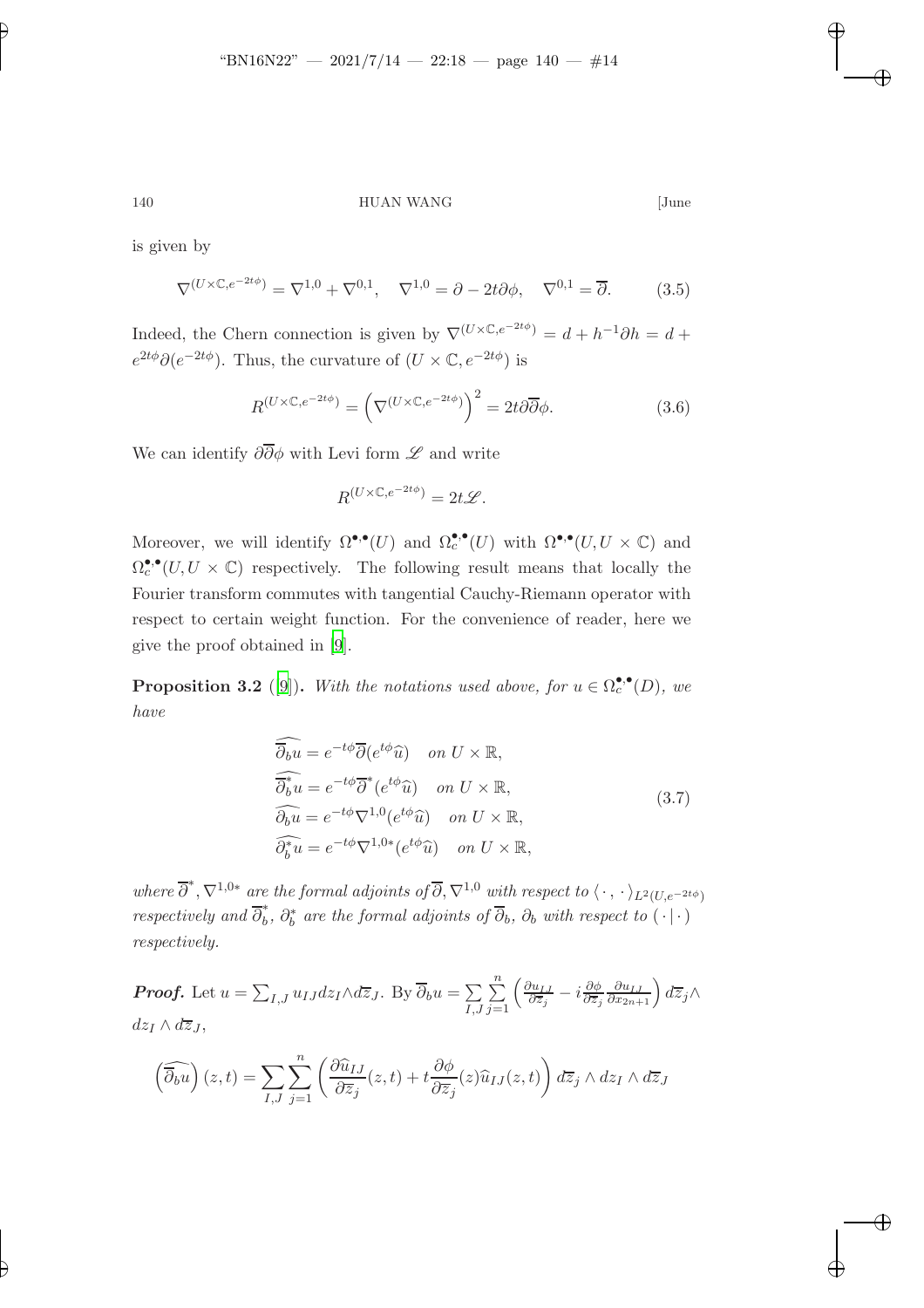✐

# 2021] THE BOCHNER-KODAIRA-NAKANO FORMULA 141

$$
= e^{-t\phi(z)}\overline{\partial}(e^{t\phi}\sum_{I,J}\widehat{u}_{IJ}dz_I \wedge d\overline{z}_J)(z,t)
$$

$$
= \left(e^{-t\phi}\overline{\partial}(e^{t\phi}\widehat{u})\right)(z,t).
$$
(3.8)

Thus the first equality holds. From Parserval's formula, for  $u, v \in \Omega_c^{\bullet,\bullet}(D)$ ,

$$
(\overline{\partial}_b u|v) = \int_D \langle \overline{\partial}_b u|v \rangle d\lambda(z) dx_{2n+1}
$$
  
\n
$$
= \int_U \left( (2\pi)^{-1} \int_{-\infty}^{\infty} \langle \overline{\partial}_b u(z,t), \widehat{v}(z,t) \rangle_h dt \right) d\lambda(z)
$$
  
\n
$$
= (2\pi)^{-1} \int_{-\infty}^{\infty} \int_U \langle e^{-t\phi} \overline{\partial} (e^{t\phi} \widehat{u}), \widehat{v} \rangle_h d\lambda(z) dt
$$
  
\n
$$
= (2\pi)^{-1} \int_{-\infty}^{\infty} \langle \overline{\partial} (e^{t\phi} \widehat{u}), e^{t\phi} \widehat{v} \rangle_{L^2(U, e^{-2t\phi})} dt
$$
  
\n
$$
= (2\pi)^{-1} \int_{-\infty}^{\infty} \langle e^{t\phi} \widehat{u}, \overline{\partial}^*(e^{t\phi} \widehat{v}) \rangle_{L^2(U, e^{-2t\phi})} dt
$$
  
\n
$$
= (2\pi)^{-1} \int_{-\infty}^{\infty} \int_U \langle \widehat{u}, e^{-t\phi} \overline{\partial}^*(e^{t\phi} \widehat{v}) \rangle_h d\lambda(z) dt.
$$
 (3.9)

Meanwhile, we have

$$
(\overline{\partial}_b u|v) = (u|\overline{\partial}_b^* v) = (2\pi)^{-1} \int_{-\infty}^{\infty} \int_U \langle \widehat{u}, \widehat{\overline{\partial}_b^* v} \rangle_h d\lambda(z) dt.
$$
 (3.10)

Thus the second equality holds. The proofs of the rest equalities are simi  $\Box$ 

# 3.2. Generalized Kähler identities and CR Bochner type formula

Analogue to [\[13](#page-37-4), (1.4.32)], we define the Lefschetz operator  $\Theta_X \wedge \cdot$  on  $\bigwedge^{\bullet,\bullet}(T^*X)$  and its adjoint  $\Lambda = i(\Theta_X)$  with respect to the Hermitian inner product  $\langle \cdot | \cdot \rangle$  associated with  $\Theta_X$ . The Hermitian torsion of  $\Theta_X$  is defined by

$$
\mathcal{T} := [\Lambda, \partial_b \Theta_X]. \tag{3.11}
$$

Let  $D = U \times I$  be a BRT chart and let  ${\{\overline{L}_j\}}_{j=1}^n \subset T^{1,0}D$ ,  ${\{\overline{e}_j\}}_{j=1}^n \subset T^{*1,0}D$ ,  $\{w_j\}_{j=1}^n \subset T^{1,0}U$  be as in [\(2.20\)](#page-10-0). Let  $i_{L_j}$  and  $i_{\overline{L}_j}$  be the adjoints of  $e_j \wedge$  and

✐

✐

✐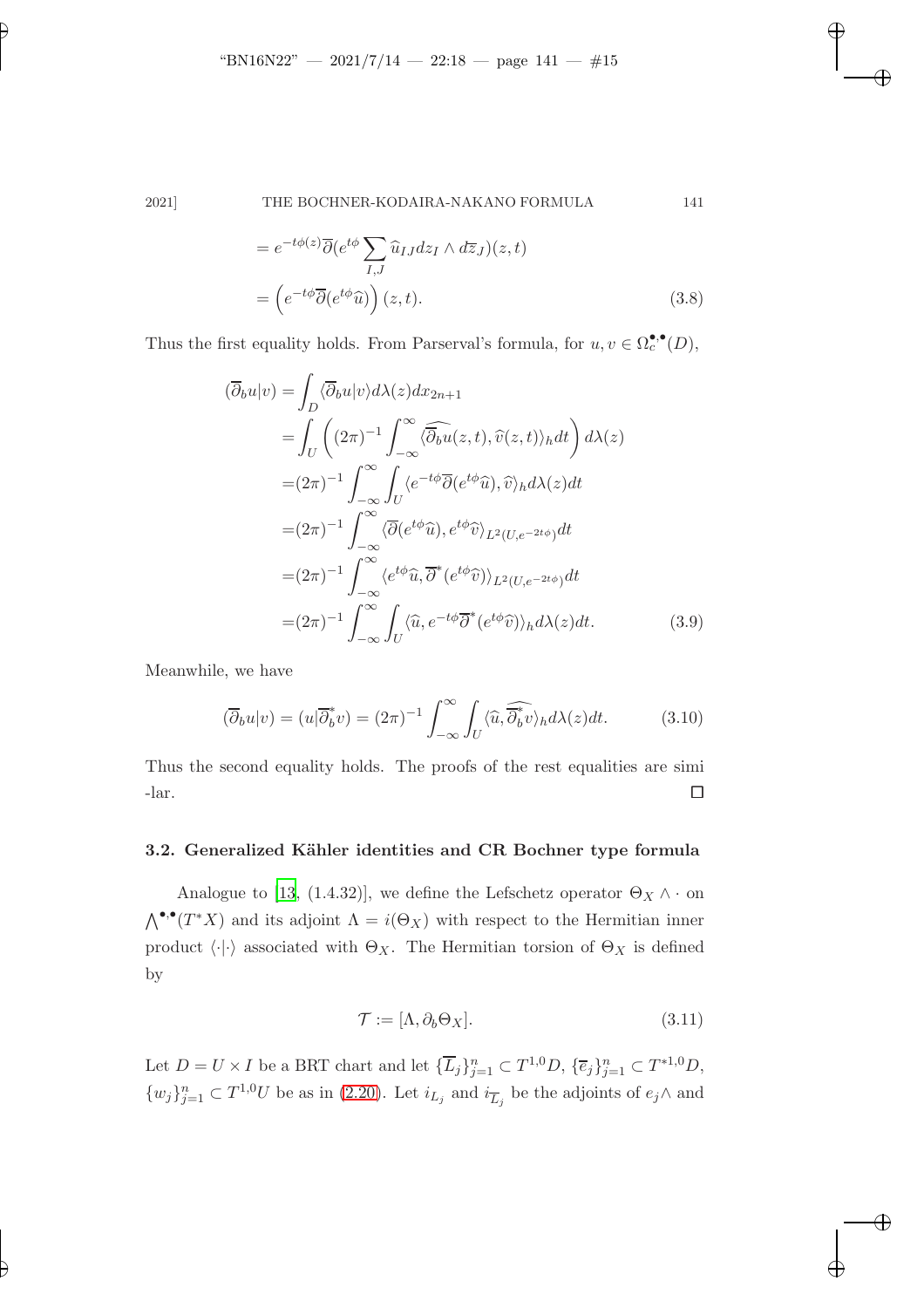142 HUAN WANG [June

✐

✐

✐

✐

 $\overline{e}_i \wedge$  respectively. We have that

$$
\Theta_X \wedge \cdot = \sqrt{-1} \overline{e}_j \wedge e_j \wedge \cdot, \quad \Lambda = - \sqrt{-1} i_{L_j} i_{\overline{L}_j} \quad \text{on } D. \tag{3.12}
$$

Since  $\partial \Theta(z) = \partial_b \Theta_X(x)$  on D, and  $\Theta \wedge \cdot = \sqrt{-1} \overline{e}_j \wedge e_j \wedge \cdot$ ,  $\Lambda =$ −  $\sqrt{-1}i_{\overline{w}_j}i_{w_j}$  on U, see [\[13](#page-37-4), 1.4.32], we have  $\mathcal{T} = [\Lambda, \partial_{\theta}\Theta] = [\Lambda, \partial\Theta]$  on  $\Omega^{\bullet,\bullet}(D)$ , which is independent of  $x_{2n+1}$ . We remark that  $\mathcal T$  is a differential operator of order zero. With respect to the Hermitian inner product  $\langle \cdot | \cdot \rangle$  associated with  $\Theta_X$ , we have the adjoint operator  $\mathcal{T}^*$ , the conjugate operator  $\overline{\mathcal{T}}$  and the adjoint of the conjugate operator  $\overline{\mathcal{T}}^*$  for  $\mathcal{T}$ .

# <span id="page-15-0"></span>3.2.1. The differential form case

**Proposition 3.3** (Generalized Kähler identities in the CR setting). We have on  $\Omega^{\bullet,\bullet}(X)$ ,

$$
[\overline{\partial}_b^*, \Theta_X \wedge] = \sqrt{-1}(\partial_b + \mathcal{T}),
$$
  
\n
$$
[\partial_b^*, \Theta_X \wedge] = -\sqrt{-1}(\overline{\partial}_b + \overline{\mathcal{T}}),
$$
  
\n
$$
[\Lambda, \overline{\partial}_b] = -\sqrt{-1}(\partial_b^* + \mathcal{T}^*),
$$
  
\n
$$
[\Lambda, \partial_b] = \sqrt{-1}(\overline{\partial}_b^* + \overline{\mathcal{T}}^*).
$$
\n(3.13)

**Proof.** Since the both side of these identities are globally defined, we can check on a BRT chart. Now, we work on a BRT chart  $D = U \times I$ . For this purpose, we will use the generalized Kähler identity for the line bundle  $(U \times \mathbb{C}, e^{-2t\phi})$  over U as follows:

$$
[\overline{\partial}^*, \Theta \wedge] = \sqrt{-1} (\nabla^{1,0} + \mathcal{T}),
$$
  
\n
$$
[\nabla^{1,0*}, \Theta \wedge] = -\sqrt{-1} (\overline{\partial} + \overline{\mathcal{T}}),
$$
  
\n
$$
[\Lambda, \overline{\partial}] = -\sqrt{-1} (\nabla^{1,0*} + \mathcal{T}^*),
$$
  
\n
$$
[\Lambda, \nabla^{1,0}] = \sqrt{-1} (\overline{\partial}^* + \overline{\mathcal{T}}^*).
$$
\n(3.14)

Let  $u, v \in \Omega_c^{\bullet,\bullet}(D)$ . Let  $s_1(z) := e^{t\phi(z)}\widehat{u}(z,t) \in \Omega^{\bullet,\bullet}(U \times \mathbb{R}), s_2(z) :=$  $e^{t\phi(z)}\widehat{v}(z,t) \in \Omega^{\bullet,\bullet}(U \times \mathbb{R})$ . We will show that  $([\overline{\partial}_b^*, \Theta_X \wedge ]u|v) = (\sqrt{-1}(\partial_b +$  $\mathcal{T}$ )u|v), and thus the first identity holds. In fact, by the equality  $[\overline{\partial}^*, \Theta \wedge] =$  $\sqrt{-1}(\nabla^{1,0} + \mathcal{T})$ , we obtain that

$$
2\pi([\overline{\partial}_b^*, \Theta_X \wedge]u|v) = \int_{-\infty}^{+\infty} \langle [\overline{\partial}_b^*, \overline{\Theta_X} \wedge]u|\widehat{v}\rangle_{L^2(U)}dt
$$

✐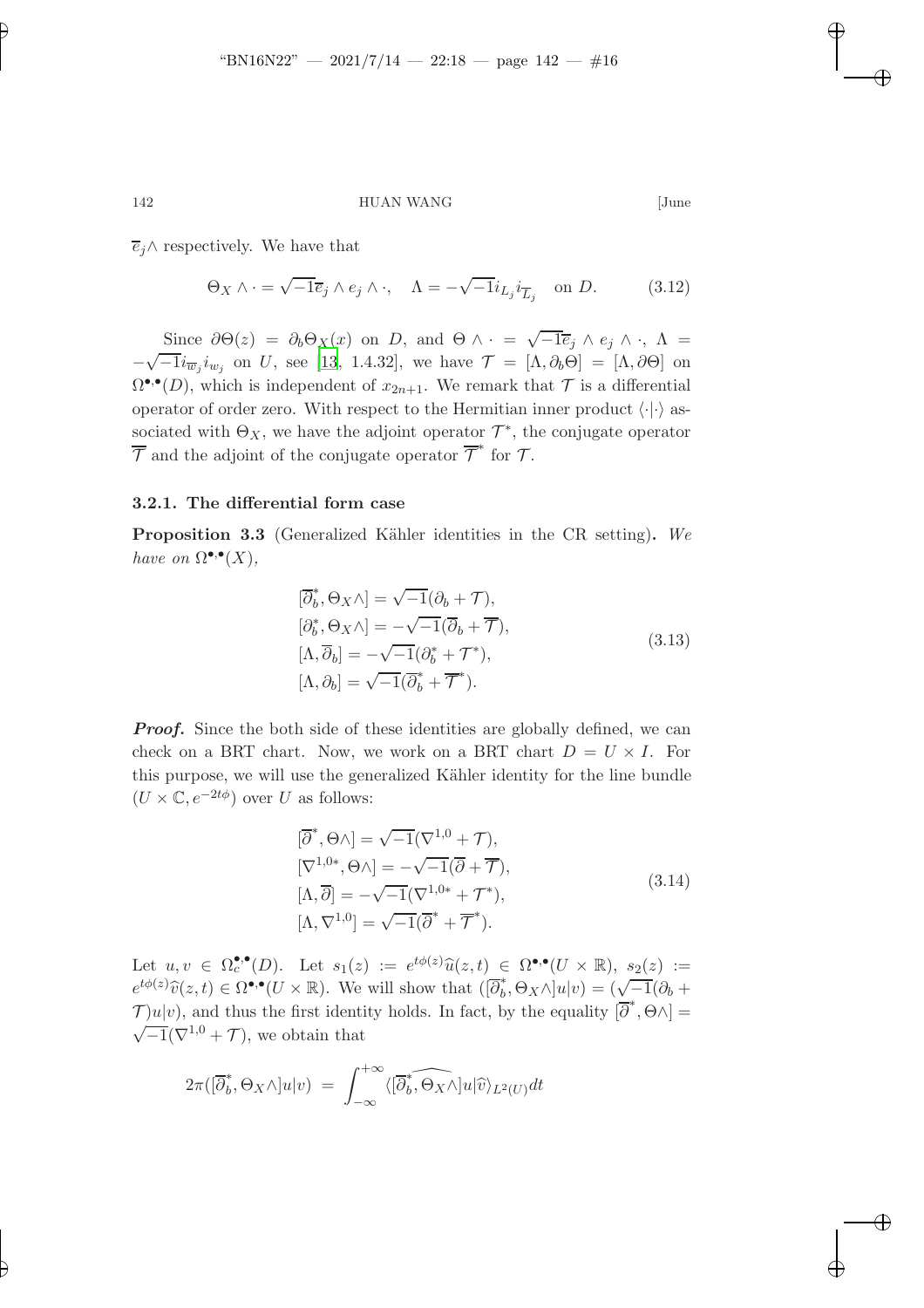$$
= \int_{-\infty}^{+\infty} \langle [\overline{\partial}^*, \Theta \wedge ]s_1, s_2 \rangle_{L^2(U, e^{-2t\phi})} dt
$$
  
\n
$$
= \int_{-\infty}^{+\infty} \langle \sqrt{-1} (\nabla^{1,0} + \mathcal{T})s_1, s_2 \rangle_{L^2(U, e^{-2t\phi})} dt
$$
  
\n
$$
= \int_{-\infty}^{+\infty} \langle \sqrt{-1} (\partial_b + \mathcal{T}) u | \widehat{v} \rangle_{L^2(U)} dt
$$
  
\n
$$
= 2\pi (\sqrt{-1} (\partial_b + \mathcal{T}) u | v).
$$

Here we use the second identity in Proposition [3.2.](#page-13-0) The proof of the rest is  $\Box$ similar.

The generalized Kähler identities implies the CR version of the Bochner-Kodaira-Nakano formula with R-action. The proof is standard, see e.g. [\[13](#page-37-4), Theorem 1.4.12], however, it is still interesting to identify the term  $2\mathscr{L}T$  in the following argument.

<span id="page-16-0"></span>Theorem 3.4 (CR Bochner-KodairaNakano formula for differential forms). With the notations used above, we have on  $\Omega^{\bullet,\bullet}(X)$ ,

$$
\Box_b = \overline{\Box}_b + [2\mathscr{L}T, \Lambda] + [\partial_b, \mathcal{T}^*] - [\overline{\partial}_b, \overline{\mathcal{T}}^*]. \tag{3.15}
$$

If X is Levi flat, i.e.,  $\mathscr{L}=0$ , then

$$
\Box_b = \overline{\Box}_b + [\partial_b, \mathcal{T}^*] - [\overline{\partial}_b, \overline{\mathcal{T}}^*]. \tag{3.16}
$$

If X is Kähler, i.e.,  $d\Theta_X = 0$ , then

$$
\Box_b = \overline{\Box}_b + [2\mathcal{L}T, \Lambda].\tag{3.17}
$$

If  $X$  is Levi flat and Kähler, then

$$
\Box_b = \overline{\Box}_b. \tag{3.18}
$$

Proof. By the generalized Kähler identities above, we have  $\overline{\partial}_b^* = -\sqrt{-1}[\Lambda, \partial_b] - \overline{\mathcal{T}}^*$ . Thus

$$
\Box_b = [\overline{\partial}_b, \overline{\partial}_b^*] = -\sqrt{-1}[\overline{\partial}_b, [\Lambda, \partial_b]] - [\overline{\partial}_b, \overline{\mathcal{T}}^*].
$$
\n(3.19)

✐

✐

✐

✐

✐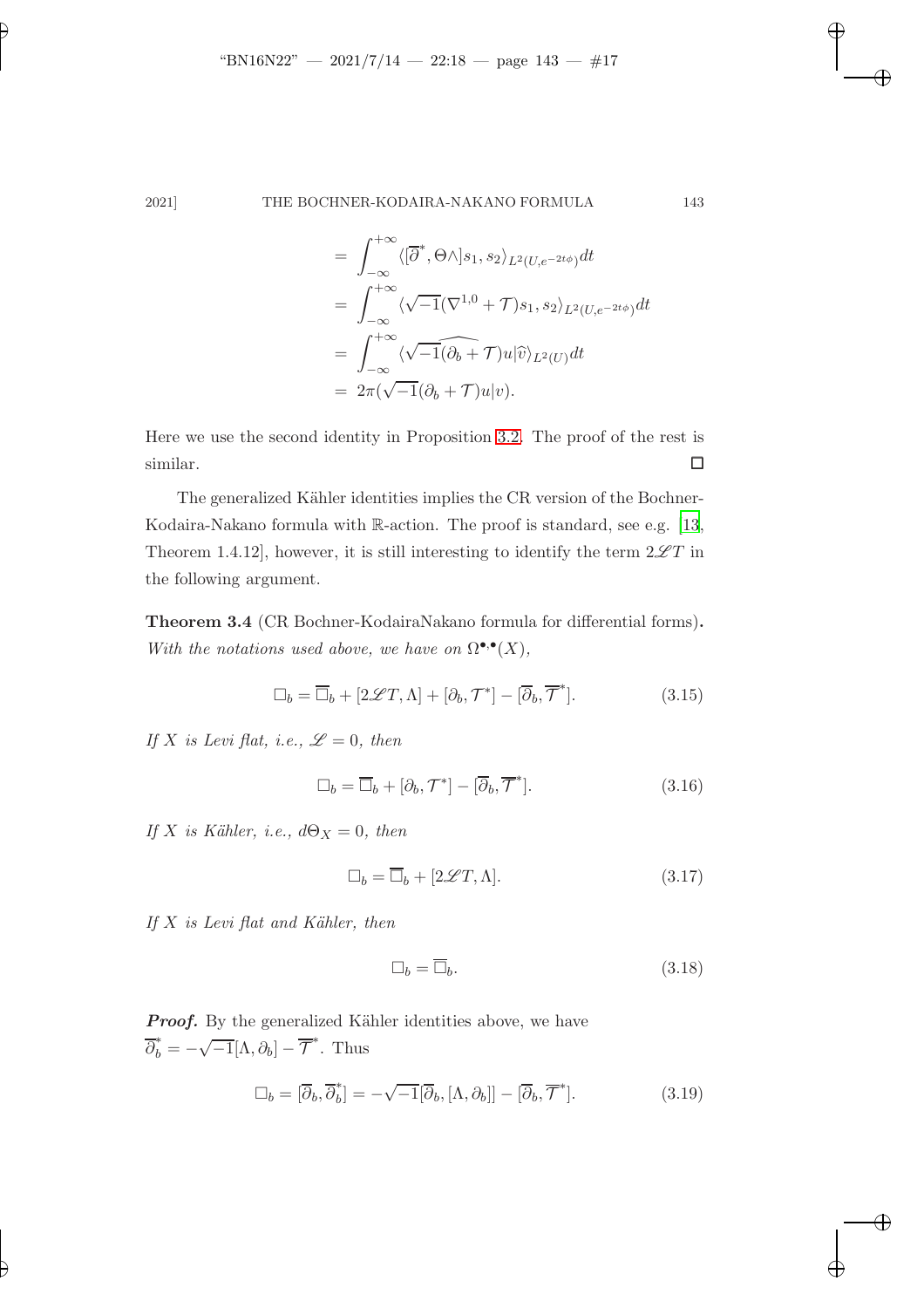✐

144 HUAN WANG [June

✐

✐

✐

✐

We define

$$
R_b := [\partial_b, \overline{\partial}_b].\tag{3.20}
$$

By Jacobi identity, we see that

$$
[\overline{\partial}_b, [\Lambda, \partial_b]] = [\Lambda, [\partial_b, \overline{\partial}_b]] + [\partial_b, [\overline{\partial}_b, \Lambda]] = [\Lambda, R_b] + [\partial_b, [\overline{\partial}_b, \Lambda]].
$$

The third identity in Proposition [3.3](#page-15-0) implies

$$
[\partial_b, [\overline{\partial}_b, \Lambda]] = \sqrt{-1}[\partial_b, \partial_b^*] + \sqrt{-1}[\partial_b, \mathcal{T}^*] = \sqrt{-1}\overline{\Box}_b + \sqrt{-1}[\partial_b, \mathcal{T}^*].
$$

Thus we have

$$
\Box_b = \overline{\Box}_b + [\sqrt{-1}R_b, \Lambda] + [\partial_b, \mathcal{T}^*] - [\overline{\partial}_b, \overline{\mathcal{T}}^*],\tag{3.21}
$$

where

$$
\sqrt{-1}R_b = \sqrt{-1}(\partial_b\overline{\partial}_b + \overline{\partial}_b\partial_b) = 2\mathscr{L} \circ T \tag{3.22}
$$

by 
$$
\mathscr{L} = \partial \overline{\partial} \phi
$$
 and  $T = \frac{\partial}{\partial x_{2n+1}}$  in the BRT charts.

# 3.2.2. The line bundle case

More generally, we consider the Bochner-Kodaira-Nakano formula with R-action for CR line bundle. We assume that  $L$  is a R-equivariant CR line bundle over X with a R-invariant Hermitian metric  $h^L$  on L. For  $p, q \in \mathbb{N}_0$ , let

$$
\overline{\partial}_b^L : \Omega^{p,q}(X, L) \to \Omega^{p,q+1}(X, L) \tag{3.23}
$$

be the tangential Cauchy-Riemann operator with values in L. Let  $(\cdot | \cdot)_L$  be the  $L^2$  inner product on  $\Omega_c^{\bullet,\bullet}(X,L)$  induced by  $\langle \cdot | \cdot \rangle$  and  $h^L$ . Let

$$
\overline{\partial}_b^{L*} : \Omega^{p,q+1}(X, L) \to \Omega^{p,q}(X, L)
$$
\n(3.24)

be the formal adjoint of  $\overline{\partial}_{b}^{L}$  with respect to  $(\cdot | \cdot)_{L}$ . Kohn Laplacian with respect to  $L$  is

$$
\Box_b^L := \overline{\partial}_b^L \, \overline{\partial}_b^{L*} + \overline{\partial}_b^{L*} \, \overline{\partial}_b^L. \tag{3.25}
$$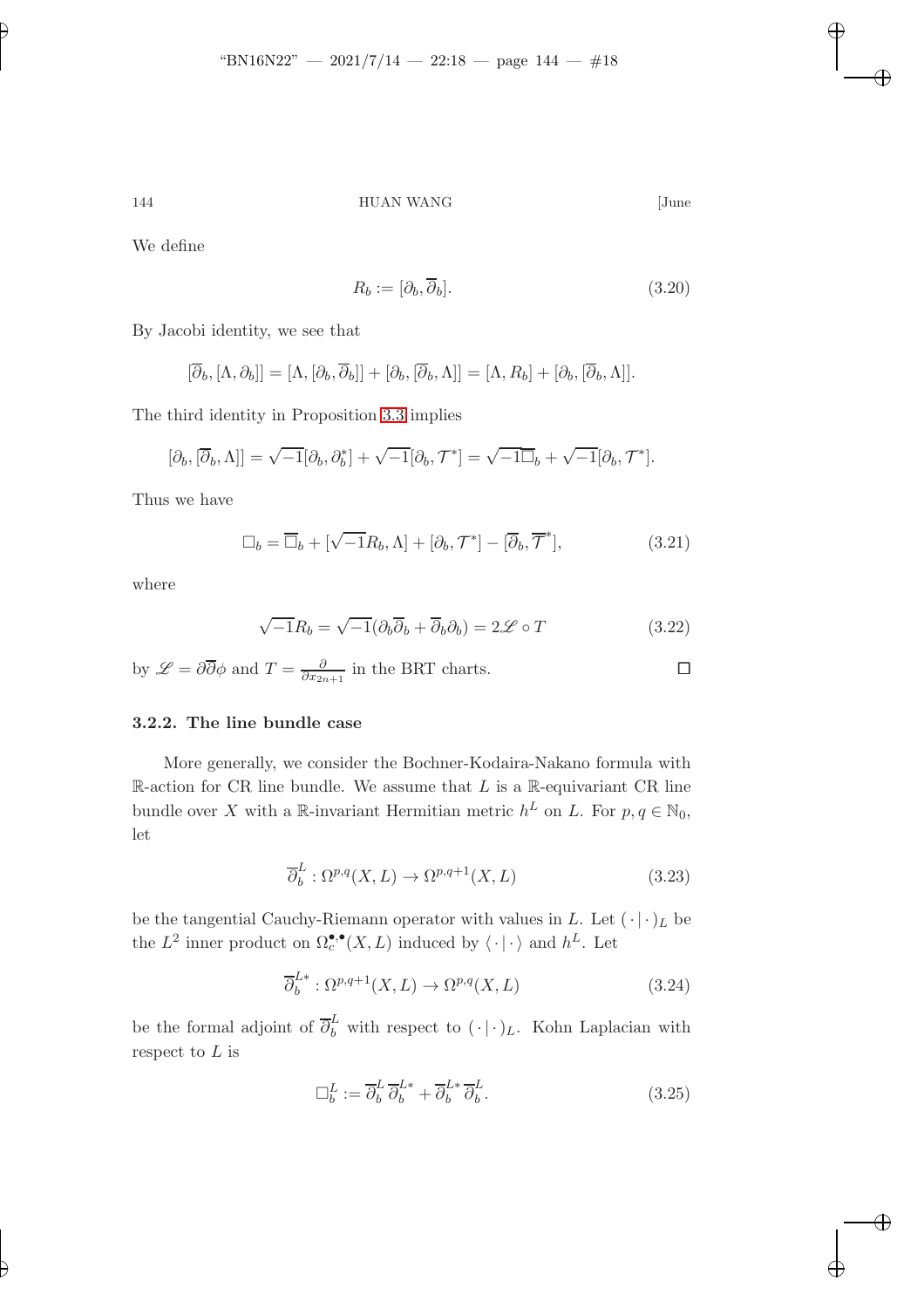The connection on L induced by  $h^L$  is defined

$$
\nabla_b^L : \Omega^{\bullet,\bullet}(X, L) \to \Omega^{\bullet,\bullet}(X, L) \tag{3.26}
$$

✐

✐

✐

✐

<span id="page-18-1"></span>as follows: let  $e_L$  be a  $\mathbb R\text{-}\mathrm{equiv}$  CR frame of  $L$  on a BRT chart  $D\subset X$ such that

$$
|e_L|^2_{h^L} = e^{-2\Phi}, \quad \Phi \in \mathscr{C}^{\infty}(D, \mathbb{R}).
$$
\n(3.27)

Note that  $\Phi$  is independent of  $x_{2n+1}$  by  $T\Phi = 0$ . For  $s \in \Omega^{\bullet,\bullet}(D, L)$  with  $s = u \otimes e_L, u \in \Omega^{\bullet,\bullet}(D),$ 

$$
(\nabla_b^L)^{0,1} s := \overline{\partial}_b^L s = \overline{\partial}_b u \otimes e_L, \quad (\nabla_b^L)^{1,0} s := (\partial_b u - 2\partial_b \Phi \wedge u) \otimes e_L. \quad (3.28)
$$

Then we define

✐

✐

<span id="page-18-0"></span>
$$
\nabla_b^L := (\nabla_b^L)^{1,0} + (\nabla_b^L)^{0,1} = (\nabla_b^L)^{1,0} + \overline{\partial}_b^L.
$$
 (3.29)

Note that  $(3.29)$  is independent of the choices of T-invariant local CR trivializing sections and hence is globally defined. We set

$$
R_b^L := (\nabla_b^L)^2. \tag{3.30}
$$

Let  $(\nabla^L)^{1,0*}$  is the adjoint of  $(\nabla^L)^{1,0}$  with respect to  $(\cdot | \cdot)_L$ . We define the anti-Kohn Laplacian with respect to L by

$$
\overline{\Box}_b^L := (\nabla_b^L)^{1,0} (\nabla_b^L)^{1,0*} + (\nabla_b^L)^{1,0*} (\nabla_b^L)^{1,0}.
$$
\n(3.31)

Let  $R^L \in \Omega^{1,1}(X)$  be the curvature of L induced by  $h^L$  given by

$$
R^L := 2\partial_b \overline{\partial}_b \Phi \tag{3.32}
$$

on D, where  $\Phi$  is as in [\(3.27\)](#page-18-1). It is easy to check that  $R^L$  is globally defined. Let  $D = U \times I$  be a BRT chart. Since L is R-equivariant on D, L is a holomorphic line bundle over  $U$ . By the BRT charts, we can check that

<span id="page-18-3"></span>
$$
R_b^L = [(\nabla_b^L)^{1,0}, \overline{\partial}_b^L] = [\partial_b, \overline{\partial}_b] + 2\partial_b \overline{\partial}_b \Phi = -2\sqrt{-1}\mathscr{L} \circ T + R^L. \quad (3.33)
$$

<span id="page-18-2"></span>Now we can follow the proof of Theorem [3.4](#page-16-0) to check Theorem [1.2.](#page-2-0) Firstly, by the Fourier transform as in Proposition [3.2,](#page-13-0) we have: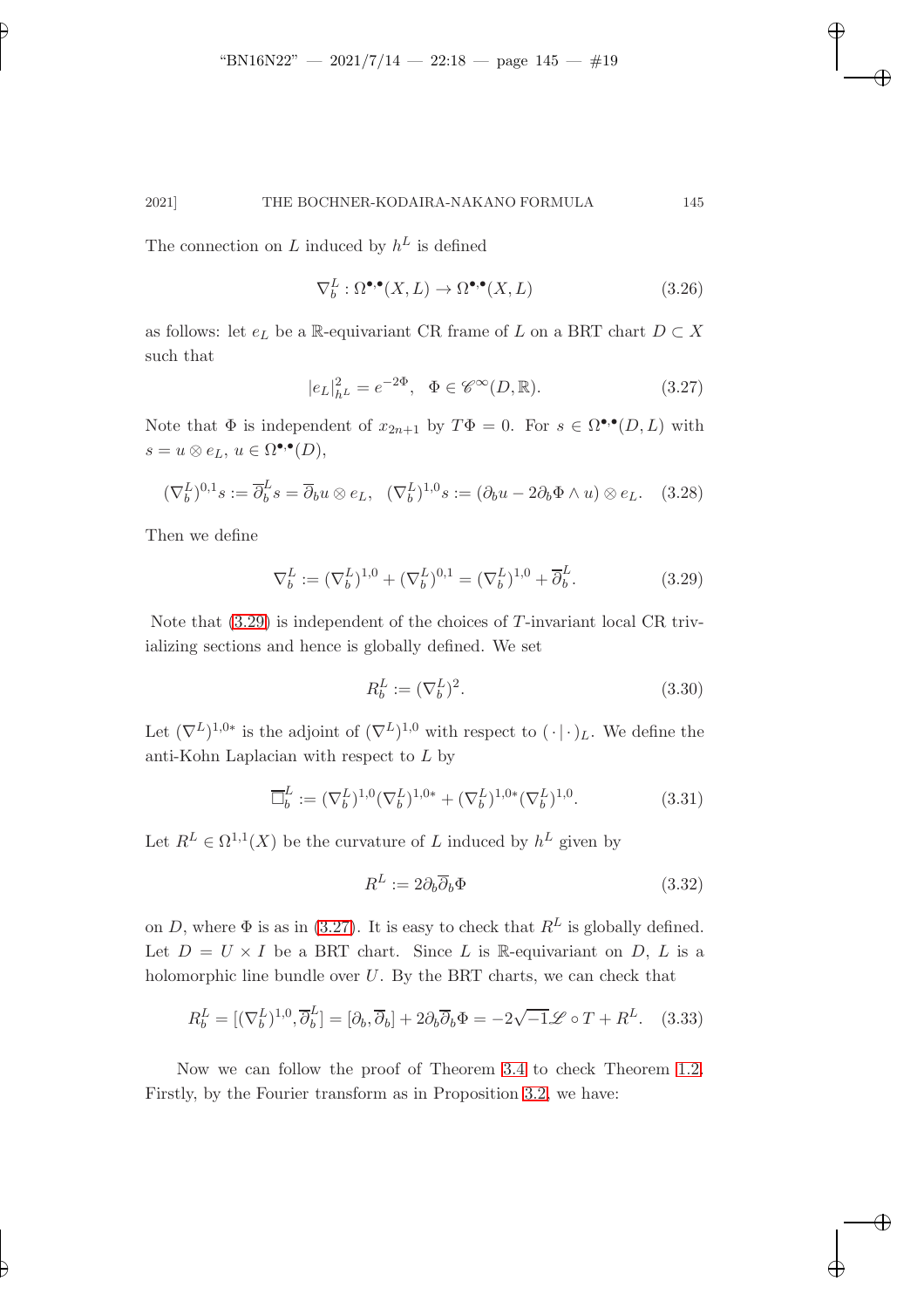✐

### 146 HUAN WANG [June

**Proposition 3.5.** With the notations used above, let  $s \in \Omega_c^{\bullet,\bullet}(D, L)$  with  $s = u \otimes e_L$  and  $u \in \Omega_c^{\bullet,\bullet}(D)$ . Let  $\widehat{s} := \widehat{u} \otimes e_L$ . Then, we have

$$
\widehat{\overline{\partial}_{b}^{L}}s = e^{-t\phi}\overline{\partial}(e^{t\phi}\widehat{u}) \otimes e_{L} \quad on \ U \times \mathbb{R},
$$
\n
$$
\widehat{\overline{\partial}_{b}^{L*}}s = e^{-t\phi}\overline{\partial}_{\Phi}^{*}(e^{t\phi}\widehat{u}) \otimes e_{L} \quad on \ U \times \mathbb{R},
$$
\n
$$
(\nabla_{b}^{L})^{1,0}s = e^{-t\phi}\nabla_{\Phi}^{1,0}(e^{t\phi}\widehat{u}) \otimes e_{L} \quad on \ U \times \mathbb{R},
$$
\n
$$
(\nabla_{b}^{L})^{1,0*}s = e^{-t\phi}\nabla_{\Phi}^{1,0*}(e^{t\phi}\widehat{u}) \otimes e_{L} \quad on \ U \times \mathbb{R},
$$
\n(3.34)

where  $\overline{\partial}_{\Phi}^*$  and  $\nabla_{\Phi}^{1,0*} := (\nabla^{1,0} - 2\partial_b \Phi)^*$  are the formal adjoints of  $\overline{\partial}$  and  $\nabla_{\Phi}^{1,0}$  $\Phi_\Phi^{1,0} := \nabla^{1,0} - 2\partial_b \Phi = \partial - 2t\partial \phi - 2\partial \Phi$  with respect to  $\langle\,\cdot\,,\,\cdot\,\rangle_{L^2(U, e^{-2t\phi-2\Phi})}$ respectively,  $\overline{\partial}_b^{L*}$  and  $(\nabla_b^L)^{1,0*}$  are the formal adjoints of  $\overline{\partial}_b^L$  and  $(\nabla_b^L)^{1,0}$  with respect to  $(\cdot | \cdot)_L$  respectively.

Secondly, we use Proposition [3.5](#page-18-2) and the generalized Kähler identity for the line bundle  $(U \times \mathbb{C}, e^{-2t\phi - 2\Phi})$  over U:

$$
[\overline{\partial}_{\Phi}^{*}, \Theta \wedge] = \sqrt{-1} (\nabla_{\Phi}^{1,0} + \mathcal{T}),
$$
  
\n
$$
[\nabla_{\Phi}^{1,0*}, \Theta \wedge] = -\sqrt{-1} (\overline{\partial} + \overline{\mathcal{T}}),
$$
  
\n
$$
[\Lambda, \overline{\partial}] = -\sqrt{-1} (\nabla_{\Phi}^{1,0*} + \mathcal{T}^{*}),
$$
  
\n
$$
[\Lambda, \nabla_{\Phi}^{1,0}] = \sqrt{-1} (\overline{\partial}_{\Phi}^{*} + \overline{\mathcal{T}}^{*}),
$$
\n(3.35)

to obtain Proposition [1.1,](#page-2-2) which is analogue to Proposition [3.3.](#page-15-0) Finally, by Proposition [1.1](#page-2-2) and [\(3.33\)](#page-18-3), we obtain Theorem [1.2](#page-2-0) along the argument in the proof of Theorem [3.4.](#page-16-0)

### 3.3. Versions of CR Bochner-KodairaNakano formula

### 3.3.1. The version of zero order error term

Along the argument in [\[3](#page-36-5), VII.1], we can reformulate [\(1.2\)](#page-2-1) to eliminate the first order error term  $[(\nabla_b^L)^{1,0}, \mathcal{T}^*] - [\overline{\partial}_b^L$  $\frac{\iota}{b}, \overline{\mathcal{T}}^*$ ].

Proof of Theorem [1.3.](#page-3-0) It is clear that

$$
\overline{\square}_{b,\mathcal{T}}^{L} := [(\nabla_b^L)^{1,0} + \mathcal{T}, (\nabla_b^L)^{1,0*} + \mathcal{T}^*]
$$

✐

✐

✐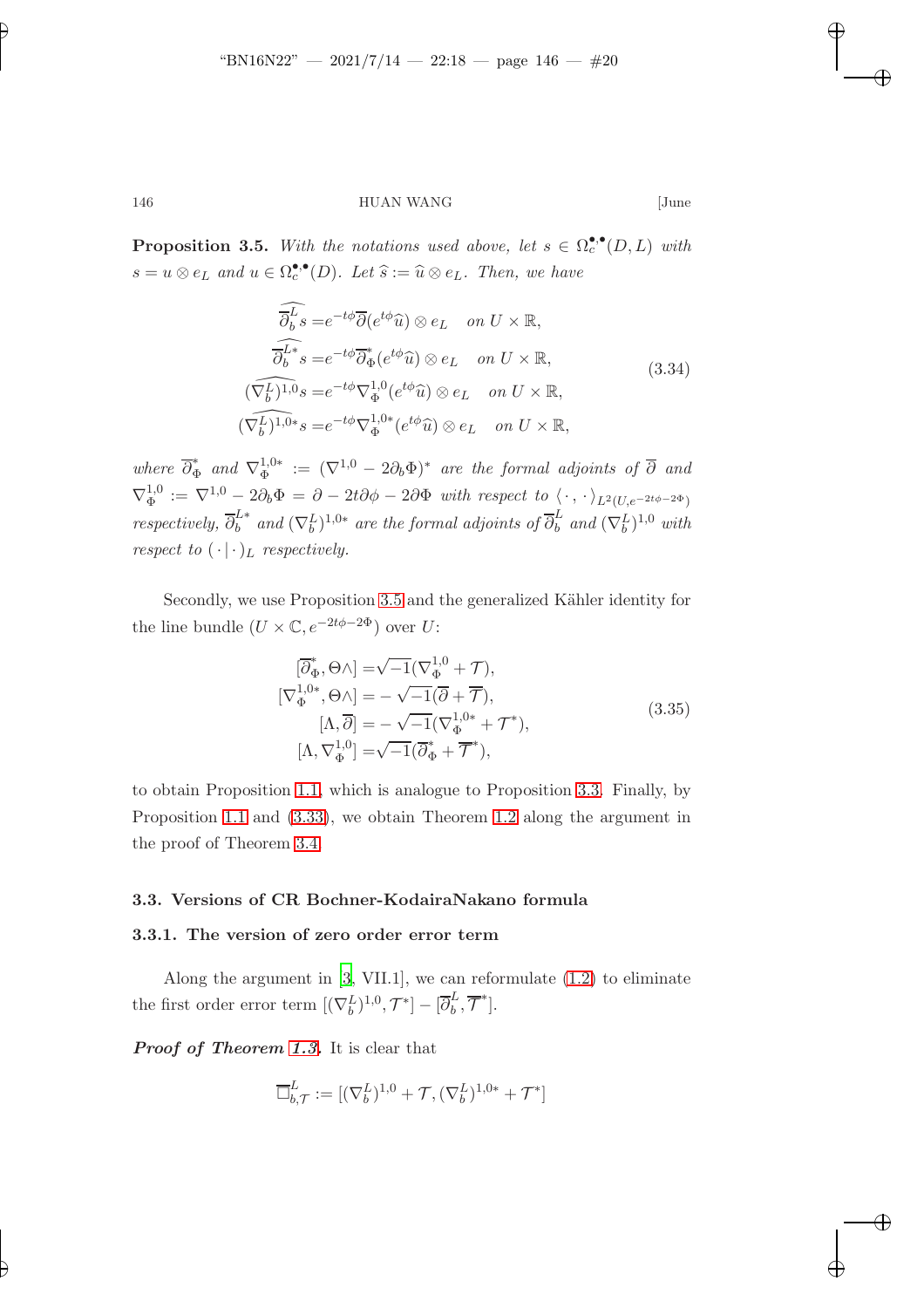is a positive formally and self-adjoint, because

$$
(\overline{\Box}_{b,\mathcal{T}}^{L}s|s) = \|(\nabla_b^{L})^{1,0}s + \mathcal{T}s\|^2 + \|(\nabla_b^{L})^{1,0*}s + \mathcal{T}^*s\|^2 \ge 0
$$

for  $s \in \Omega_c^{\bullet,\bullet}(X,L)$ . We need the following two lemmas.

Lemma 3.1.

✐

✐

<span id="page-20-0"></span>
$$
[\Theta_X \wedge, \mathcal{T}] = 3\partial_b \Theta_X, \tag{3.36}
$$

$$
[\Lambda, \mathcal{T}] = -2\sqrt{-1}\mathcal{T}^*.
$$
 (3.37)

✐

✐

✐

✐

In fact, by  $[\Theta_X \wedge, \partial_b \Theta_X] = \Theta_X \wedge \partial_b \Theta_X \wedge -\partial_b \Theta_X \wedge \Theta_X \wedge = 0$ , the Jacobi identity implies

$$
[\Theta_X \wedge, \mathcal{T}] = [\Theta_X \wedge, [\Lambda, \partial_b \Theta_X]] \tag{3.38}
$$

$$
= -[\Lambda, [\partial_b \Theta_X, \Theta_X]] - [\partial_b \Theta_X, [\Theta_X \wedge, \Lambda]] \tag{3.39}
$$

$$
= -[\partial_b \Theta_X, [\Theta_X \wedge, \Lambda]]. \tag{3.40}
$$

Since  $\partial_b \Theta_X \in \Omega^{2,1}(X)$  and  $[\Theta_X \wedge, \Lambda]u = (p+q-n)u$  for  $u \in \Omega^{p,q}(X)$  with  $\dim_{\mathbb{R}} X = 2n + 1$ , we have

$$
-[\partial_b \Theta_X, [\Theta_X \wedge, \Lambda]]u = -\partial_b \Theta_X \wedge [\Theta_X \wedge, \Lambda]u + [\Theta_X \wedge, \Lambda](\partial_b \Theta_X \wedge u)
$$
  
= -(p + q - n)\partial\_b \Theta\_X \wedge u + (p + q + 3 - n)\partial\_b \Theta\_X \wedge u  
= 3\partial\_b \Theta\_X \wedge u. (3.41)

Thus [\(3.36\)](#page-20-0) holds. From Proposition [1.1,](#page-2-2) we have

$$
[\Lambda, \mathcal{T}] = [\Lambda, -\sqrt{-1}[\overline{\partial}_b^{L*}, \Theta_X \wedge] - (\nabla_b^{L})^{1,0}]
$$
  
= -\sqrt{-1}[\Lambda, [\overline{\partial}\_b^{L\*}, \Theta\_X \wedge]] - \sqrt{-1}[\overline{\partial}\_b^{L\*} + \overline{\mathcal{T}}^\*]. \t(3.42)

By the Jacobi identity,

$$
[\Lambda, [\overline{\partial}_{b}^{L*}, \Theta_{X}]] = -[\overline{\partial}_{b}^{L*}, [\Theta_{X} \wedge, \Lambda]] - [\Theta_{X}, [\Lambda, \overline{\partial}_{b}^{L*}]]
$$
  
\n
$$
= -\overline{\partial}_{b}^{L*} [\Theta_{X}, \Lambda] + [\Theta_{X}, \Lambda] \overline{\partial}_{b}^{L*} - [\Theta_{X}, [\Lambda, \overline{\partial}_{b}^{L*}]]
$$
  
\n
$$
= -\overline{\partial}_{b}^{L*} - [\Theta_{X}, [\Lambda, \overline{\partial}_{b}^{L*}]]
$$
  
\n
$$
= -\overline{\partial}_{b}^{L*} - [[\overline{\partial}_{b}^{L}, \Theta_{X}], \Lambda]^{*}
$$
(3.43)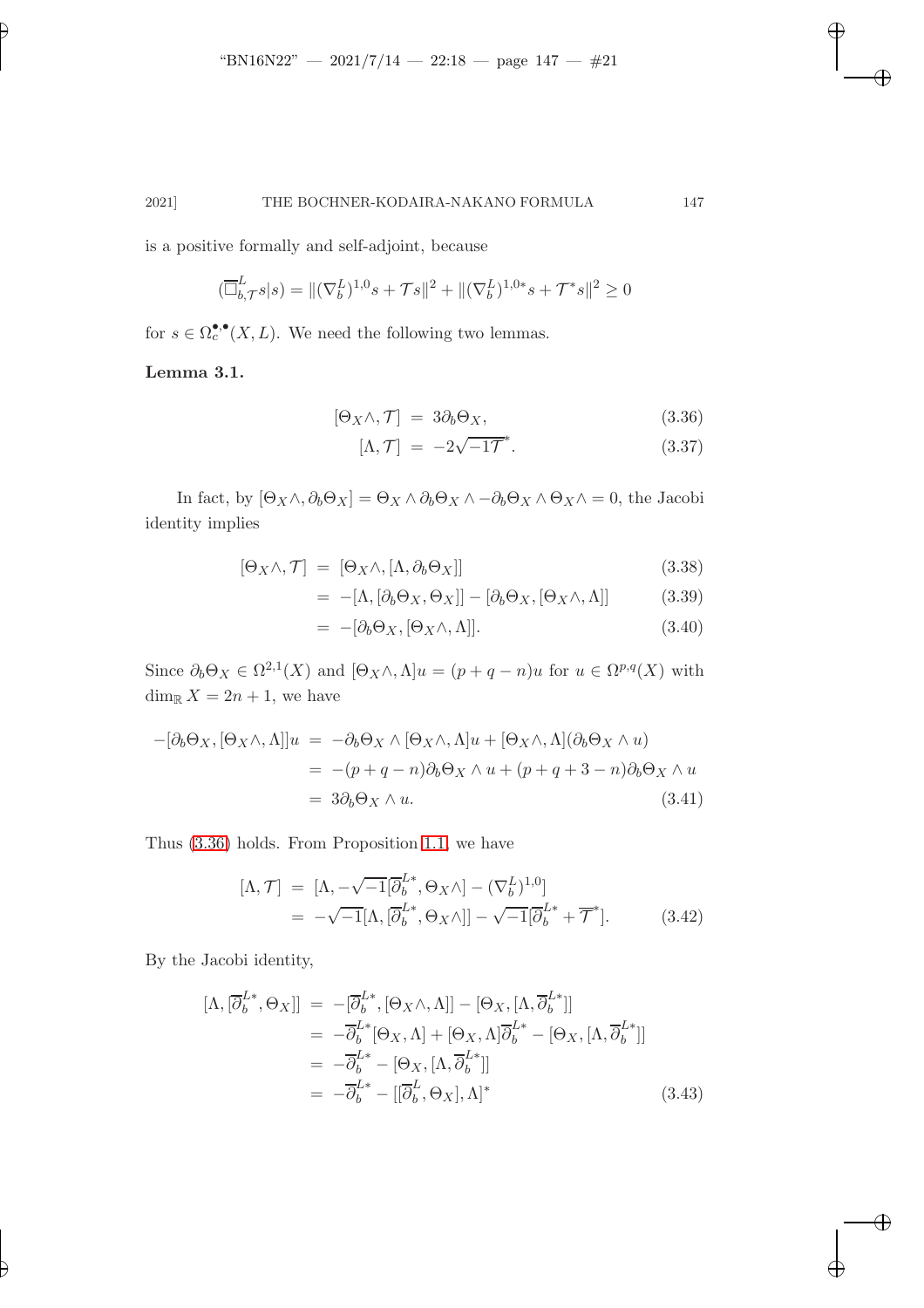✐

148 HUAN WANG [June

✐

✐

✐

✐

From  $[\overline{\partial}_b^L]$  $\overline{b}^L$ ,  $\Theta_X$ ] $s = \overline{\partial}_b^L$  $\overline{b}^L(\Theta_X \wedge s) - \Theta_X \wedge \overline{\partial}_b^L$  $\overline{b}^L s = (\overline{\partial}_b^L \Theta_X) \wedge s$ , we obtain

$$
[\Lambda, [\overline{\partial}_b^{L*}, \Theta_X]] = -\overline{\partial}_b^{L*} - [\overline{\partial}_b^L \Theta_X, \Lambda]^* = -\overline{\partial}_b^{L*} + \overline{\mathcal{T}}^*,
$$
 (3.44)

thus  $[\Lambda, \mathcal{T}] = -\sqrt{-1}(-\overline{\partial}_{b}^{L*} + \overline{\mathcal{T}}^{*}) - \sqrt{-1}[\overline{\partial}_{b}^{L*} + \overline{\mathcal{T}}^{*}] = -2\sqrt{-1}\overline{\mathcal{T}}^{*}$ , that is, [\(3.37\)](#page-20-0) holds.

# Lemma 3.2.

<span id="page-21-0"></span>
$$
[(\nabla_b^L)^{1,0}, \overline{\mathcal{T}}^*] = -[(\nabla_b^L)^{1,0}, \overline{\partial}_b^{L*}] = [\mathcal{T}, \overline{\partial}_b^{L*}],
$$
\n(3.45)

$$
-[\overline{\partial}_b^L, \overline{\mathcal{T}}^*] = [\mathcal{T}, (\nabla_b^L)^{1,0*} + \mathcal{T}^*] + \mathcal{T}_{\Theta}.
$$
 (3.46)

In fact, the Jacobi identity implies that

$$
-[(\nabla_b^L)^{1,0}, [\Lambda, (\nabla_b^L)^{1,0}]] + [\Lambda, [(\nabla_b^L)^{1,0}, (\nabla_b^L)^{1,0}]] + [(\nabla_b^L)^{1,0}, [(\nabla_b^L)^{1,0}, \Lambda]] = 0.
$$

Since  $(\nabla_b^L)^{1,0}(\nabla_b^L)^{1,0} = 0$ , we have  $[(\nabla_b^L)^{1,0}, [\Lambda, (\nabla_b^L)^{1,0}]] = 0$ . Thus we have

$$
[(\nabla_b^L)^{1,0}, \overline{\mathcal{T}}^*] = [(\nabla_b^L)^{1,0}, (\sqrt{-1}[(\nabla_b^L)^{1,0*}, \Theta_X \wedge] - \overline{\partial}_b^L)^*]
$$
  
\n
$$
= -[(\nabla_b^L)^{1,0}, \overline{\partial}_b^L^*] - \sqrt{-1}[(\nabla_b^L)^{1,0}, [\Lambda, (\nabla_b^L)^{1,0}]]
$$
  
\n
$$
= -[(\nabla_b^L)^{1,0}, \overline{\partial}_b^L^*]
$$
  
\n
$$
= [\mathcal{T} + \sqrt{-1}[\overline{\partial}_b^L, \Theta_X], \overline{\partial}_b^L^*]
$$
  
\n
$$
= [\mathcal{T}, \overline{\partial}_b^L^*] + \sqrt{-1}[(\overline{\partial}_b^L, \Theta_X], \overline{\partial}_b^L^*]
$$
  
\n
$$
= [\mathcal{T}, \overline{\partial}_b^L^*]
$$
  
\n(3.47)

Thus [\(3.45\)](#page-21-0) holds. From [\(3.37\)](#page-20-0),  $\overline{\mathcal{T}}^* = \frac{\sqrt{-1}}{2} [\Lambda, \mathcal{T}],$ 

<span id="page-21-2"></span>
$$
[\overline{\partial}_b^L, \overline{\mathcal{T}}^*] = \frac{\sqrt{-1}}{2} [\overline{\partial}_b^L, [\Lambda, \mathcal{T}]].
$$
\n(3.48)

Jacobi identity implies that

<span id="page-21-1"></span>
$$
[\overline{\partial}_b^L, [\Lambda, \mathcal{T}]] = [\Lambda, [\mathcal{T}, \overline{\partial}_b^L]] + [\mathcal{T}, [\overline{\partial}_b^L, \Lambda]], \qquad (3.49)
$$

$$
[\mathcal{T}, \overline{\partial}_b^L] = [\overline{\partial}_b^L, \mathcal{T}] = [\overline{\partial}_b^L, [\Lambda, \partial_b \Theta_X]] \tag{3.50}
$$

$$
= [\Lambda, [\partial_b \Theta_X, \overline{\partial}_b^L]] + [\partial_b \Theta_X, [\overline{\partial}_b^L, \Lambda]]. \tag{3.51}
$$

From  $\left[\partial_b \Theta_X, \overline{\partial}_b^L\right]$  $\begin{aligned} L_b^L] &= \left(\partial_b \Theta_X\right) \wedge \overline{\partial}_b^L + \overline{\partial}_b^L \end{aligned}$  $b<sub>b</sub>(\partial_b \Theta_X \wedge) = \partial_b \partial_b \Theta_X$  and Proposition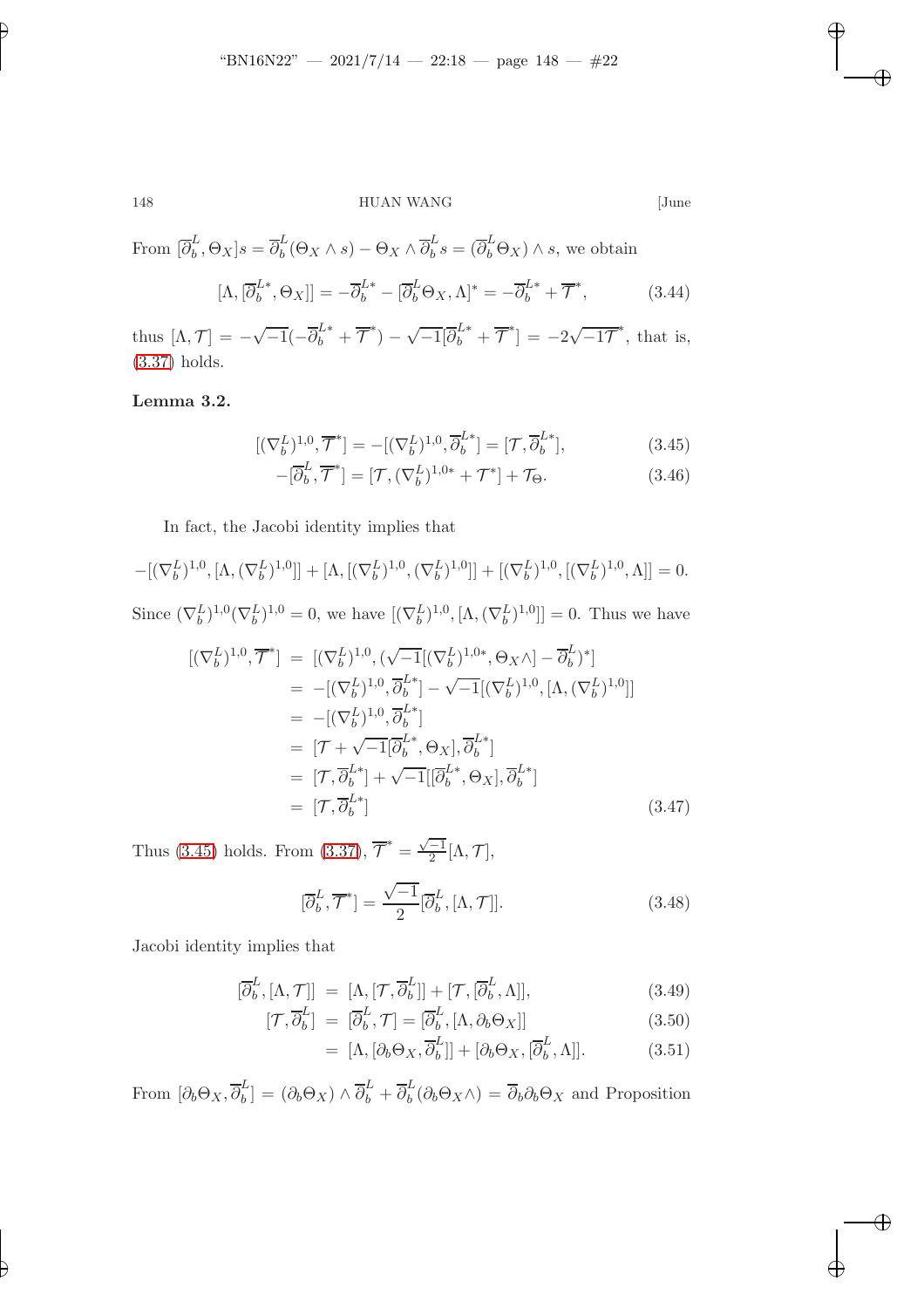2021] THE BOCHNER-KODAIRA-NAKANO FORMULA 149

[1.1,](#page-2-2) we have

✐

✐

$$
[\mathcal{T}, \overline{\partial}_b^L] = [\Lambda, \overline{\partial}_b \partial_b \Theta_X] + [\partial_b \Theta_X, A], \tag{3.52}
$$

 $\overline{\oplus}$ 

✐

✐

✐

where  $A := \left[\overline{\partial}_{b}^{L}\right]$  $\mathcal{L}_b^L, \Lambda] = \sqrt{-1}((\nabla_b^L)^{1,0*} + \mathcal{T}^*).$  Thus

<span id="page-22-1"></span>
$$
[\Lambda, [\mathcal{T}, \overline{\partial}_b^L]] = [\Lambda, [\Lambda, \overline{\partial}_b \partial_b \Theta_X]] + [\Lambda, [\partial_b \Theta_X, A]].
$$
 (3.53)

We consider

<span id="page-22-0"></span>
$$
[\Lambda, [\partial_b \Theta_X, A]] = [A, [\Lambda, \partial_b \Theta_X]] - [\partial_b \Theta_X, [A, \Lambda]]
$$

$$
= [\mathcal{T}, A] + [\partial_b \Theta_X, [\Lambda, A]]. \tag{3.54}
$$

By [\(3.36\)](#page-20-0), we have  $[\mathcal{T}, \Theta_X \wedge] = -3\partial_b \Theta_X$ . From that

$$
[(\nabla_b^L)^{1,0}, \Theta_X \wedge] = (\nabla_b^L)^{1,0} (\Theta_X \wedge) - \Theta_X \wedge (\nabla_b^L)^{1,0} = \partial_b \Theta_X,
$$

we have

$$
[\Lambda, A] = [\Lambda, \sqrt{-1}((\nabla_b^{L})^{1,0*} + \mathcal{T}^*)]
$$
  
\n
$$
= \sqrt{-1}[(\nabla_b^{L})^{1,0}, \Theta_X]^* + \sqrt{-1}[\mathcal{T}, \Theta_X]^*
$$
  
\n
$$
= \sqrt{-1}(\partial_b \Theta_X)^* - 3\sqrt{-1}(\partial_b \Theta_X)^*
$$
  
\n
$$
= -2\sqrt{-1}(\partial_b \Theta_X)^*.
$$
\n(3.55)

Now [\(3.54\)](#page-22-0) becomes

<span id="page-22-2"></span>
$$
[\Lambda, [\partial_b \Theta_X, A]] = [\mathcal{T}, [\overline{\partial}_b^L, \Lambda]] - 2\sqrt{-1}[\partial_b \Theta_X, (\partial_b \Theta_X)^*].
$$
 (3.56)

From [\(3.49\)](#page-21-1), [\(3.53\)](#page-22-1) and [\(3.56\)](#page-22-2) we have

$$
[\overline{\partial}_b^L, [\Lambda, \mathcal{T}]] = [\Lambda, [\Lambda, \overline{\partial}_b \partial_b \Theta_X]] + 2[\mathcal{T}, [\overline{\partial}_b^L, \Lambda]] - 2\sqrt{-1}[\partial_b \Theta_X, (\partial_b \Theta_X)^*]
$$
  
=  $2\sqrt{-1}(\mathcal{T}_{\Theta} + [\mathcal{T}, (\nabla_b^L)^{1,0*} + \mathcal{T}^*])$  (3.57)

From [\(3.48\)](#page-21-2), we have  $\begin{bmatrix} \overline{\partial}_{b}^{L} \end{bmatrix}$  $\mathcal{F}_{b}^{L}, \overline{\mathcal{T}}^{*}$ ] =  $-(\mathcal{T}_{\Theta} + [\mathcal{T}, (\nabla_{b}^{L})^{1,0*} + \mathcal{T}^{*}]),$  that is, [\(3.46\)](#page-21-0) holds.

Finally, we use [\(3.46\)](#page-21-0) to obtain:

$$
\overline{\Box}_b^L + [(\nabla_b^L)^{1,0}, \mathcal{T}^*] - [\overline{\partial}_b^L, \overline{\mathcal{T}}^*] = \overline{\Box}_b^L + [(\nabla_b^L)^{1,0}, \mathcal{T}^*] + \mathcal{T}_{\Theta} + [\mathcal{T}, (\nabla_b^L)^{1,0*} + \mathcal{T}^*]
$$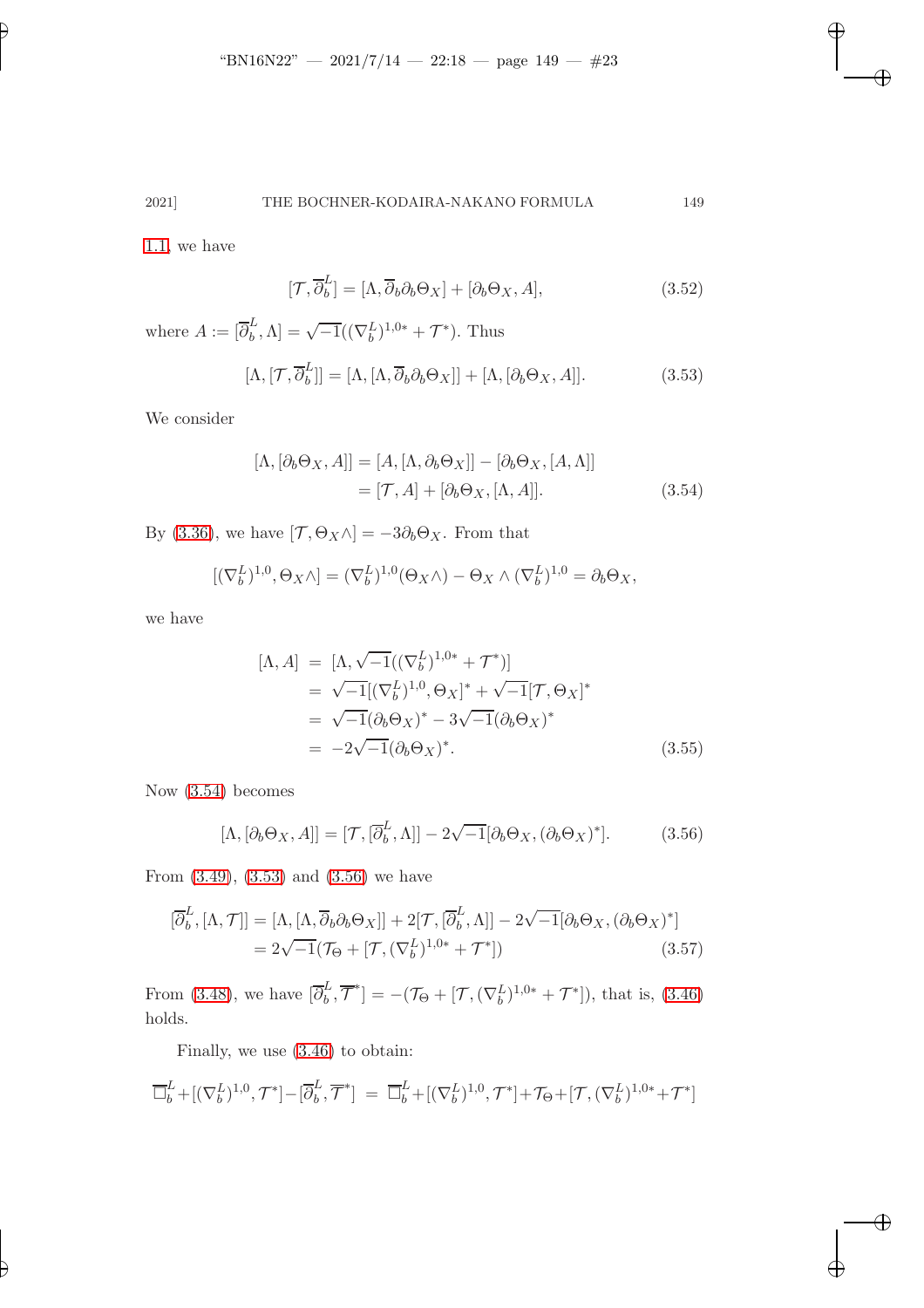$150$   $$\rm HUAN$  WANG  $$\rm HUAN$ 

$$
[June
$$

✐

✐

✐

✐

$$
= [(\nabla_b^L)^{1,0} + \mathcal{T}, (\nabla_b^L)^{1,0*} + \mathcal{T}^*] + \mathcal{T}_{\Theta}
$$
  

$$
= \overline{\Box}_{b,\mathcal{T}}^L + \mathcal{T}_{\Theta}.
$$
 (3.58)

So  $(1.7)$  follows from  $(1.2)$ .

Similar to [\[3,](#page-36-5) VII.1] it also follows that:

**Theorem 3.6.** Let  $\Delta_{b,\mathcal{T}}^L := [\nabla_b^L + \mathcal{T}, \nabla_b^L^* + \mathcal{T}^*]$ . Then, we have on  $\Omega^{\bullet,\bullet}(X,L)$ ,

$$
\Delta_{b,\mathcal{T}}^L = \Box_b^L + \overline{\Box}_{b,\mathcal{T}}^L. \tag{3.59}
$$

**Proof.** By [\(3.45\)](#page-21-0),  $[\mathcal{T} + (\nabla_b^L)^{1,0}, \overline{\partial}_b^L^*] = 0$ . Thus, we have

$$
\Delta_{b,\mathcal{T}}^{L} = \left[ (\nabla_b^L)^{1,0} + \overline{\partial}_b^L + \mathcal{T}, (\nabla_b^L)^{1,0*} + \overline{\partial}_b^{L*} + \mathcal{T}^* \right] \tag{3.60}
$$

$$
= \left[\overline{\partial}_b^L, \overline{\partial}_b^{L*}\right] + \overline{\Box}_{b,\mathcal{T}} \tag{3.61}
$$

$$
= \Box_b + \overline{\Box}_{b,\mathcal{T}}.\tag{3.62}
$$

 $\Box$ 

### 3.3.2. The twisted version

In order to establish vanishing theorems, we need another twisted version of Bochner-Kodaira-Nakano formula. The bundle  $K_X^* := \det(T^{1,0}X)$  is a  $\mathbb{R}$ equivariant CR line bundle over X. The  $(1, 1)$  form  $\Theta_X$  induces a R-invariant Hermitian metric  $h^{K_X^*}$  on  $K_X^*$ . Let  $R^{K_X^*}$  be the curvature of  $K_X^*$  induced by  $h^{K_X^*}$ .

Note that the curvature  $R^{K_{X}^{*}}$  of  $K_{X}^{*}$  with respect to  $h^{K_{X}^{*}}$  can be represented as follows:  $R^{K_{X}^{*}} = \overline{\partial}_{b} \partial_{b} \log \det (\langle Z_{j} | Z_{k} \rangle)_{j,k=1}^{n}$  on a BRT chart D. It is clear that  $R^{K_{\mathfrak{X}}^{*}}$  is independent of the choice of BRT coordinates and hence  $R^{K_X^*}$  is globally defined, i.e.  $R^{K_X^*} \in \Omega^{1,1}(X)$ .

Let

✐

$$
\Psi: T^{*0,q}X \otimes L \to T^{*n,q}X \otimes L \otimes K_X^* \tag{3.63}
$$

be the natural isometry defined as follows: Let  $D = U \times I$  be a BRT chart. Let  ${\{\overline{L}_j\}_{j=1}^n \subset T^{1,0}D, \ {\{\overline{e}_j\}_{j=1}^n \subset T^{*1,0}D \text{ be as in (2.20). Then, for } s \in$  ${\{\overline{L}_j\}_{j=1}^n \subset T^{1,0}D, \ {\{\overline{e}_j\}_{j=1}^n \subset T^{*1,0}D \text{ be as in (2.20). Then, for } s \in$  ${\{\overline{L}_j\}_{j=1}^n \subset T^{1,0}D, \ {\{\overline{e}_j\}_{j=1}^n \subset T^{*1,0}D \text{ be as in (2.20). Then, for } s \in$  $T^{*0,q}X\otimes L,$ 

$$
\Psi s := \overline{e}_1 \wedge \ldots \wedge \overline{e}_n \wedge s \otimes (\overline{L}_1 \wedge \ldots \wedge \overline{L}_n) \in T^{*n,q} X \otimes L \otimes K_X^*.
$$
 (3.64)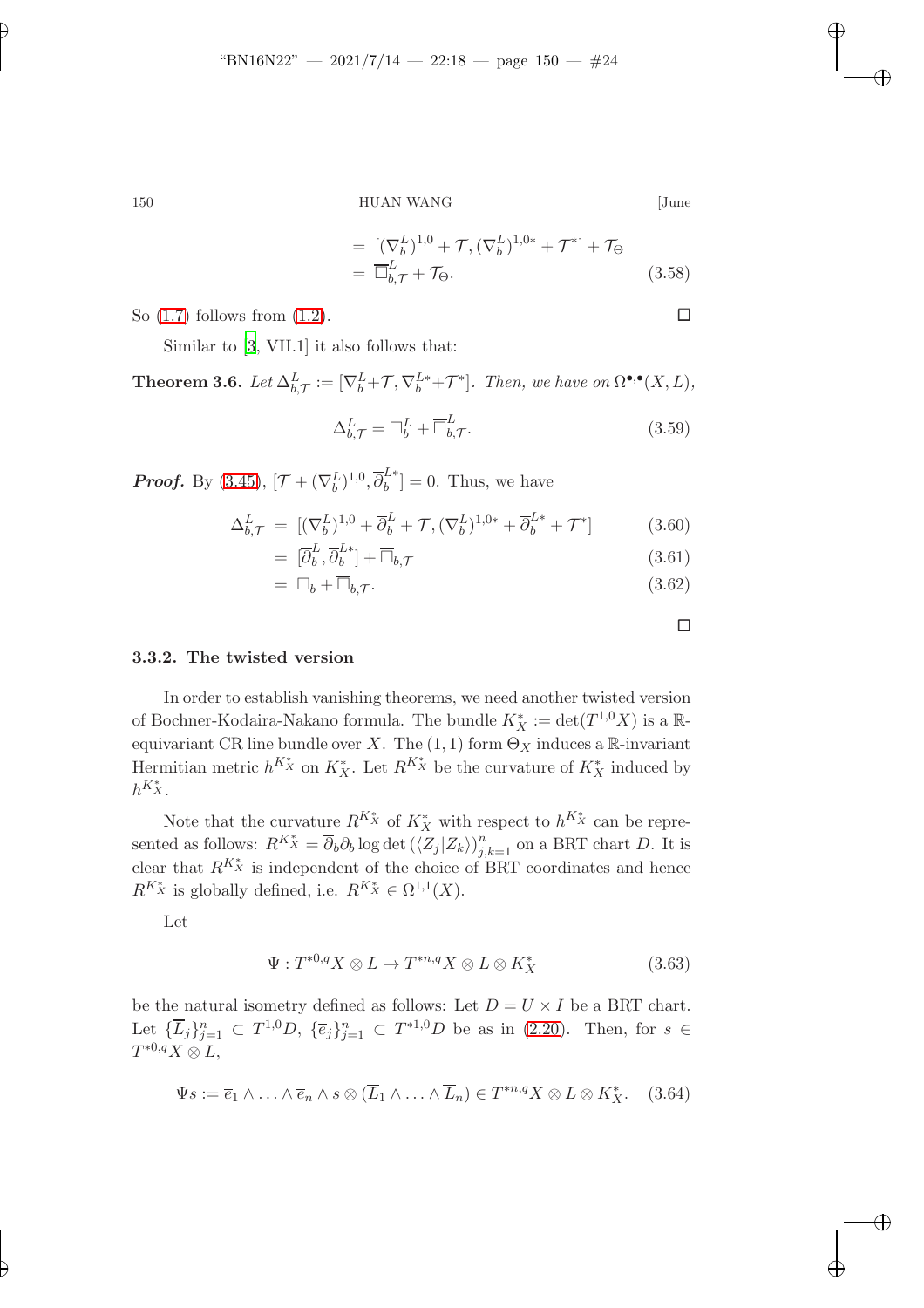It is easy to see that the definition above is independent of the choices of Rinvariant orthonormal frame  $\{\overline{L}_j\}_{j=1}^n \subset T^{1,0}D$  and hence is globally defined. We have the isometry:

<span id="page-24-3"></span><span id="page-24-0"></span>
$$
\Psi : \Omega^{0,q}(X,L) \to \Omega^{n,q}(X,L \otimes K_X^*). \tag{3.65}
$$

✐

<span id="page-24-1"></span>✐

✐

✐

Moreover, it is straightforward to see that for  $s \in \Omega^{0,q}(X,L)$ 

$$
\overline{\partial}_b^L s = \Psi^{-1} \overline{\partial}_b^{L \otimes K_X^*} \Psi s, \quad \overline{\partial}_b^{L*} s = \Psi^{-1} \overline{\partial}_b^{L \otimes K_X^*} \Psi s, \quad \Box_b^L s = \Psi^{-1} \Box_b^{L \otimes K_X^*} \Psi s. \tag{3.66}
$$

<span id="page-24-4"></span>We can now prove:

✐

✐

**Theorem 3.7.** With the notations used above, we have on  $\Omega^{0,\bullet}(X,L)$ ,

$$
\Box_b^L = \Psi^{-1} \overline{\Box}_b^{L \otimes K_X^*} \Psi + \left( 2(-\sqrt{-1}T) \mathscr{L} + R^{L \otimes K_X^*} \right) (\overline{L}_j, L_k) e_k \wedge i_{L_j} + \Psi^{-1} (\nabla_b^{L \otimes K_X^*})^{1,0} \mathcal{T}^* \Psi - \left[ \overline{\partial}_b^L, \Psi^{-1} \overline{\mathcal{T}}^* \Psi \right], \tag{3.67}
$$

where  ${\{\overline{L}_j\}_{j=1}^n}$  is a local R-invariant orthonormal frame of  $T^{1,0}X$  with dual frame  ${\{\overline{e}_j\}}_{j=1}^n \subset T^{*1,0}X$ .

**Proof.** Let  $s \in \Omega^{0,q}(X, L)$ . From [\(3.66\)](#page-24-0) and [\(1.2\)](#page-2-1), we have

$$
\Box_b^L s = \Psi^{-1} \Box_b^{L \otimes K_X^*} \Psi s \n= \Psi^{-1} \overline{\Box}_b^{L \otimes K_X^*} \Psi s + \Psi^{-1} [2\sqrt{-1} \mathcal{L}, \Lambda] (-\sqrt{-1}T) (\Psi s) \n+ \Psi^{-1} [\sqrt{-1} R^{L \otimes K_X^*}, \Lambda] \Psi s + \Psi^{-1} ((\nabla_b^{L \otimes K_X^*})^{1,0} \mathcal{T}^* + \mathcal{T}^* (\nabla_b^{L \otimes K_X^*})^{1,0}) \Psi s \n- (\overline{\partial}_b^L \Psi^{-1} \overline{\mathcal{T}}^* \Psi s + \Psi^{-1} \overline{\mathcal{T}}^* \Psi \overline{\partial}_b^L s).
$$
\n(3.68)

We can check that

<span id="page-24-2"></span>
$$
[2\sqrt{-1}\mathcal{L}, \Lambda] = 2\mathcal{L}(\overline{L}_j, L_k)(\overline{e}_j \wedge i_{\overline{L}_k} - i_{L_j}e_k \wedge),
$$
  

$$
[2\sqrt{-1}R^{L \otimes K_X^*}, \Lambda] = R^{L \otimes K_X^*}(\overline{L}_j, L_k)(\overline{e}_j \wedge i_{\overline{L}_k} - i_{L_j}e_k \wedge).
$$
 (3.69)

From [\(3.68\)](#page-24-1), [\(3.69\)](#page-24-2) and notice that

$$
(\overline{e}_j \wedge i_{\overline{L}_k} - i_{L_j} e_k \wedge)v = e_k \wedge i_{L_j} v,
$$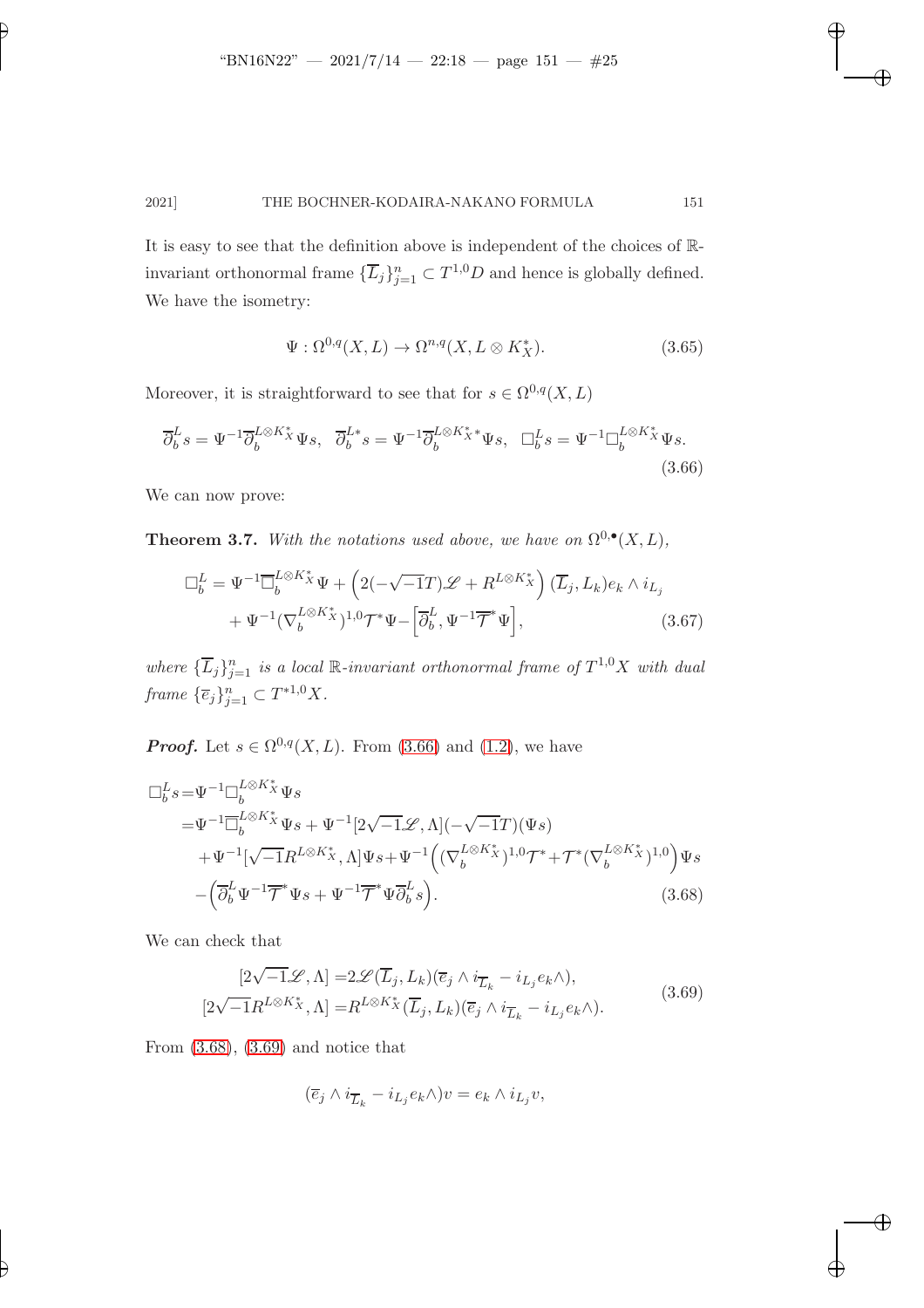✐

✐

✐

✐

✐

152 HUAN WANG [June

 $\mathcal{T}^*(\nabla^{L\otimes K_X^*})^{1,0}v=0$ , for every  $v\in \Omega^{n,q}(X,L\otimes K_X^*)$  and T commutes with  $\Psi$ , we get [\(3.67\)](#page-24-3).

### 4. Two basic vanishing theorems

<span id="page-25-1"></span>Firstly, we present two basic inequalities in this context.

Corollary 4.1 (CR Nakano's inequality I). With the notations used above, for any  $s \in \Omega_c^{\bullet,\bullet}(X,L)$ ,

$$
\frac{3}{2}(\Box_b^L s|s) \ge ( [2\mathcal{L}T + \sqrt{-1}R^L, \Lambda]s|s)
$$

$$
-\frac{1}{2}(\|\mathcal{T}s\|^2 + \|\mathcal{T}^*s\|^2 + \|\overline{\mathcal{T}}s\|^2 + \|\overline{\mathcal{T}}^*s\|^2). \tag{4.1}
$$

If  $(X, T^{1,0}X)$  is Kähler, i.e.,  $d\Theta_X = 0$ , then

$$
(\Box_b^L s|s) \ge ( [2\mathcal{L}T + \sqrt{-1}R^L, \Lambda]s|s). \tag{4.2}
$$

**Proof.** By CauchySchwarz inequality (also see [\[13](#page-37-4), Theorem 1.4.14]), The-orem [1.2](#page-2-0) and note that  $\mathcal{T} = 0$ ,  $\mathcal{T}^* = 0$  if  $d\Theta_X = 0$ , we get the corollary.  $\Box$ 

<span id="page-25-2"></span>Similarly, by Theorem [3.7](#page-24-4) (also see [\[13](#page-37-4), Corollary 1.4.17]), we have:

Corollary 4.2 (CR Nakano's inequality II). With the notations used above, for any  $s \in \Omega_c^{0,\bullet}(X,L)$ ,

$$
\frac{3}{2}(\Box_b^L s|s) \ge \left( \left( 2(-\sqrt{-1}T)\mathcal{L} + R^{L \otimes K_X^*} \right) (\overline{L}_j, L_k) e_k \wedge i_{L_j} s|s \right) \n- \frac{1}{2} (\Vert \mathcal{T}^* \tilde{s} \Vert^2 + \Vert \overline{\mathcal{T}} \tilde{s} \Vert^2 + \Vert \overline{\mathcal{T}}^* s \Vert^2). \n\tag{4.3}
$$

If  $(X, T^{1,0}X)$  is Kähler, i.e.,  $d\Theta_X = 0$ , then

<span id="page-25-0"></span>
$$
\left(\Box_b^L s | s\right) \ge \left( \left(2\left(-\sqrt{-1}T\right)\mathscr{L} + R^{L \otimes K_X^*}\right) \left(\overline{L}_j, L_k\right) e_k \wedge i_{L_j} s | s\right). \tag{4.4}
$$

**Remark 4.3.** Let X be strictly pseudoconvex CR manifold and  $g_X$  is the Levi metric such that  $2\sqrt{-1}\mathscr{L} = \Theta_X$ . Let  $\nabla$  be the canonical connection determined by  $g_X$  and Ric be the pseudohermitian Ricci form. Then, for  $s \in \Omega_0^{0,q}$  $0.9<sup>0, q</sup>(X)$ ,  $1 \leq q \leq n$ , it is already known from [\[15,](#page-37-5) Theorems 5.1, 5.2]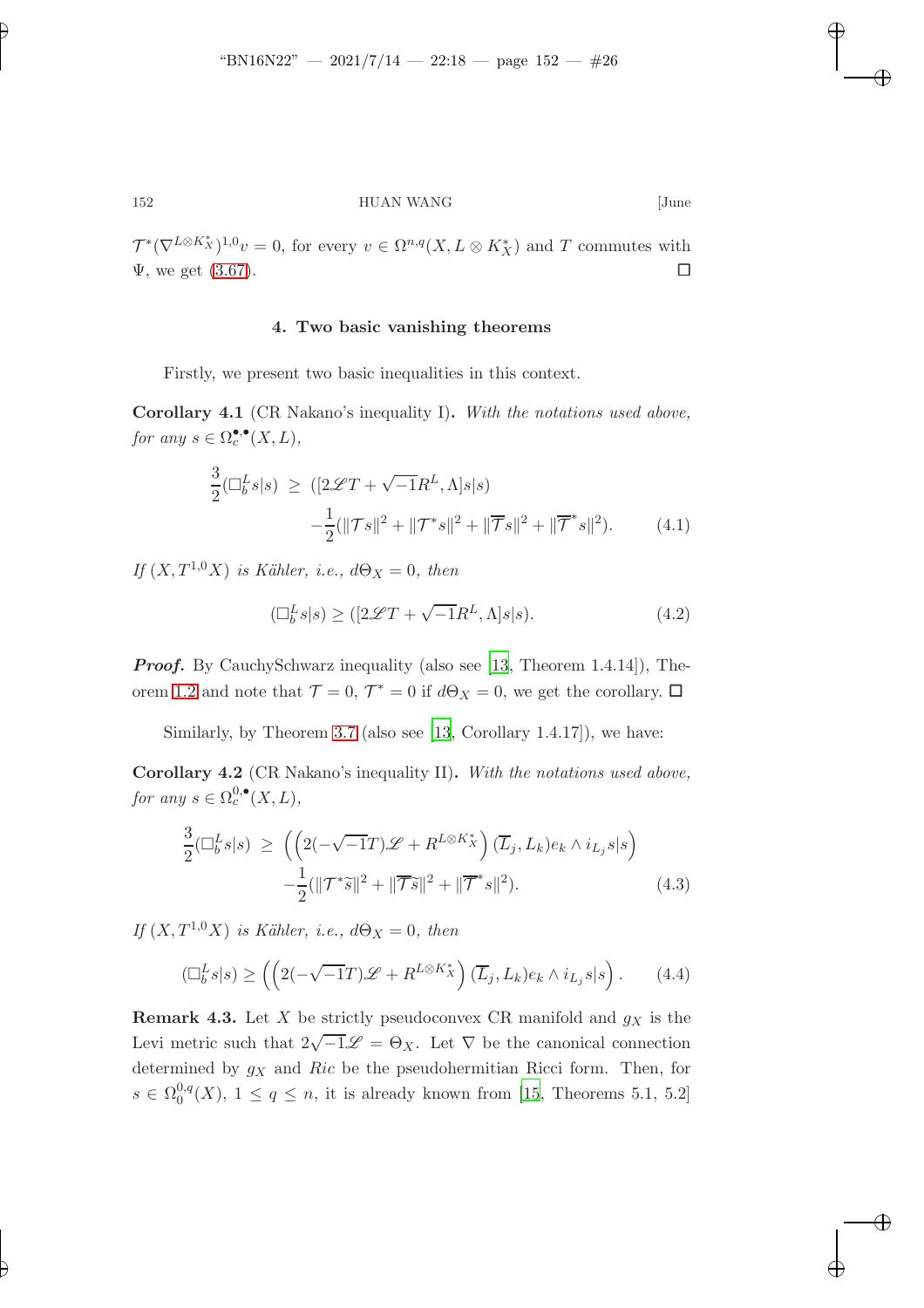✐

### 2021] THE BOCHNER-KODAIRA-NAKANO FORMULA 153

that

$$
(\Box_b s|s) \ge q\left(\nabla_{-\sqrt{-1}T} s|s\right) + (\text{Ric}(\overline{L}_j, L_k) e_k \wedge i_{L_j} s|s),
$$

which is compatible to  $(4.4)$ . It is also an interesting problem to formulate a CR Bochner-KodairaNakano type formula for arbitrary CR manifolds (without group action) as well as to generalize the classical Tanaka's formula [\[15](#page-37-5)].

From now on we consider CR manifolds with transversal CR  $S^1$ -action. For  $r, q \in \mathbb{N}_0, m \in \mathbb{Z}$ , we set

$$
\Omega_m^{r,q}(X,L) := \{ \Omega_m^{r,q}(X,L) : -\sqrt{-1}Ts = ms \},\tag{4.5}
$$

$$
H_m^{r,q}(X,L) := \operatorname{Ker} \overline{\partial}_b^L \cap \Omega_m^{r,q}(X,L) / \operatorname{Im} \overline{\partial}_b^L \cap \Omega_m^{r,q}(X,L). \tag{4.6}
$$

<span id="page-26-0"></span>From [\[1,](#page-36-2) Theorem 3.7] it is known that:

**Theorem 4.4** ([\[1](#page-36-2)]). Let X be a compact, connected CR manifold of dimension  $2n + 1$  with a transversal CR  $S<sup>1</sup>$  action and let L be a rigid CR line bundle over X with a rigid Hermitian metric  $h^L$  on L. Then, for  $m \in \mathbb{Z}$ ,

$$
\operatorname{Ker} \Box_b^L \cap \Omega_m^{r,q}(X, L) \cong H_{b,m}^{r,q}(X, L). \tag{4.7}
$$

<span id="page-26-1"></span>We will need the following simple result by calculation (see [\[13](#page-37-4), Problem 1.10]).

**Proposition 4.5.** For a real  $(1,1)$ -form  $\sqrt{-1}\alpha \in \Omega^{1,1}(D)$ , if we choose orthonormal frame  ${\{\overline{L}_j\}_{j=1}^n}$  of  $T^{1,0}D$  with the dual frame  ${\{\overline{e}_j\}_{j=1}^n}$  of  $T^{*1,0}D$ such that  $\sqrt{-1}\alpha = \sqrt{-1}\lambda_j(x)\overline{e}_j \wedge e_j$  at a given point  $x \in D$ , then for any  $u = \sum_{I,J} u_{IJ}(x) \overline{e}^I \wedge e^J \in \Omega^{\bullet,\bullet}(D)$ , we have

$$
[\sqrt{-1}\alpha, \Lambda]u(x) = \sum_{I,J} \left( \sum_{j \in I} \lambda_j(x) + \sum_{j \in J} \lambda_j(x) - \sum_{j=1}^n \lambda_j(x) \right) u_{IJ}(x) \overline{e}^I \wedge e^J.
$$
\n(4.8)

We remark that if  $\sqrt{-1}R_{\mathscr{L}}^L := 2\sqrt{-1}\mathscr{L} + \sqrt{-1}R^L > 0$  on X, then it induces a Hermitian metric  $\langle \cdot | \cdot \rangle_{\mathscr{L},L}$  on  $\mathbb{C}TX$  and  $\langle \cdot | \cdot \rangle_{\mathscr{L},L}$  induces a Hermitian metric  $\langle \cdot | \cdot \rangle_{\mathscr{L},L}$  on  $T^{*\bullet,\bullet}X$ . More precisely, we can construct a

✐

✐

✐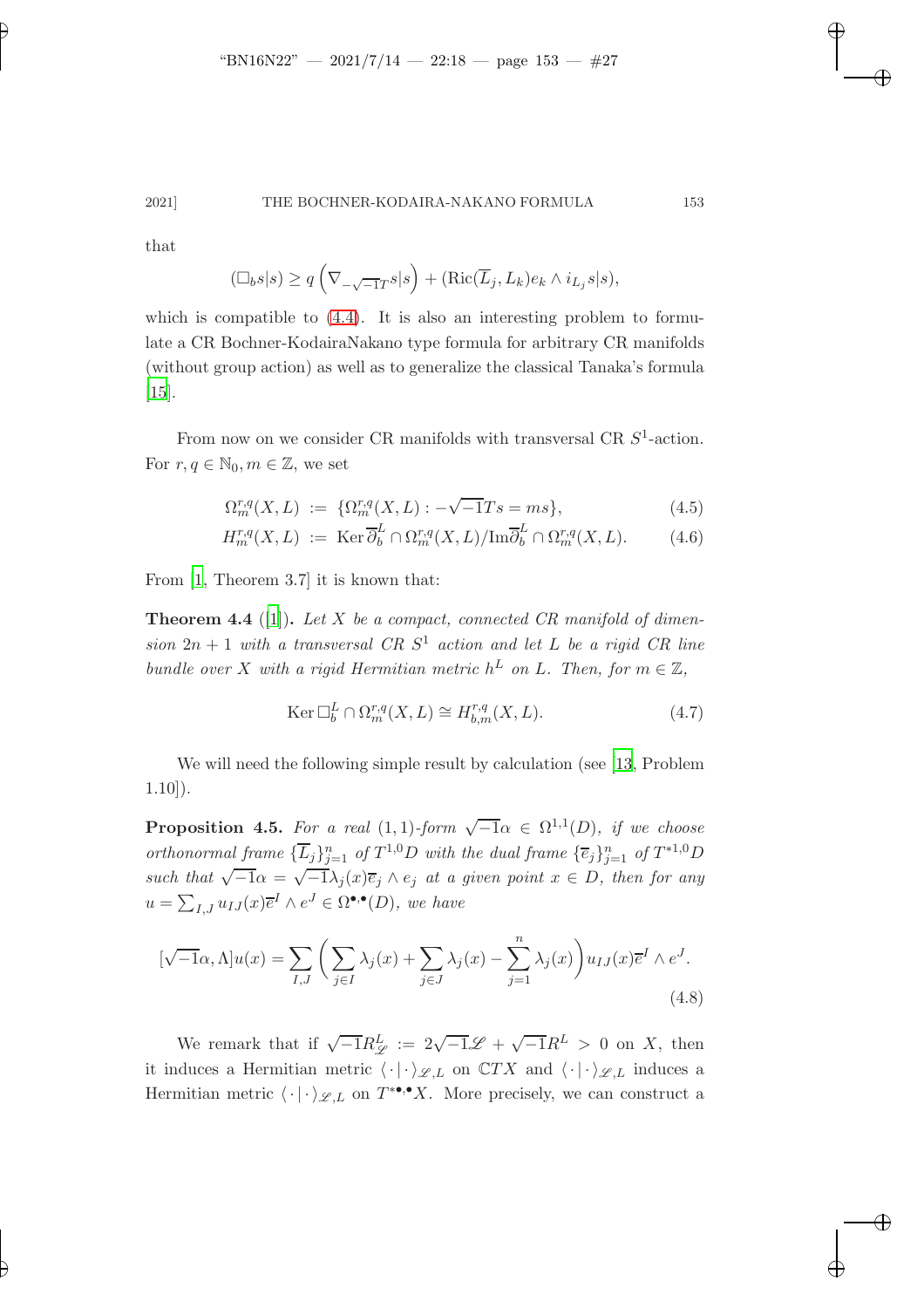✐

# 154 HUAN WANG [June

Hermitian metric  $\langle \cdot | \cdot \rangle_{\mathscr{L},L}$  on  $\mathbb{C}TX = T^{1,0}X \oplus T^{0,1}X \oplus \mathbb{C}{T}$  in the following way: For arbitrary  $a, b \in T^{1,0}X$ , we set

$$
\langle a|b\rangle_{\mathscr{L},L}:=R^L_{\mathscr{L}}(a,\overline{b}),\ \langle \overline{a}|\overline{b}\rangle_{\mathscr{L},L}:=\langle b|a\rangle_{\mathscr{L},L},\ \langle a|\overline{b}\rangle_{\mathscr{L},L}:=0,\ \langle T|T\rangle_{\mathscr{L},L}:=1.
$$

Similarly, we can consider, for  $k, m \in \mathbb{Z}$ , the Hermitian metric induced by  $2k\mathscr{L} + \sqrt{-1}R^{L^m} > 0.$ 

**Proof of Corollary [1.5.](#page-3-1)** Let  $s \in \Omega_{m_0}^{r,q}(X,L)$ . Then

$$
[2\mathcal{L}T + \sqrt{-1}R^L, \Lambda]s = [2m_0\sqrt{-1}\mathcal{L} + \sqrt{-1}R^L, \Lambda]s.
$$
 (4.9)

Let  $\Theta_X := 2m_0\sqrt{-1}\mathscr{L} + \sqrt{-1}R^L$ . Then  $\Theta_X$  is a Kähler metric on X. Then the Hermitian torsion  $\mathcal{T} = 0$ . From Corollary [4.1,](#page-25-1)

$$
(\Box_b^L s | s) \geq ([\Theta_X, \Lambda] s | s) = (r + q - n) \| s \|^2 \geq \| s \|^2.
$$

The proof is complete by Theorem [4.4.](#page-26-0)

**Proof of Corollary [1.6.](#page-4-0)** Let  $s \in \Omega_m^{0,q}(X, L^m)$ . Then, by Corollary [4.2,](#page-25-2)

$$
\left(2(-\sqrt{-1}T)\mathcal{L} + R^{L^{m}\otimes K_{X}^{*}}\right)(\overline{L}_{j}, L_{k})e_{k} \wedge i_{L_{j}}s
$$
\n
$$
= m(2\mathcal{L} + R^{L})(\overline{L}_{j}, L_{k})e_{k} \wedge i_{L_{j}}s + R^{K_{X}^{*}}(\overline{L}_{j}, L_{k})e_{k} \wedge i_{L_{j}}s
$$
\n(4.10)

Let  $\Theta_X := 2\sqrt{-1}\mathscr{L} + \sqrt{-1}R^L$ . Then  $\Theta_X$  is a Kähler metric on X and there exists  $C > 0$  such that

$$
(\Box_b^{L^m} s | s) \ge (mq - C) ||s||^2 \ge (m - C) ||s||^2
$$

for  $m > 0$ . The proof is complete by Theorem [4.4.](#page-26-0)

#### 5. Further Results and Application

Let X be a CR manifold with a transversal CR R-action. Let  $\Theta_X$  be an R-invariant Hermitian metric on X. Let  $g_X$  be the underlying Riemannian metric associated to  $\Theta_X$  on X. Let L and F be a R-equivariant CR line bundle over X with a R-invariant Hermitian metric  $h^L$  and  $h^F$ .

The main goal of CR vanishing theorems is to find natural geometric condition on the curvature of L or the Levi form  $\mathscr L$  on X such that Kohn-

✐

✐

✐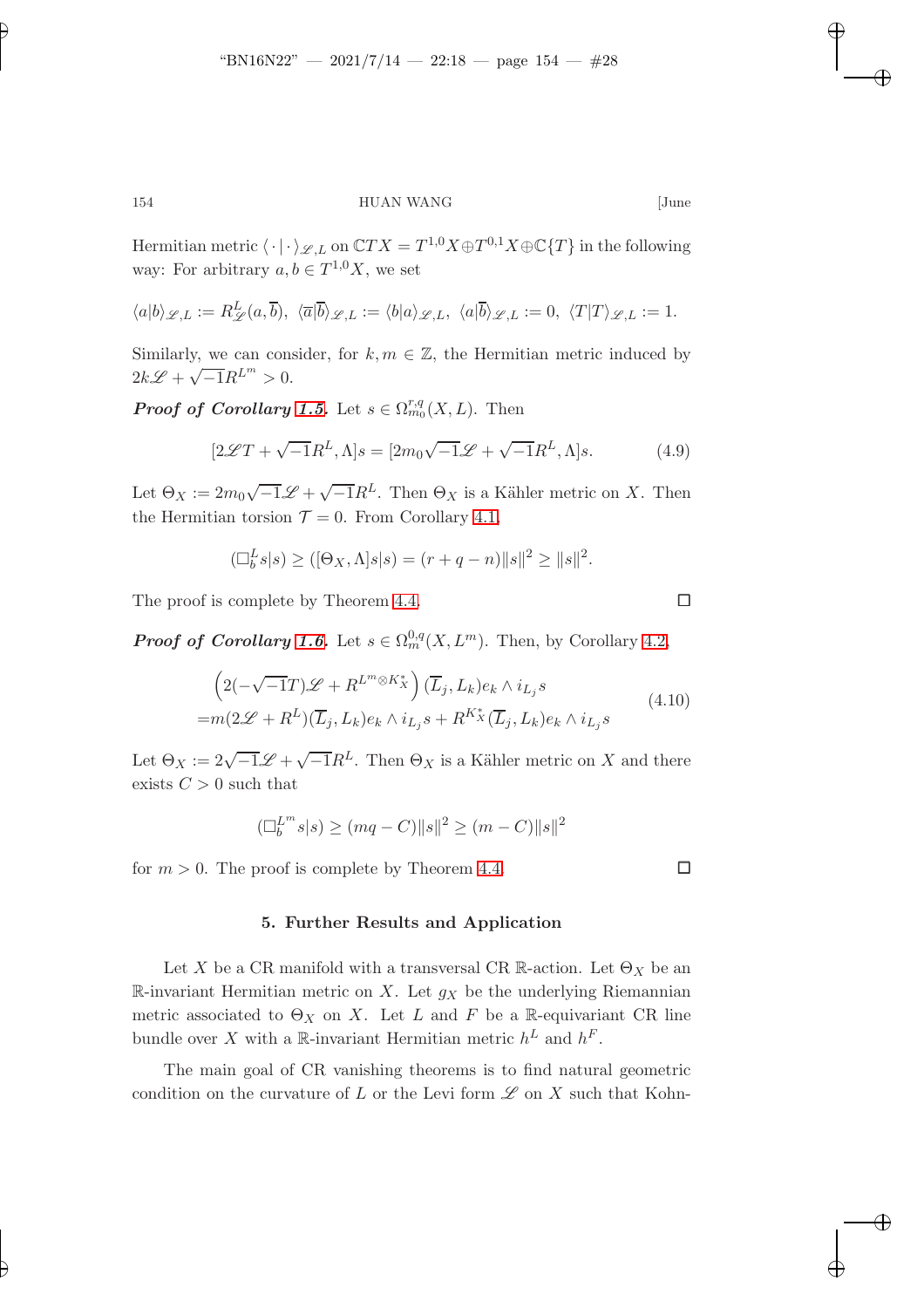✐

✐

✐

#### 2021] THE BOCHNER-KODAIRA-NAKANO FORMULA 155

Rossi cohomology group or the space of harmonic forms with values in L vanish. In this section, we show several refinement of Corollary [1.5](#page-3-1) and [1.6](#page-4-0) analogue to the complex manifold case. This section follows closely from [\[3](#page-36-5), Ch. VII. Sec. 2-Sec. 5].

### 5.1. Basic priori inequality

Let X be compact with dim  $X = 2n + 1$ . For  $s \in \Omega^{p,q}(X, L)$ , we have  $(\Box_b^L s | s) = \|\overline{\partial}_b^L$  $\frac{L}{b}s\|^2 + \|\overline{\partial}_b^{L*} s\|^2 \ge 0$  and the similar formula for  $\overline{\Box}_{b}^{L}$  $_{b,\mathcal{T}}^L$  shows that  $(\overline{\Box}_{b}^{L}% ,\overline{\Box}_{b}^{R}% ,\overline{\Box}_{b}^{R}$  $\sum_{b,\mathcal{T}}^L s|s) \geq 0$ . Theorem [1.3:](#page-3-0)

$$
\Box_b^L = \overline{\Box}_{b,\mathcal{T}}^L + [2\mathcal{L}T + \sqrt{-1}R^L, \Lambda] + \mathcal{T}_{\Theta},\tag{5.1}
$$

gives

✐

✐

$$
\begin{aligned} \|\overline{\partial}_b^L s\|^2 + \|\overline{\partial}_b^{L*} s\|^2 &= (\overline{\Box}_{b,\mathcal{T}}^L s | s) + \int_X \langle [2 \mathscr{L} T + \sqrt{-1} R^L, \Lambda] s | s \rangle + \langle \mathcal{T}_{\Theta} s | s \rangle dv_X \\ &\geq \int_X \langle [2 \mathscr{L} T + \sqrt{-1} R^L, \Lambda] s | s \rangle + \langle \mathcal{T}_{\Theta} s | s \rangle dv_X. \end{aligned}
$$

If  $\Box_b^L s = 0$ , we obtain

$$
0 \ge \int_X \langle [2\mathcal{L}T + \sqrt{-1}R^L, \Lambda]s|s\rangle + \langle \mathcal{T}_{\Theta} s|s\rangle dv_X. \tag{5.2}
$$

Note that  $[2\mathscr{L}T + \sqrt{-1}R^L, \Lambda] + \mathcal{T}_{\Theta} = \Box_b^L - \overline{\Box}_{b,}^L$  $\sum_{b,\mathcal{T}}^L$  is formally self-adjoint on  $\Omega^{p,q}(X,L)$ . Thus we have:

**Proposition 5.1.** Let X be compact. If  $0 \leq p, q \leq n$  and  $(2\mathscr{L}T +$  $\sqrt{-1}R^L$ ,  $\Lambda$ ] +  $\mathcal{T}_{\Theta} s|s) > 0$  for all  $s \in \Omega^{p,q}(X,L)$ , then

$$
\operatorname{Ker} \Box_b^L \cap \Omega^{p,q}(X, L) = 0. \tag{5.3}
$$

### 5.2. CR Akizuki-Nakano vanishing theorem

Let  $\Box_b^L$  be the Gaffney extension of the usual Kohn Laplacian in this section.

Theorem 5.2. Let  $\mathscr{L} = 0$  on X.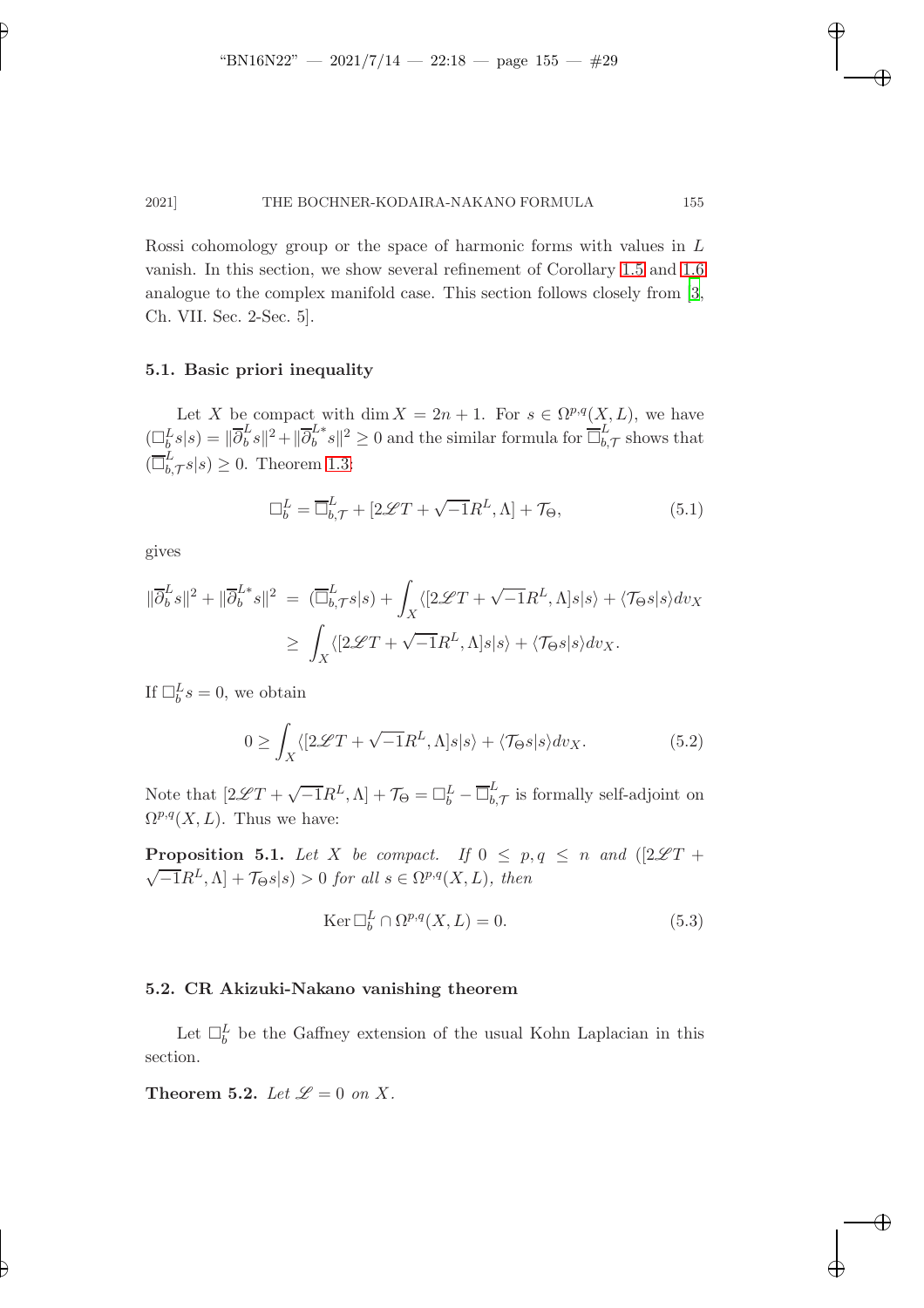✐

# 156 HUAN WANG [June

(a) If  $\sqrt{-1}R^L$  is positive and  $\Theta_X = \sqrt{-1}R^L$  is complete, then, for  $p + q \geq$  $n+1$ ,

$$
\operatorname{Ker} \Box_b^L \cap L^2_{p,q}(X,L) = 0. \tag{5.4}
$$

✐

✐

✐

✐

(b) If  $\sqrt{-1}R^L$  is negative and  $\Theta_X = -\sqrt{-1}R^L$  is complete, then, for  $p+q \leq$  $n-1,$ 

$$
\operatorname{Ker} \Box_b^L \cap L^2_{p,q}(X,L) = 0. \tag{5.5}
$$

**Proof.** In the case (a), we have  $\Theta_X = \sqrt{-1}R^L$  is complete Kähler metric on X. Then, for  $s \in \Omega_c^{p,q}(X,L)$  with  $p+q \geq n+1$ , we have

$$
([\sqrt{-1}R^{L}, \Lambda]s|s) = (p+q-n)\|s\|^{2} \ge \|s\|^{2}, \tag{5.6}
$$

and thus  $\|\overline{\partial}_b^L\|$  $\frac{L}{b} s\|^2 + \|\overline{\partial}_{b}^{L*} s\|^2 \geq \|s\|^2$ . By the density lemma, the previous inequality holds for  $s \in \text{Dom }\overline{\partial}_b^L \cap \text{Dom }\overline{\partial}_b^{L*} \cap L^2_{p,q}(X,L)$ . In particular, the assertion (a) holds.

In the case (b), we have  $\Theta_X = -\sqrt{-1}R^L$  is complete Kähler metric on X. Then, for  $s \in \Omega_c^{p,q}(X,L)$  with  $p+q \leq n-1$ , we have

$$
([\sqrt{-1}R^{L}, \Lambda]s|s) = (n - (p + q))\|s\|^{2} \ge \|s\|^{2}, \tag{5.7}
$$

and thus  $\|\overline{\partial}_b^L\|$  $\frac{L}{b} s \|^{2} + \| \overline{\partial}_{b}^{L*} s \|^{2} \geq \| s \|^{2}$ . By the density lemma, the previous inequality holds for  $s \in \text{Dom } \overline{\partial}_b^L \cap \text{Dom } \overline{\partial}_b^{L*} \cap L^2_{p,q}(X,L)$ . In particular, the assertion (b) holds.  $\square$ 

From Theorem [4.4,](#page-26-0) we have a immediate consequence as follows, which can be viewed as CR Akizuki-Nakano vanishing theorem.

Corollary 5.3. Let X be a compact CR manifold with a transversal CR  $S^1$ action. Let L be a  $S^1$ -equivariant CR line bundle over X with a  $S^1$ -invariant Hermitian metric  $h^L$ . Let  $\mathscr{L} = 0$  on X.

(a) If  $\sqrt{-1}R^L$  is positive, then, for  $p + q \ge n + 1$ , we have

$$
H_{b,m}^{p,q}(X,L) = 0, \quad m \in \mathbb{Z}.\tag{5.8}
$$

(b) If  $\sqrt{-1}R^L$  is negative, then, for  $p + q \leq n - 1$ , we have

$$
H_{b,m}^{p,q}(X,L) = 0, \quad m \in \mathbb{Z}.
$$
 (5.9)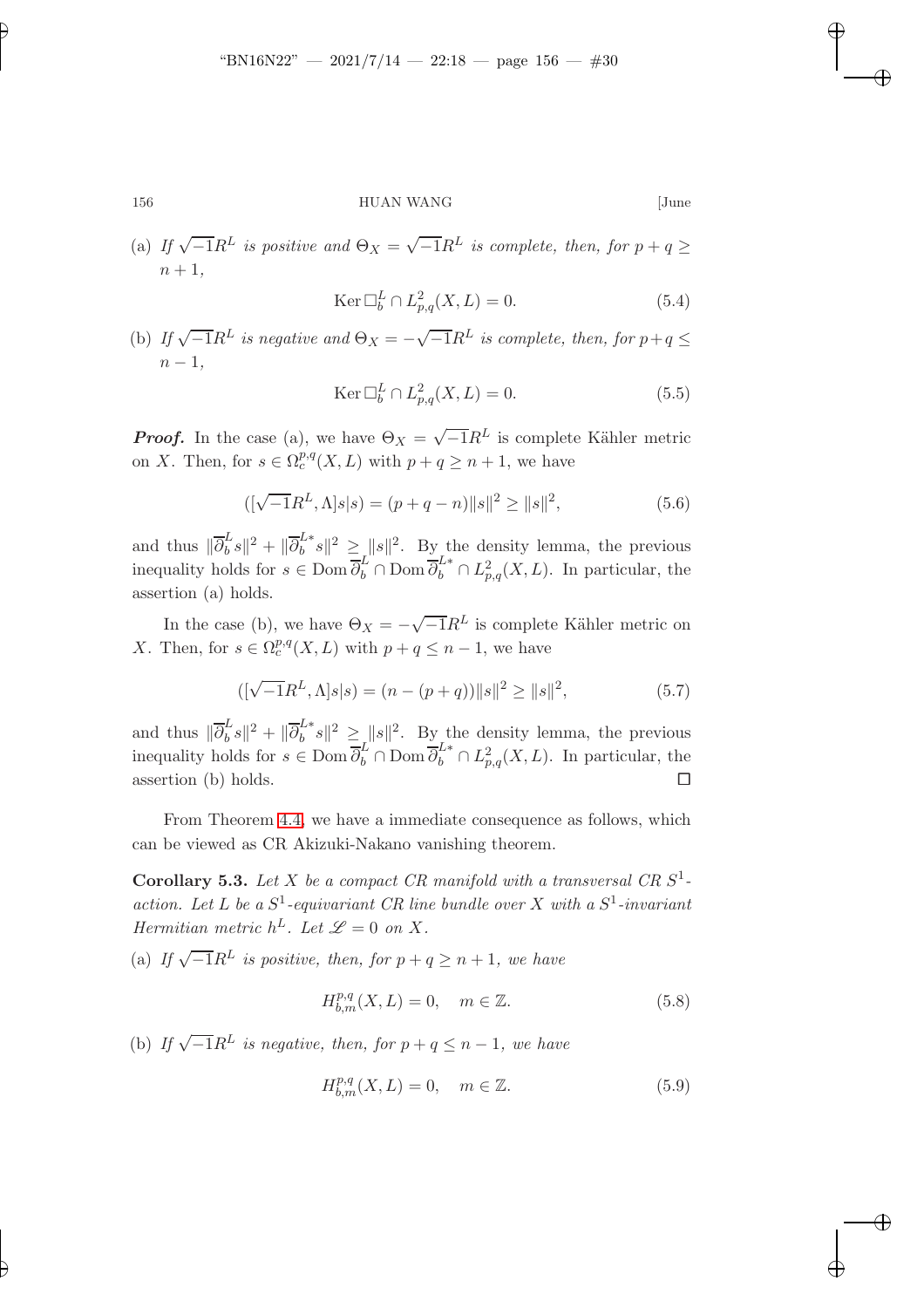✐

#### 2021] THE BOCHNER-KODAIRA-NAKANO FORMULA 157

We remark that, instead of the case of trivial Levi form  $\mathscr{L} = 0$ , the case of trivial line bundle  $L = X \times \mathbb{C}$  was considered in [\[9](#page-36-4)], see the notions and proof therein. We obtained a CR counterpart of the Kodaira vanishing theorem as follows.

**Corollary 5.4** ([\[9\]](#page-36-4)). Assume that  $2\sqrt{-1}\mathscr{L} = \Theta_X$ ,  $g_X$  is complete and let  $\lambda < 0$  and  $1 \leq q \leq n$ . Then, we have

$$
\operatorname{Ker} \Box_b \cap \mathscr{E}(\lambda, \sqrt{-1}T) \cap L^2_{n,q}(X) = 0. \tag{5.10}
$$

✐

✐

✐

✐

Also we obtained a CR counterpart of the Kodaira-Serre vanishing theorem as follows.

**Corollary 5.5** ([\[9\]](#page-36-4)). Assume that  $2\sqrt{-1}\mathscr{L} = \Theta_X$ ,  $g_X$  is complete and let  $C > 0$  such that

$$
2\sqrt{-1}\mathcal{L} = \Theta_X, \quad \sqrt{-1}R^{K_X^*} \ge -C\Theta_X. \tag{5.11}
$$

Let  $\lambda < -C$  and  $1 \leq q \leq n$ . Then, we have

$$
\operatorname{Ker} \Box_b \cap \mathscr{E}(\lambda, \sqrt{-1}T) \cap L^2_{0,q}(X) = 0. \tag{5.12}
$$

#### 5.3. Girbau's vanishing theorem in the CR setting

Assume that X is compact,  $d\Theta_X = 0$  (i.e.,  $\Theta_X$  is Kähler metric) and  $\mathscr{L} = 0$  on X in this section, we will use the formula

$$
\Box_b^L = \overline{\Box}_b^L + [\sqrt{-1}R^L, \Lambda]. \tag{5.13}
$$

to obtain the analogue of Girbau's theorem with degenerate semi-positive line bundle in the CR setting.

**Theorem 5.6.** Let X be compact. Let  $\mathcal{L} = 0$  and  $d\Theta_X = 0$ . If  $\sqrt{-1}R^L$  is semi-positive and has at least  $n - s + 1$  positive eigenvalues at every point  $x \in X$ , then there exists a Kähler metric  $\Theta_{X,\epsilon}$  on X such that

$$
\operatorname{Ker} \Box_{b,\epsilon}^{L} \cap \Omega^{p,q}(X,L) = 0, \quad p+q \ge n+s,
$$
\n(5.14)

where  $\Box_{b,\epsilon}^L$  is with respect to  $\Theta_{X,\epsilon}$  and  $h^L$ .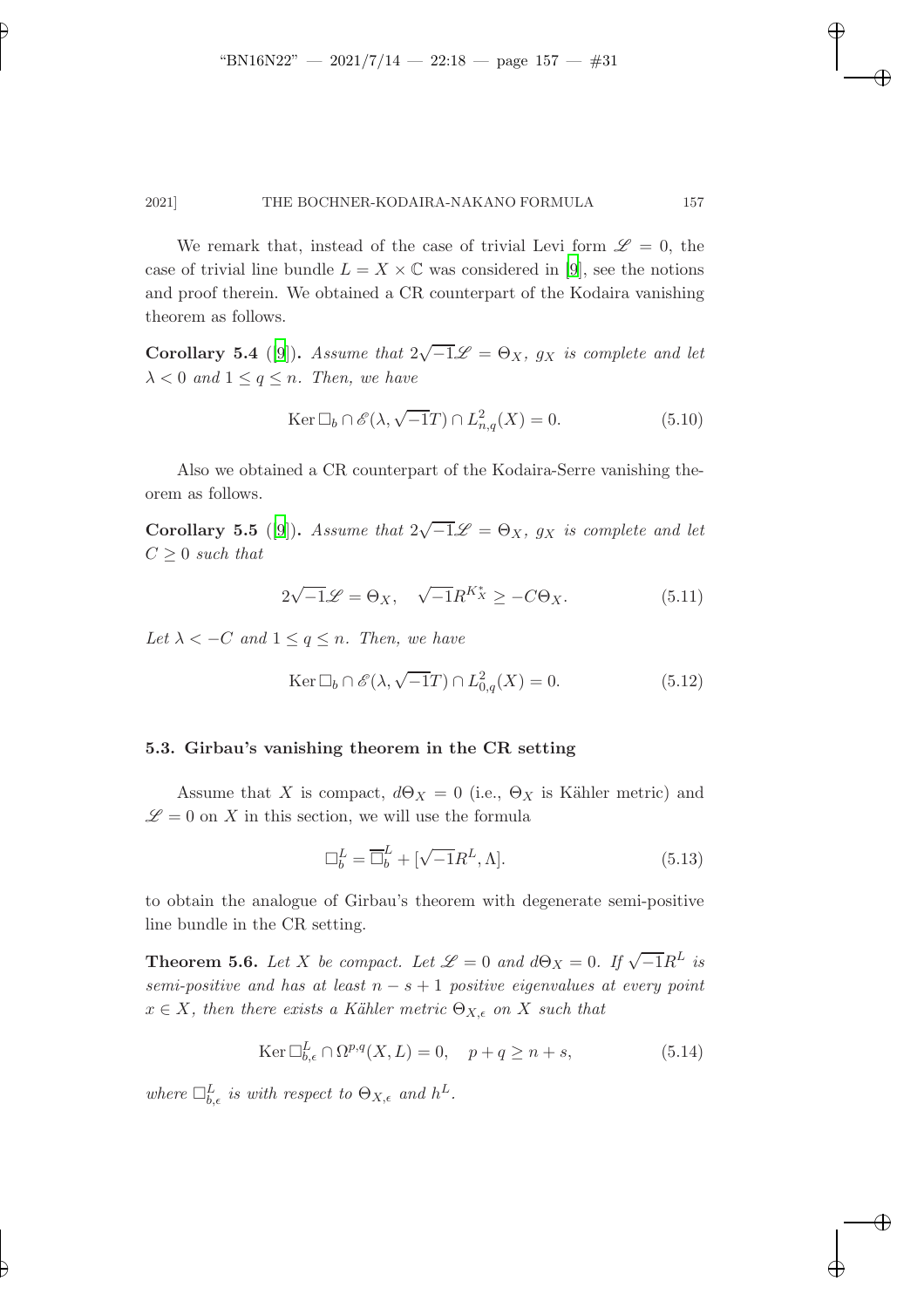✐

158 HUAN WANG [June

✐

✐

✐

✐

Proof. Let us construct a new Kähler metric

$$
\Theta_{X,\epsilon} = \epsilon \Theta_X + \sqrt{-1}R^L, \quad \epsilon > 0. \tag{5.15}
$$

Here  $\epsilon$  will be determined later. Let  $\sqrt{-1}R^L = \sqrt{-1}\sum_{j=1}^n \lambda_j \overline{e}_j \wedge e_j$  with  $\lambda_1 \leq \cdots \leq \lambda_n$  as in Proposition [4.5.](#page-26-1) Then

$$
\Theta_{X,\epsilon} = \sqrt{-1} \sum_{j=1}^{n} (\epsilon + \lambda_j) \overline{e}_j \wedge e_j.
$$
 (5.16)

Thus the eigenvalues of  $\sqrt{-1}R^L$  with respect to  $\Theta_{X,\epsilon}$  are given by

$$
\lambda_{j,\epsilon} = \frac{\lambda_j}{\epsilon + \lambda_j} \in [0,1), \quad 1 \le j \le n. \tag{5.17}
$$

The hypothesis implies that  $\lambda_s(x) > 0$  at every point x of X. For  $j \geq s$  we have  $\lambda_j \geq \lambda_s$ , thus

$$
\lambda_{j,\epsilon} = \frac{1}{1 + \frac{\epsilon}{\lambda_j}} \ge \frac{1}{1 + \frac{\epsilon}{\lambda_s}} \ge 1 - \frac{\epsilon}{\lambda_s}, \quad s \le j \le n. \tag{5.18}
$$

Let us denote the operator and Hermitian inner product with respect to  $\Theta_{X,\epsilon}$  with  $\epsilon$  as an index. For  $s \in \Omega^{p,q}(X,L)$  with  $p+q \geq n+s$ , we have  $q - s \geq n - p \geq 0$  and  $p - s \geq n - q \geq 0$ . By Proposition [4.5,](#page-26-1) locally we have

$$
\langle \left[ \sqrt{-1}R^{L}, \Lambda_{\epsilon} \right] s | s \rangle_{\epsilon} = \sum_{I,J} \left( \sum_{j \in I} \lambda_{j}(x) + \sum_{j \in J} \lambda_{j}(x) - \sum_{j=1}^{n} \lambda_{j}(x) \right) |s_{IJ}(x)|^{2}
$$
  
\n
$$
\geq \left( \sum_{j=1}^{q} \lambda_{j,\epsilon} - \sum_{j=p+1}^{n} \lambda_{j,\epsilon} \right) | s |_{\epsilon}^{2}
$$
  
\n
$$
\geq \left( \sum_{j=1}^{s-1} \lambda_{j,\epsilon} + \sum_{j=s}^{q} \lambda_{j,\epsilon} - \sum_{j=p+1}^{n} \lambda_{j,\epsilon} \right) | s |_{\epsilon}^{2}
$$
  
\n
$$
\geq ((q-s+1)(1-\frac{\epsilon}{\lambda_{s}}) - (n-p)) | s |_{\epsilon}^{2}
$$
  
\n
$$
\geq (p+q-n-s+1 - (q-s+1)\frac{\epsilon}{\lambda_{s}}) | s |_{\epsilon}^{2}.
$$
 (5.19)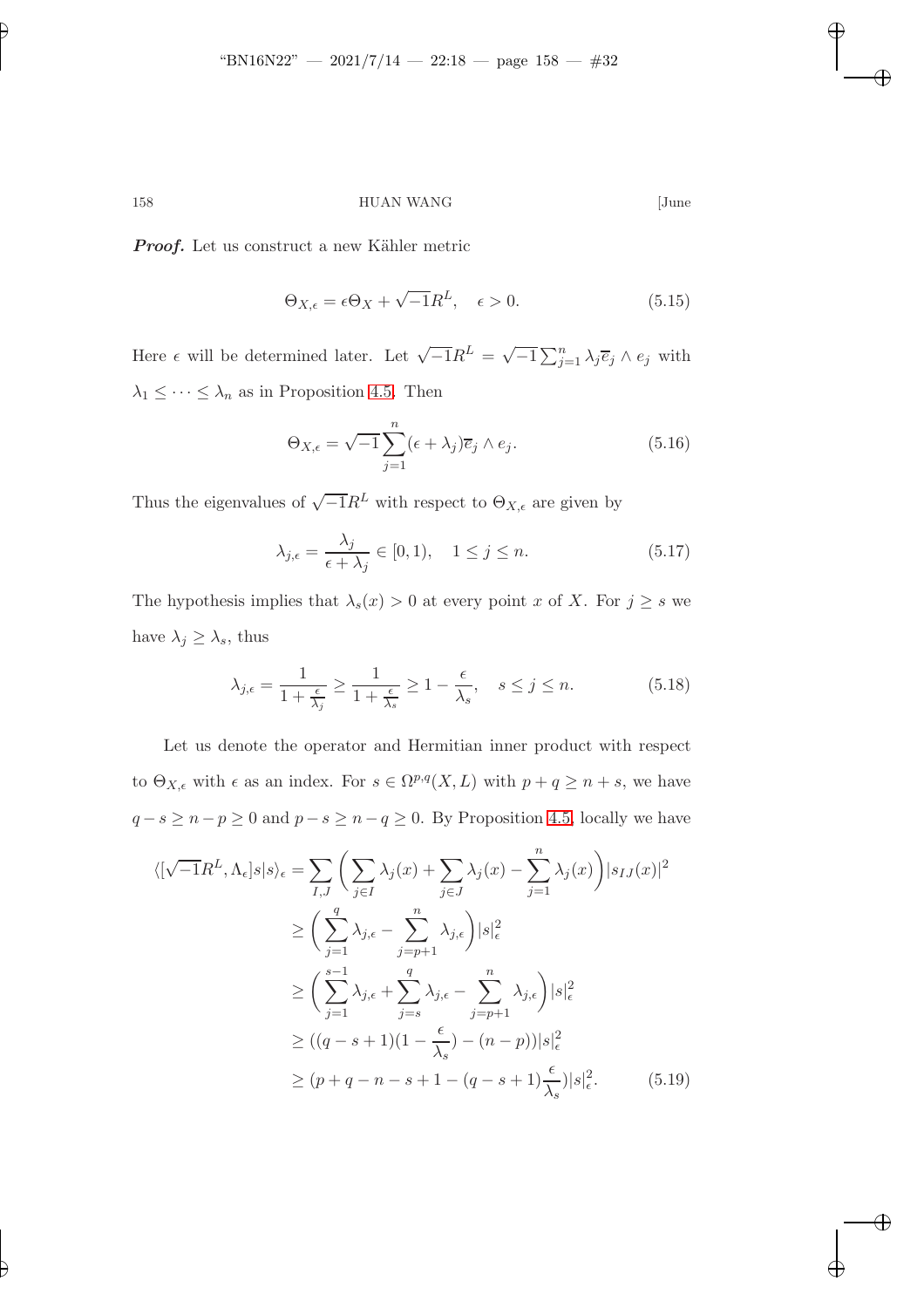Finally we choose  $\epsilon > 0$  such that

✐

✐

$$
\epsilon < \frac{p+q-n-s+1}{q-s+1} \min_{x \in X} \lambda_s(x),\tag{5.20}
$$

✐

✐

✐

✐

where  $\min_{x \in X} \lambda_s(x)$  can be achieved by the compactness of X. The proof is complete by applying

$$
\Box_{b,\epsilon}^L = \overline{\Box}_{b,\epsilon}^L + [\sqrt{-1}R^L, \Lambda_{\epsilon}] \tag{5.21}
$$

on  $s \in \Omega^{p,q}(X,L)$  with  $p + q \geq n + s$ .

From Theorem [4.4,](#page-26-0) we have

Corollary 5.7. Let X be a compact CR manifold with a transversal CR  $S^1$ action. Let  $\mathscr{L} = 0$  and  $d\Theta_X = 0$ . Let L be a  $S^1$ -equivariant CR line bundle over X with a  $S^1$ -invariant Hermitian metric  $h^L$ . If  $\sqrt{-1}R^L$  is semi-positive and has at least  $n - s + 1$  positive eigenvalues at every point  $x \in X$ , then

$$
H_{b,m}^{p,q}(X,L) = 0, \quad p+q \ge n+s, m \in \mathbb{Z}.
$$
 (5.22)

### 5.4. Vanishing theorem for partially positive CR line bundles

Even in the case that  $\sqrt{-1}R^L$  is not semi-positive, Kohn-Rossi cohomology (or the space of harmonic form) of high tensor powers  $L^k$  still vanish under suitable assumptions. The following can be viewed as a analogue result of Andreotti-Grauert theorem in the CR setting.

**Theorem 5.8.** Let X be compact. Let  $\mathcal{L} = 0$ . Let  $1 \leq s \leq n$  and  $\sqrt{-1}R^L$ has at least  $n - s + 1$  positive eigenvalues at every point  $x \in X$ . Then there exist  $k_0 \in \mathbb{N}$  and a Hermitian metric  $\Theta_{X,\epsilon}$  such that

$$
\operatorname{Ker} \Box_{b,\epsilon}^{L^k \otimes F} \cap \Omega^{n,q}(X, L^k \otimes F) = 0, \quad k \ge k_0, q \ge s > 0,
$$
\n
$$
(5.23)
$$

where  $\Box_{b,\epsilon}^{L^k \otimes F}$  is with respect to  $\Theta_{X,\epsilon}$ ,  $h^L$  and  $h^F$ .

**Proof.** The idea is to construct a Hermitian metric  $\Theta_{X,\epsilon}$  on X such that all negative eigenvalues of  $\sqrt{-1}R^L$  with respect to  $\Theta_{X,\epsilon}$  will be of sufficiently small absolute value.

We will use the fact: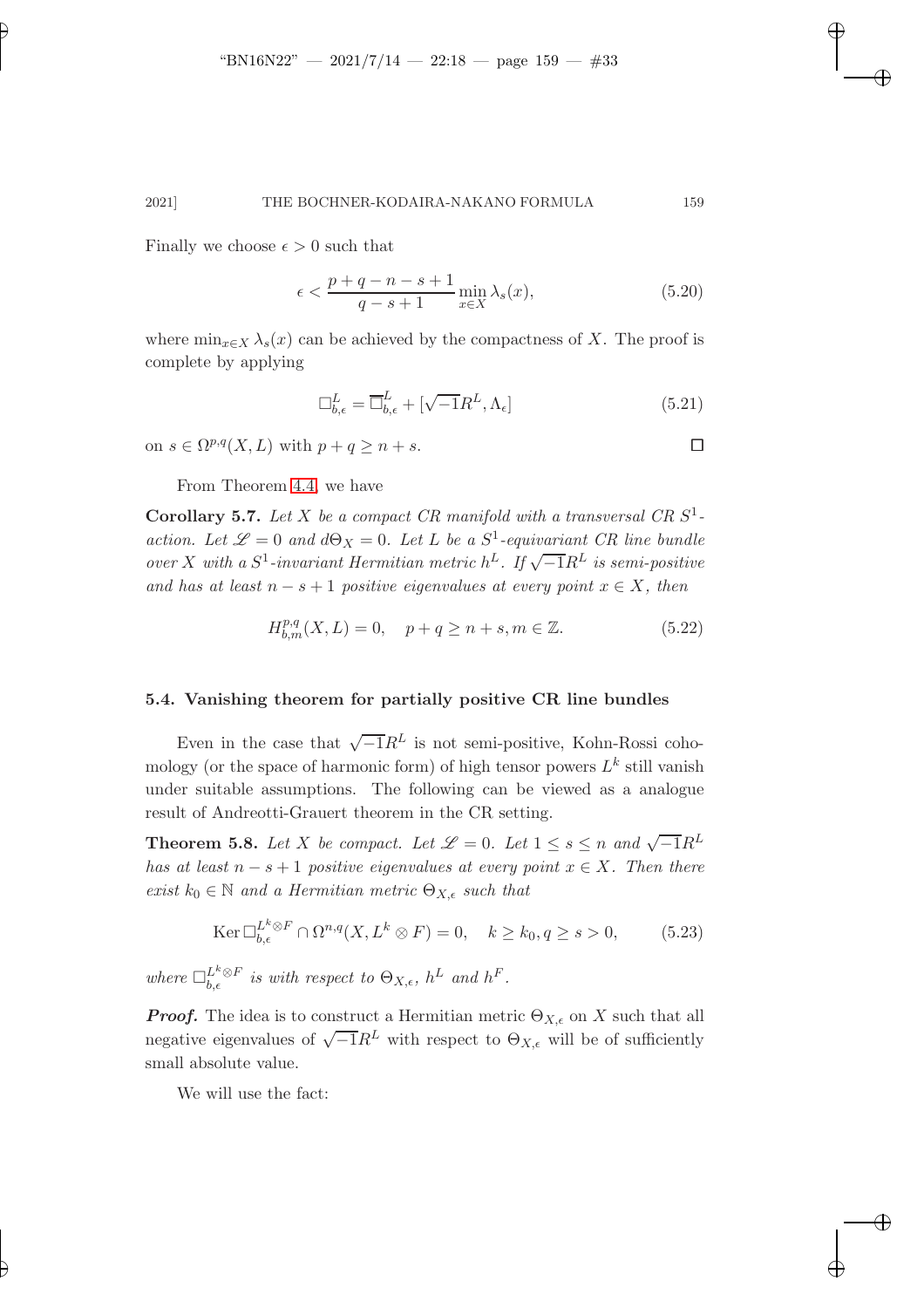✐

### 160 HUAN WANG [June

**Lemma 5.3** ([\[3](#page-36-5)], Ch. VII. (5.2)). Let  $\psi \in \mathscr{C}^{\infty}(\mathbb{R}, \mathbb{R})$ . If A is a Hermitian matrix with eigenvalues  $\lambda_1 \leq \cdots \leq \lambda_n$  and corresponding eigenvectors  $v_1, \dots, v_n$ , we define  $\psi(A)$  as the Hermitian matrix with eigenvalues  $\psi(\lambda_j)$ with eigenvectors  $v_1, \dots, v_n$ . Then, the map  $\psi : A \to \psi(A)$  is smooth on  $Herm(\mathbb{C}^n)$ .

Let  $\Theta_X$  be the fixed Hermitian metric on X and let  $\lambda_1 \leq \cdots \leq \lambda_n$ be the corresponding eigenvalues of  $\sqrt{-1}R^L$  given by locally  $\sqrt{-1}R^L =$ <br> $\sqrt{-1}R^L$  $\overline{-1} \sum_j \lambda_j \overline{e}_j \wedge e_j$ . Note that  $\lambda_s > 0$  by the hypothesis on  $\sqrt{-1}R^L$ .

Let

$$
t_0 = \inf_X \lambda_s > 0, \quad M = \sup_X \max_{1 \le j \le n} |\lambda_j| > 0.
$$
 (5.24)

Let  $\epsilon > 0$ , which will be determined later. We can choose  $\psi_{\epsilon} \in \mathscr{C}^{\infty}(\mathbb{R}, \mathbb{R})$ such that

$$
\psi_{\epsilon}(t) = t, \quad t \ge t_0; \n\psi_{\epsilon}(t) \ge t, \quad 0 < t \le t_0; \n\psi_{\epsilon}(t) = \frac{M}{\epsilon}, \quad t \le 0.
$$
\n(5.25)

By applying the above Lemma to  $\psi_{\epsilon}$ ,

$$
\Theta_{X,\epsilon} := \psi_{\epsilon}(\sqrt{-1}R^L)
$$
\n(5.26)

is a smooth Hermitian metric on  $X$ . We write

$$
\sqrt{-1}R^{L} = \sqrt{-1} \sum_{j=1}^{n} \lambda_{j} \overline{e}_{j} \wedge e_{j}, \quad \Theta_{X,\epsilon} = \sqrt{-1} \sum_{j=1}^{n} \psi_{\epsilon}(\lambda_{j}) \overline{e}_{j} \wedge e_{j}, \quad (5.27)
$$

where  $\{\overline{e}_j\}_{j=1}$  are local orthonormal frame of  $T^{1,0*}X$  with respect to  $\Theta_X$ . The eigenvalues of  $\sqrt{-1}R^L$  with respect to  $\Theta_{X,\epsilon}$  are given by

$$
\lambda_{j,\epsilon} = \frac{\lambda_j}{\psi_{\epsilon}(\lambda_j)}.\tag{5.28}
$$

The construction of  $\psi_{\epsilon}$  shows that

$$
-\epsilon \leq \lambda_{j,\epsilon} \leq 1, \quad \text{for } 1 \leq j \leq n.
$$
  

$$
\lambda_{j,\epsilon} = 1, \quad \text{for } s \leq j \leq n.
$$
 (5.29)

✐

✐

✐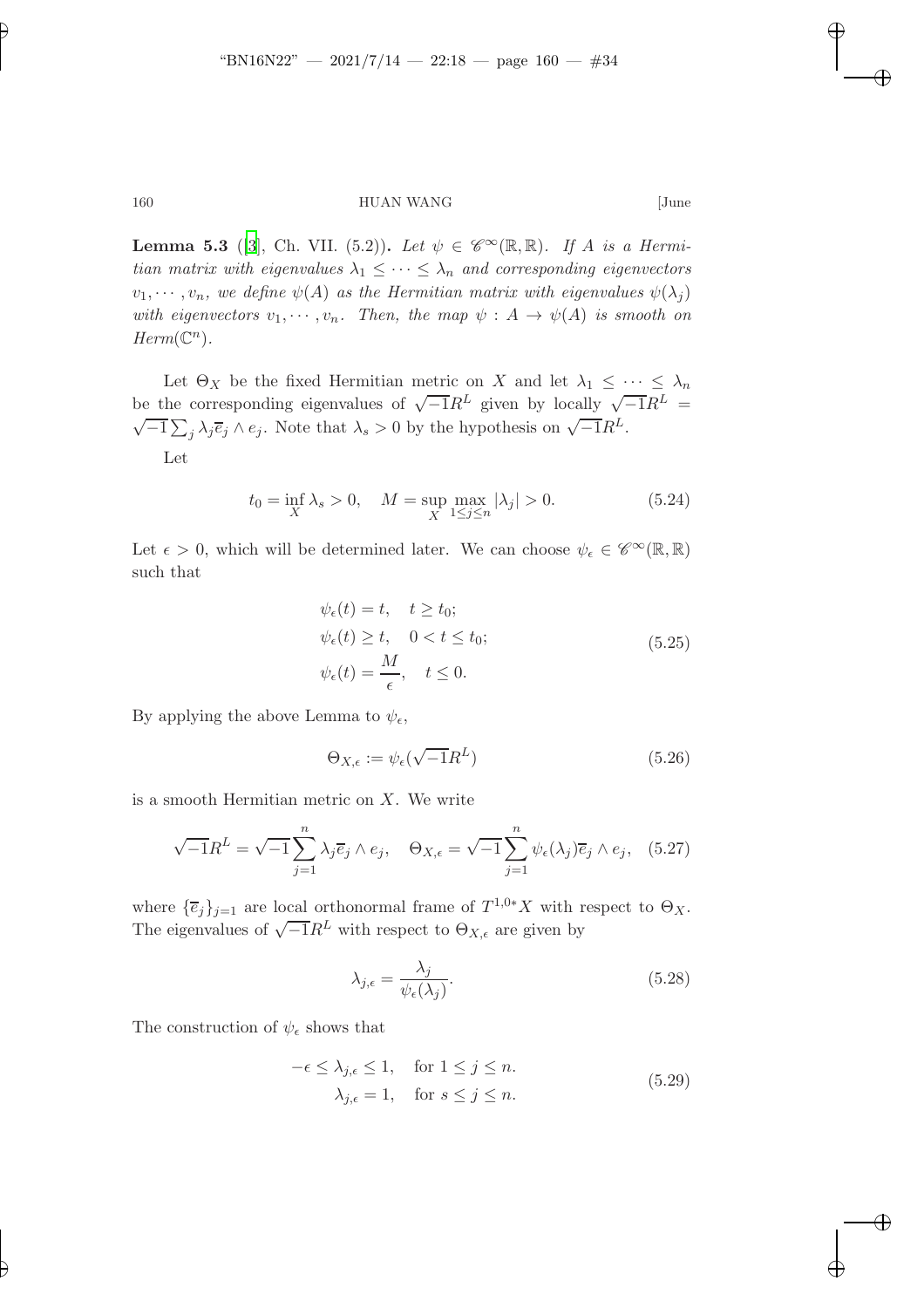In fact, we have

✐

✐

$$
\lambda_{j,\epsilon} = 1, \quad \text{when } \lambda_j \ge t_0; \n\lambda_{j,\epsilon} \le 1, \quad \text{when } 0 < \lambda_j \le t_0; \n\lambda_{j,\epsilon} = \epsilon \frac{\lambda_j}{M} \ge -\epsilon, \quad \text{when } \lambda_j \le 0,
$$
\n(5.30)

✐

✐

✐

✐

and if  $s \le j \le n$ , then  $\lambda_j \ge \lambda_s \ge t_0$  and thus  $\lambda_{j,\epsilon} = 1$ .

Now let  $s \in \Omega^{n,q}(X, L^k \otimes F)$ . Locally we write

$$
s = \sum_{|J|=q} s_J \overline{e}_N \wedge e_J \otimes e_L^k \otimes f,
$$

where  $e<sub>L</sub>$  and f denote local orthonormal frame of L and F. Then, note  $q \geq s$ , we have

$$
\langle \left[ \sqrt{-1}R^L, \Lambda_{\epsilon} \right] s | s \rangle_{\epsilon} = \sum_{J} \langle \sum_{j \in J} \lambda_{j,\epsilon} \rangle | s_{J} |^2
$$
  
 
$$
\geq \left( (q - s + 1) - (s - 1)\epsilon \right) | s |_{\epsilon}^2.
$$
 (5.31)

Choose  $\epsilon = \frac{1}{s}$  and thus

$$
\langle [\sqrt{-1}R^L,\Lambda_\epsilon]s|s\rangle_\epsilon\geq \frac{1}{s}|s|_\epsilon^2.
$$

Since that  $R^{L^k \otimes F} = kR^L + R^F$ , there exist  $k_0 > 0$  and  $C > 0$  such that for  $k \geq k_0$ , we have

$$
(\Box_{b,\epsilon}^{L^k \otimes F} s | s)_{\epsilon} \ge ([\sqrt{-1}R^{L^k \otimes F}, \Lambda_{\epsilon}] s | s)_{\epsilon} + (\mathcal{T}_{\Theta_{X,\epsilon}} s | s)_{\epsilon} \ge C \|s\|_{\epsilon}^2. \tag{5.32}
$$

The proof is complete by Theorem [1.3.](#page-3-0)

From Theorem [4.4,](#page-26-0) we have

Corollary 5.9. Let X be a compact CR manifold with a transversal CR  $S^1$ -action. Let L, F be a  $S^1$ -equivariant CR line bundle over X with a  $S^1$ invariant Hermitian metric  $h^{\hat{L}}, h^F$ . Let  $\mathscr{L} = 0$ . Let  $1 \leq s \leq n$  and  $\sqrt{-1}R^L$ has at least  $n - s + 1$  positive eigenvalues at every point  $x \in X$ . Then there exists  $k_0 > 0$  such that

$$
H_{b,m}^{n,q}(X, L^k \otimes F) = 0, \quad k \ge k_0, q \ge s > 0, m \in \mathbb{Z}.
$$
 (5.33)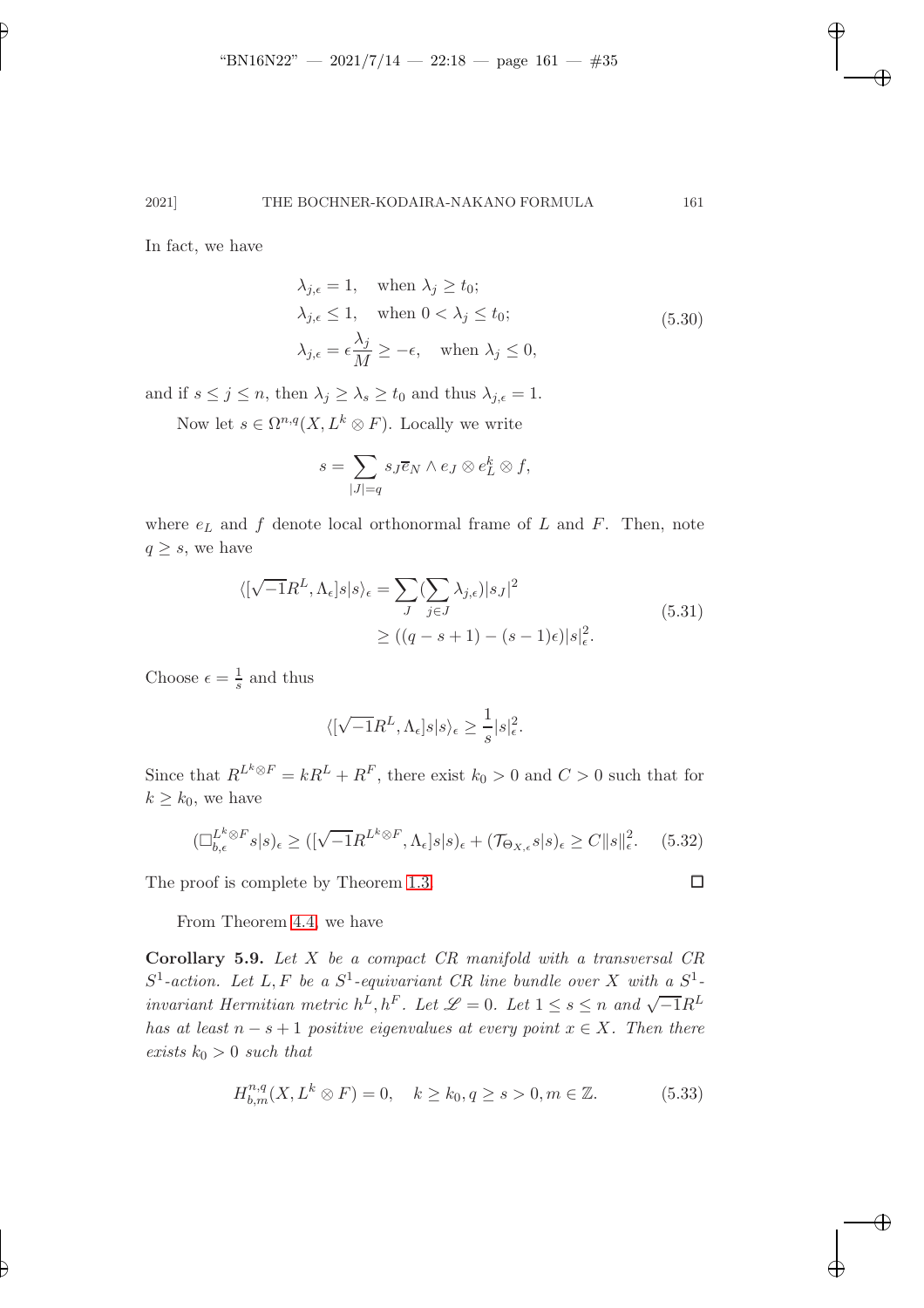✐

✐

✐

✐

✐

# 162 HUAN WANG [June

**Remark 5.10.** By replacing  $F$  by  $F \otimes \det(T^{1,0}X)$  above, we also have

$$
H_{b,m}^{0,q}(X, L^k \otimes F) = 0, \quad k \ge k_0, q \ge s > 0, m \in \mathbb{Z}.
$$
 (5.34)

# 5.5. On the CR index theorem with  $S^1$  action

Many classical results in algebraic and complex geometry are derived by combining a cohomology vanishing theorem with an index theorem. Follow this principal, We combine the the CR index theorem with  $S<sup>1</sup>$  and Corollary [1.5](#page-3-1) and [1.6](#page-4-0) to detect the existence of CR sections, see [\[1](#page-36-2), Corollary 1.13, Corollary 1.20].

**Theorem 5.11** ([\[1\]](#page-36-2)). Let X be a compact, connected CR manifold of dimension  $2n + 1$  with a transversal CR locally free  $S<sup>1</sup>$  action and let E be a rigid CR vector bundle over X. Then, for  $m \in \mathbb{Z}$ ,

$$
\sum_{j=0}^{n} (-1)^{j} \dim H_{b,m}^{j}(X, E)
$$
\n
$$
= p\delta_{p|m} \frac{1}{2\pi} \int_{X} \mathrm{Td}_{b}(T^{1,0X}) \wedge \mathrm{ch}_{b}(E) \wedge e^{m\frac{d\omega_{0}}{2\pi}} \wedge \omega_{0}
$$
\n
$$
= \mathrm{rank}(E) p\delta_{p|m} \frac{m^{n}}{n!(2\pi)^{n+1}} \int_{X} (d\omega_{0})^{n} \wedge \omega_{0} + O(m^{n-1}),
$$

where  $Td_b(T^{1,0X})$  denotes the tangential Todd class of  $T^{1,0}X$  and  $ch_b(E)$ denotes the tangential Chern character of E.

Therefore, from Corollary [1.5](#page-3-1) and Corollary [1.6,](#page-4-0) it follows that:

**Corollary 5.12.** Let  $X$  be a compact, connected  $CR$  manifold of dimension  $2n + 1$  with a transversal CR locally free  $S<sup>1</sup>$  action and let L be a rigid CR line bundle over X with a rigid Hermitian metric  $h^L$  on L.

(1) If  $m_0 \in \mathbb{Z}$  such that  $2m_0\sqrt{-1}\mathscr{L} + \sqrt{-1}R^L > 0$  on X, then we have

$$
\dim H_{b,m_0}^0(X, K_X \otimes L)
$$
\n
$$
= p\delta_{p|m_0} \frac{1}{2\pi} \int_X T d_b(T^{1,0}X) \wedge ch_b(K_X \otimes L) \wedge e^{m_0 \frac{d\omega_0}{2\pi}} \wedge \omega_0
$$
\n
$$
= p\delta_{p|m_0} \frac{m_0^n}{n!(2\pi)^{n+1}} \int_X (d\omega_0)^n \wedge \omega_0 + O(m_0^{n-1}).
$$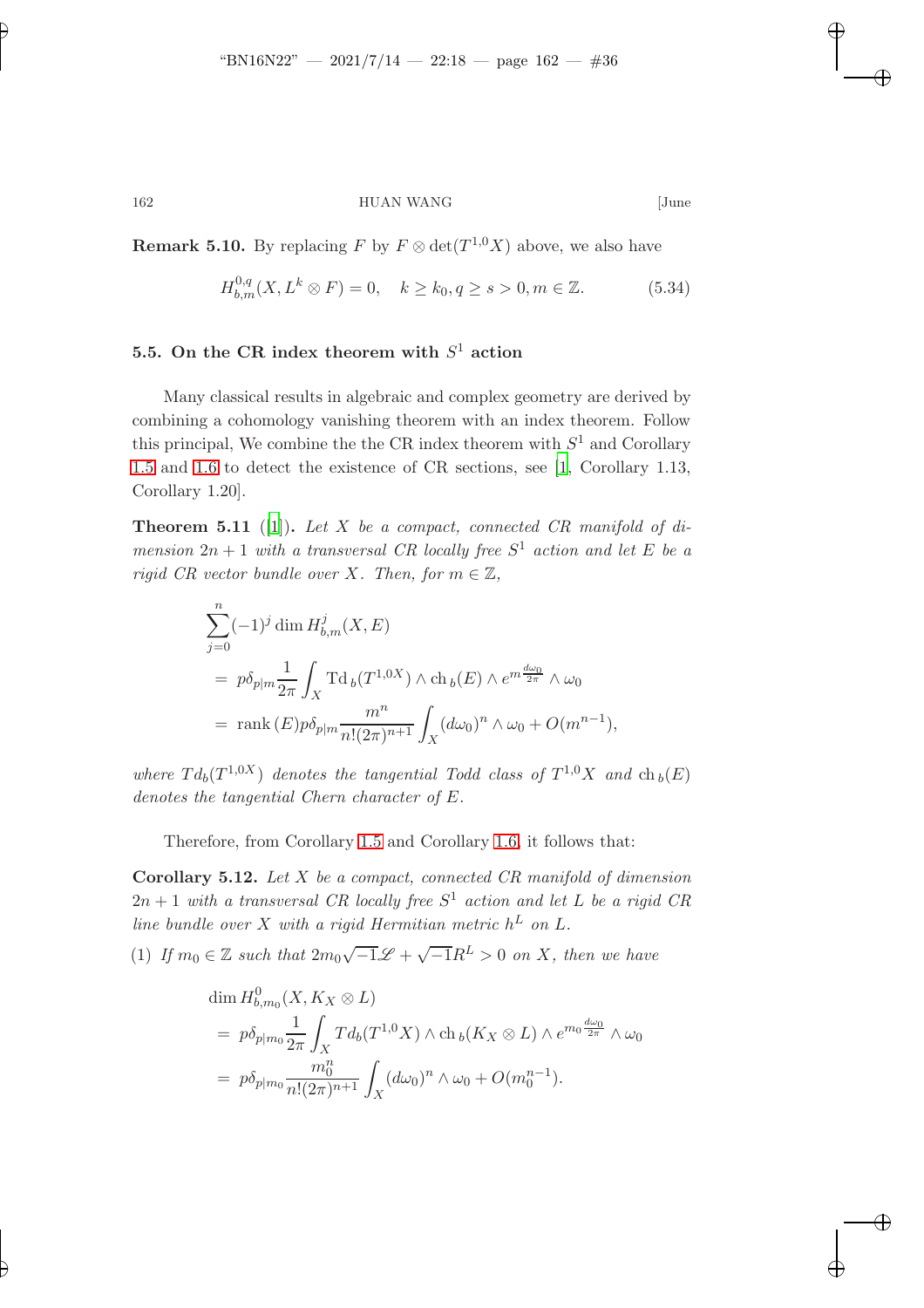✐

### 2021] THE BOCHNER-KODAIRA-NAKANO FORMULA 163

(2) If  $2\sqrt{-1}\mathscr{L} + \sqrt{-1}R^L > 0$  on X, then there exists  $m_0 > 0$  such that for each  $m > m_0$ , we have

$$
\dim H_{b,m}^0(X, L^m) = p\delta_{p|m} \frac{1}{2\pi} \int_X T d_b(T^{1,0}X) \wedge ch_b(L^m) \wedge e^{m\frac{d\omega_0}{2\pi}} \wedge \omega_0
$$
  
=  $p\delta_{p|m} \frac{m^n}{n!(2\pi)^{n+1}} \int_X (d\omega_0)^n \wedge \omega_0 + O(m^{n-1}).$ 

### Acknowledgments

The author thanks Professors Guokuan Shao and Xiaoshan Li for their financial support. He also thanks his Postdoc friends, Jian Zhang, Bingying Lu, Hao Qi, Yishuo Shi, Ji Guo and Weixia Zhu for their help during the Coronavirus pandemic. In particular, the author wishes to express his hearty thanks to Professor Chunle Huang and Professor Yong Huang from Hunan University for their enthusiasm.

### References

- <span id="page-36-2"></span>1. J.-H. Cheng, C.-Y. Hsiao and I-H. Tsai, Heat kernel asymptotics, local index theorem and trace integrals for CR manifolds with  $S<sup>1</sup>$  action, *Mém. Soc. Math. Fr.*, **162**(2019), 1-139.
- <span id="page-36-0"></span>2. J.-P. Demailly, Sur l'identité de Bochner-Kodaira-Nakano en géométrie hermitienne, Lecture Notes in Math., 1198 (1985), 88-97, Springer Verlag.
- <span id="page-36-5"></span>3. J.-P. Demailly, Complex analytic and differential geometry, 2012, published online at www-fourier.ujf-grenoble.fr/∼demailly/manuscripts/agbook.pdf.
- <span id="page-36-1"></span>4. C.-Y. Hsiao, Szeg˝o kernel asymptotics for high power of CR line bundles and Kodaira embedding theorems on CR manifolds, Mem. Amer. Math. Soc., 254 (2018), no. 1217.
- <span id="page-36-6"></span>5. H. Herrmann, C.-Y. Hsiao and X. Li, Szegő kernels and equivariant embedding theorems for CR manifolds, arXiv:1710.04910, to appear in Math. Res. Lett.
- <span id="page-36-3"></span>6. H. Herrmann and X. Li, Morse inequalities and embeddings for CR manifolds with circle action, Bull. Inst. Math. Acad. Sin. (N.S.), 15 (2020), No.2, 93-122.
- <span id="page-36-7"></span>7. C.-Y. Hsiao and G. Marinescu, On the singularities of the Szegő projections on lower energy forms, *J. Diff. Geom.*, **107** (2017), 83-155.
- <span id="page-36-8"></span>8. C.-Y. Hsiao, G. Marinescu and X. Li, Equivariant Kodaira embedding for CR manifolds with circle action, Michigan Math. J., 70 (2021), No.1, 55-113.
- <span id="page-36-4"></span>9. C.-Y. Hsiao, G. Marinescu and H. Wang, Szegő kernels asymptotics on some noncompact complete CR manifolds, arXiv:2012.11457v1.

✐

✐

✐